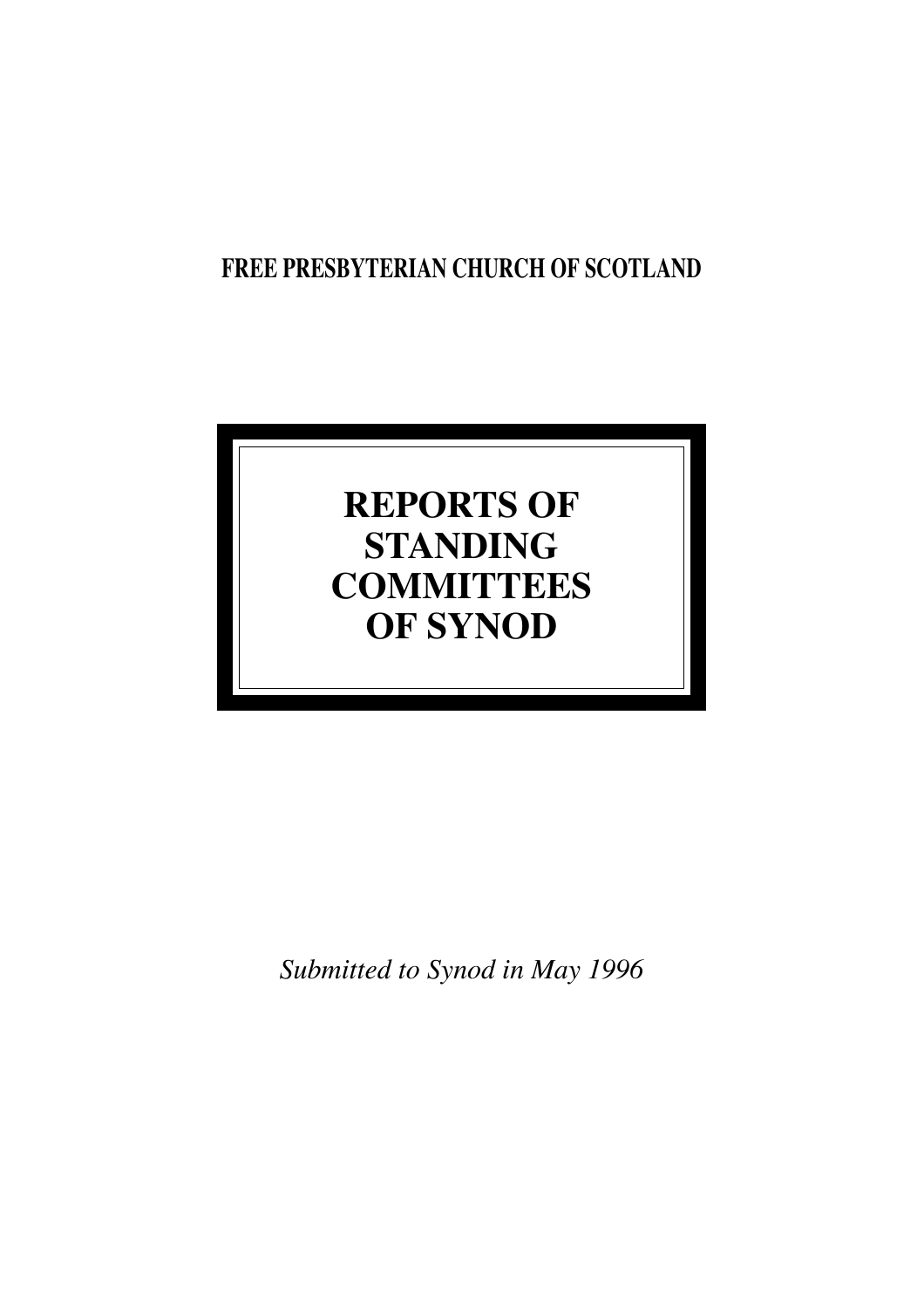## **CONTENTS**

|                                                  | 3  |
|--------------------------------------------------|----|
|                                                  | 13 |
| Jewish and Foreign Missions Committee's Report   | 16 |
|                                                  | 18 |
|                                                  | 20 |
|                                                  | 20 |
|                                                  | 21 |
|                                                  | 23 |
|                                                  | 25 |
|                                                  | 26 |
|                                                  | 27 |
|                                                  | 29 |
|                                                  | 32 |
| Report of Omorembe Health Centre, Sengera, Kenya | 33 |
|                                                  | 37 |
|                                                  | 38 |
|                                                  | 44 |
|                                                  | 45 |
|                                                  | 47 |
|                                                  | 49 |
| Report of Deputy to Canada - Rev. K. D. Macleod  | 55 |
|                                                  | 56 |
|                                                  | 59 |
|                                                  | 60 |
|                                                  | 62 |
|                                                  | 64 |
|                                                  | 64 |
|                                                  | 66 |
|                                                  | 66 |
|                                                  | 67 |
|                                                  | 68 |
|                                                  | 69 |
|                                                  | 70 |
| Kenya Mission Administrator's/Treasurer's Report | 71 |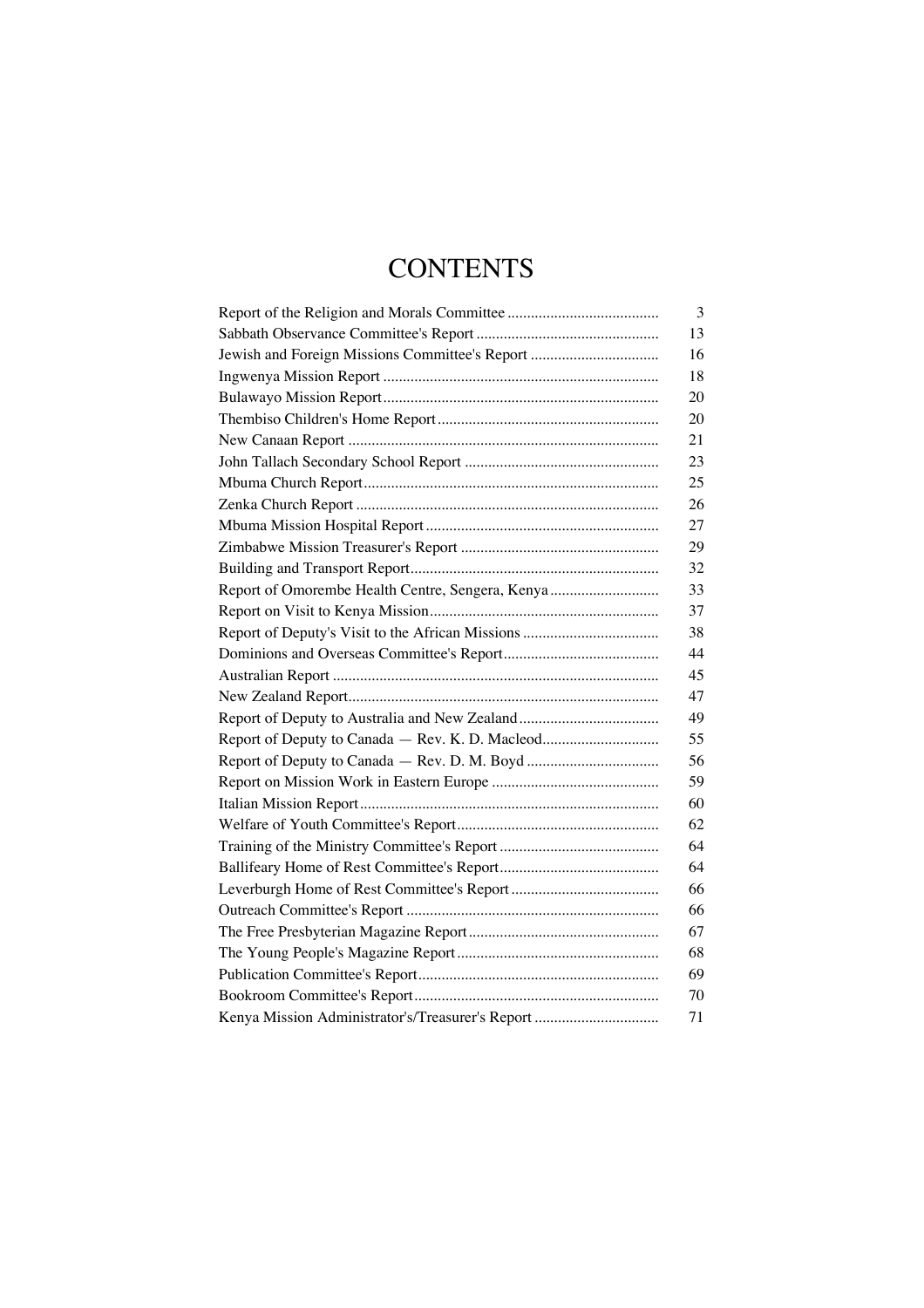## **REPORT OF THE RELIGION AND MORALS COMMITTEE**

## **Rev. Neil M. Ross, Convener**

## **Introduction**

ONE CLEAR SIGN of our national forgetfulness of God and abandonment of biblical Christianity is the *growth of other religions.* Islam is attracting many British people (10,000 have "converted" to it during the past ten years, according to the Centre for Islamic Studies at the University of Wales), and no fewer than one and a half million people in this country, or 2.7 per cent of the population, are Muslims. It was disturbing to note that the Prince of Wales visited a new £8 million mosque in London, donned traditional Muslim cap and white shawl, and told the white-robed leaders: "You are a splendid example of how I would like to see our respective cultures learn about each other." The Mormons in Britain have increased from 6,500 in the '60s to the present figure of 170,000.

Another sad sign of our moral declension is the *breakdown of traditional family life* as based on biblical principles, with an associated great increase in the divorce rate and in the number of single-parent families. Even in the Scottish Highlands, where the Gospel flourished for longer than in most places, we believe that as many as half of the children in some schools come from broken homes.

The increased divorce rate not only causes untold misery in thousands of homes and millions of hearts, but also scars untold numbers of children many of them for life. Scripture asks the question: "Can a woman forget her sucking child, that she should not have compassion on the son of her womb?" It hardly seems possible, but the answer is: "Yea, they may forget." Today, many fathers, and mothers too, are so selfishly bent on fulfilling their adulterous desires that they do forget their children, in that they inflict traumatic, deep and painful psychological wounds on them.

It is with genuine sadness that many loyal subjects see the *breakdown of marriage in the Royal Family.* It seems that the marriage between the heir apparent, Prince Charles, and Princess Diana is now to end in divorce. Both parties are guilty of adultery on their own admission, and the implications of their conduct are very serious. The higher the position a person holds, the more heinous are the sins he commits; therefore a very bad example has been set to the nation. The blatant unfaithfulness of the Prince from an early stage in his marriage raises serious questions as to his suitability to assume the responsibilities of kingship, to be faithful to the Coronation Oath and to honour the promise to uphold the Protestant Reformed religion. Furthermore, if the Royal divorce takes place, neither party will be able to remarry without violating the Law of God because any such remarriage would be adulterous.

Another alarming sign of the times is the *decreasing respect for human life* in our nation. Last year one in five pregnancies was unnaturally terminated —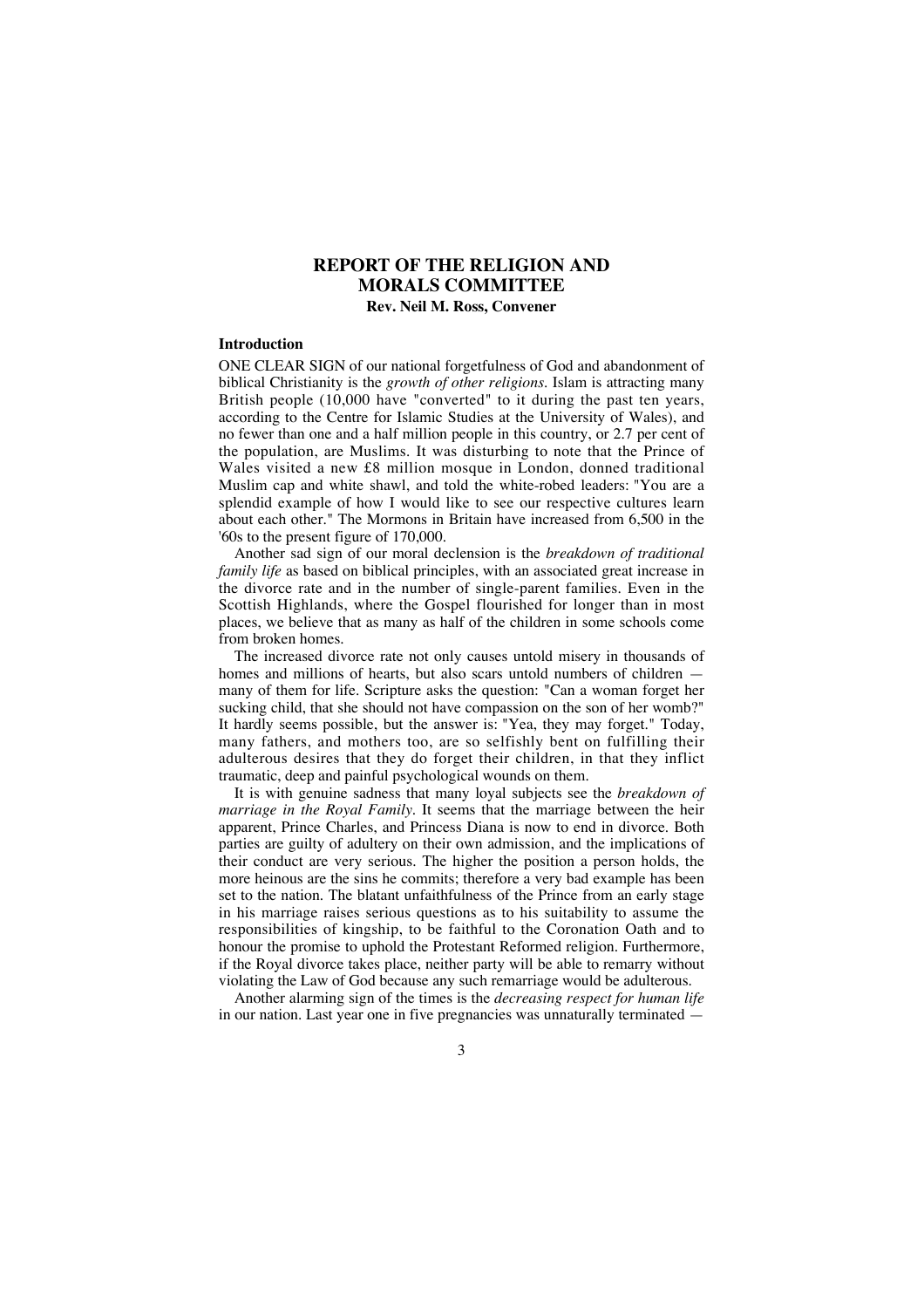a total of more than 160,000 abortions. The pressure for legalising euthanasia is mounting and we fear we shall soon be like Holland where euthanasia, although technically illegal, is widely practised because no prosecution is mounted in certain circumstances. A commission there ascertained that in more than 1,000 cases, doctors had ended life without an explicit request. Mr. Schalkin, lecturer in criminal law at Amsterdam Free University, stated: "From dossiers and from personal contacts, I know how many mistakes have been made concerning euthanasia. . . . "

With regard to the work of the Committee during the past year, among other things it wrote to Her Majesty the Queen about her intended attendance at a Roman Catholic service at Westminster Cathedral. The reply from the Palace was quite unsatisfactory, as will be seen later in this report.

With regard to the publication of obscene magazines for young girls we wrote to the Chief Constable in Inverness and to MP Peter Luff. As one may see below, the Government has taken some steps to combat this evil.

We protested against the proposal put to Inverness District Council that it should lift its ban on showing the blasphemous film, *The Last Temptation of Christ.* We were greatly relieved to learn that the Council voted to maintain the ban.

#### **RELIGION**

#### **Roman Catholicism**

*Unity under Rome.* In an encyclical that took both his own and the Orthodox Churches by surprise, the Pope said that "full unity in legitimate diversity" was his aim, and that on the "threshhold of the third millennium we are seeking the re-establishment of communion". This means, in our opinion, that the Anglican Churches, the Eastern Churches, and certain other Churches, when they become united to Rome, will at first be permitted to retain their separate identities. but this will be a meaningless privilege when they are under the authority of the Vatican.

One of the many moves in the directions of a Church unified under the papacy is the present attack on the Oath of Allegiance. Every newly ordained diocesan bishop of the Church of England, in pledging his allegiance to the Queen, must state: "No foreign prelate or potentate has any jurisdiction in this realm." There have been suggestions that this clause, which like many others in our constitution was intended to preserve our kingdom from the interference of the Vatican, be removed or modified. It is argued that the statement is an anachronism because of the power which the European Union exercises in the life of our nation. The real force behind the calls to remove this clause is the false ecumenism of our day, and to remove it would make way for the removal of other clauses of a Protestant nature and pave the way for the universal primacy of the Pope of Rome in a united Church.

### $\Delta$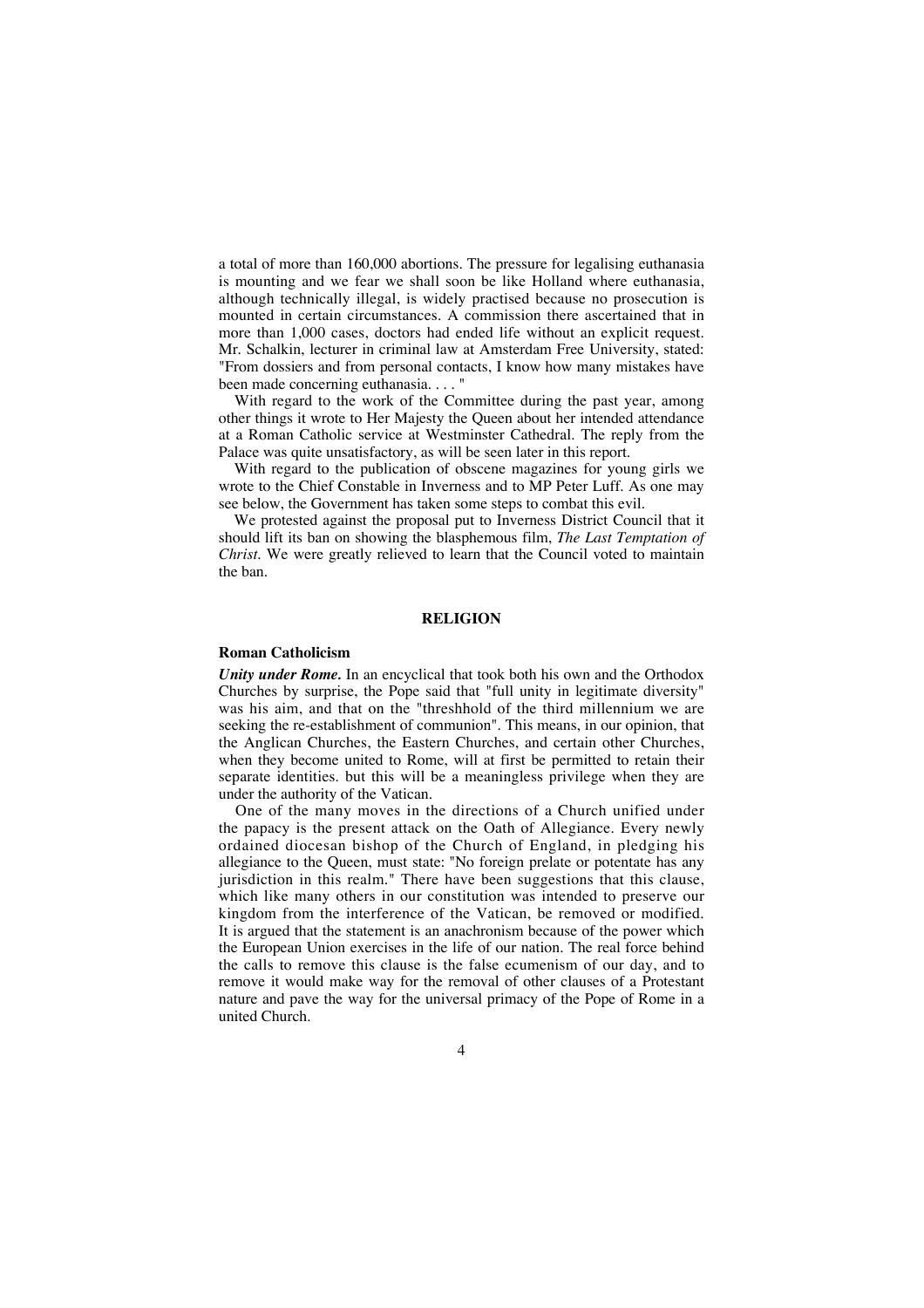*The Vatican and religious freedom.* The Organisation on Security and Co-operation in Europe, on the proposal of its Vatican delegate, is to have a two-week conference in October to discuss "constitutional, legal and administrative aspects of freedom of religion with the aim of harmonising them". This is sinister when we consider that the Roman Catholic Church, regarding herself as the only true Church, sees Protestantism as erroneous and heretical, requires (to use her own words), "that legal existence be denied to error", and has never disannulled her persecuting tenets. As the *Catholic Encyclopaedia* says: "Heretics may be not only excommunicated, but also justly put to death." We wonder what might be in store for those Churches which continue to witness against Romanism, and refuse to compromise with her.

The Pope, during a recent visit to South America, denounced the drift of Roman Catholics there to Protestant Churches. He described the Protestant leaders as "ravenous wolves . . . causing disorder and division in our communities", and referred to growing Protestantism as "spreading like an oil stain". What kind of religious freedom is this? The conversion of souls from popery to Protestantism, is evidently not what the Vatican calls "legitimate diversity". It is also clear the "religious freedom" in the mouth of the Pope means freedom for popery alone.

*Roman Catholic influence in the European Union.* In a recent lecture, Dr. David Samuel pointed out that the idea of a united Europe was not a new one but the reviving of an old aspiration by the Roman Catholic Church in union with the power of Germany, and that the forming of the European Union (EU) is an attempt to revive the Holy Roman Empire. He observed that the concepts of solidarity, the single market and the social chapter stemmed from Roman Catholic social thinking, and that the strong Christian Democratic Party in Germany, which is a Roman Catholic party, is a tremendous force in moulding social and political thinking in the EU. Nicholas Ridley warned the nation of the ambition of the German leaders, not merely to lead, but to dominate Europe. Sad to say, many leaders in our nation anticipate this prospect with indifference. Dr. Samuel noted that Rome, seeing the Church of England as discredited and marginalised, recognises its present opportunity.

*Politicians and the Cardinal.* The spectacle of leading politicians vying with one another in currying the favour of the Roman Catholic hierarchy is now becoming a common sight. The Rt. Hon. Ian Lang, the then Scottish Secretary of State, entertained Cardinal Winning at his official residence in Edinburgh. What they were discussing for two and a half hours we are not entitled to know, it would seem. The visit was described by the Secretary of State as a private one. The Cardinal said it was a social visit and added that Mr. Lang was one he "could do business with".

The second paragraph of the Bill of Rights (1689), a central pillar of our nation's constitution, states that "the government of our nation in the days of James II, by the assistance of divers evil councillors, judges and ministers employed by him, did endeavour to subvert and extirpate the Protestant religion and laws and liberties of this kingdom". We have reason to fear that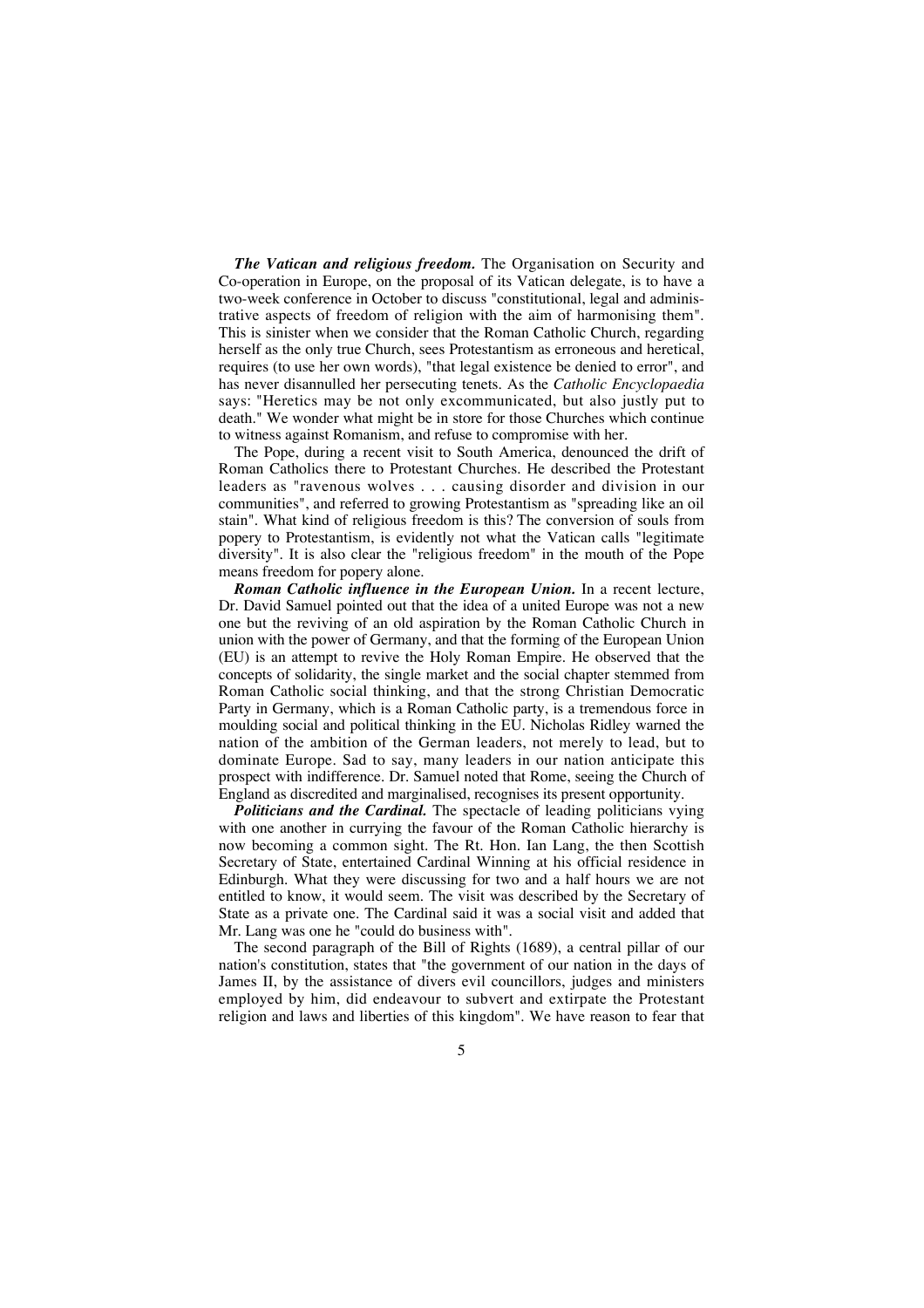this is happening today when ecumenism thrives and members of our Government give a high profile to Roman dignitaries.

*The Vatican and men of violence.* A representative of the Vatican has met Colonel Gaddafi of Libya, and there is talk of Gaddafi visiting the Vatican this year. This would fly in the face of international sanctions against Libya for terrorism.

This is not the first time that the Vatican has been seen to be associated with murderers. Apart from its culpable unwillingness to excommunicate IRA terrorists, we recollect its wartime history. As the world remembered the holocaust of fifty years ago, the part played by the then Pope, Pius XII, was again the subject of some media attention. The *Daily Telegraph* reported that when there were moves in the Vatican to canonise the wartime pontiff, a monk called Alberic Stacpool, a prominent historian and former senior lecturer at Oxford, objected to the moves, saying that Pius XII had particular knowledge of the whole development of the extermination of Jews in 1941- 45, but did not lift a finger to help their cause. Stacpool referred to these moves to canonise Pius XII as "turning tragedy info farce".

*Perverting to Rome.* The number of British people who adopted Roman Catholicism as their religion in the past year is reported to be 5,000. Among them are members of Royalty and 250 Anglican clergymen. "The glamour and continuity of the Church of Rome are attracting eminent and fashionable converts," said the Press. "The priests who have led the converts to Rome move at high altitude with a manner that is at once socially acceptable, holy and conspiratorial."

As a nation, we are largely left by God, like Ephraim of old, to go after our idols. Nevertheless it is encouraging that the eyes of some in our own land and beyond are opened to see the true nature of the papacy. A Guatemalan convert from Romanism described the recent papal visit to South America as "a part of Satan's deceitful plan". When will our leaders recognise that the plan is being implemented in Britain?

*The Royal Family and the papacy.* For the first time in Great Britain since the Reformation a Roman Catholic priest has been appointed as Chaplain to Her Majesty the Queen. This reflects the increasingly friendly relationship between the Throne and Romanism. The Chaplain's title is said to be purely honorary, but he will take part in the Armed Forces' religious services attended by members of the Royal Family.

The Queen attended a Roman Catholic service at Westminster Cathedral last November on the 100th anniversary of the building of the Cathedral the first reigning monarch since the Reformation to do so. This is being regarded in Romanist circles as "the single most important act for the Catholic Church in England since the Catholic Emancipation Acts of the last century". At her coronation, the Queen swore to maintain to the utmost of her power "the Protestant Reformed religion established by law". How sad that the warnings against Rome, embedded in our constitution, are thus set aside, in order to fraternise with a modern and dangerous papacy.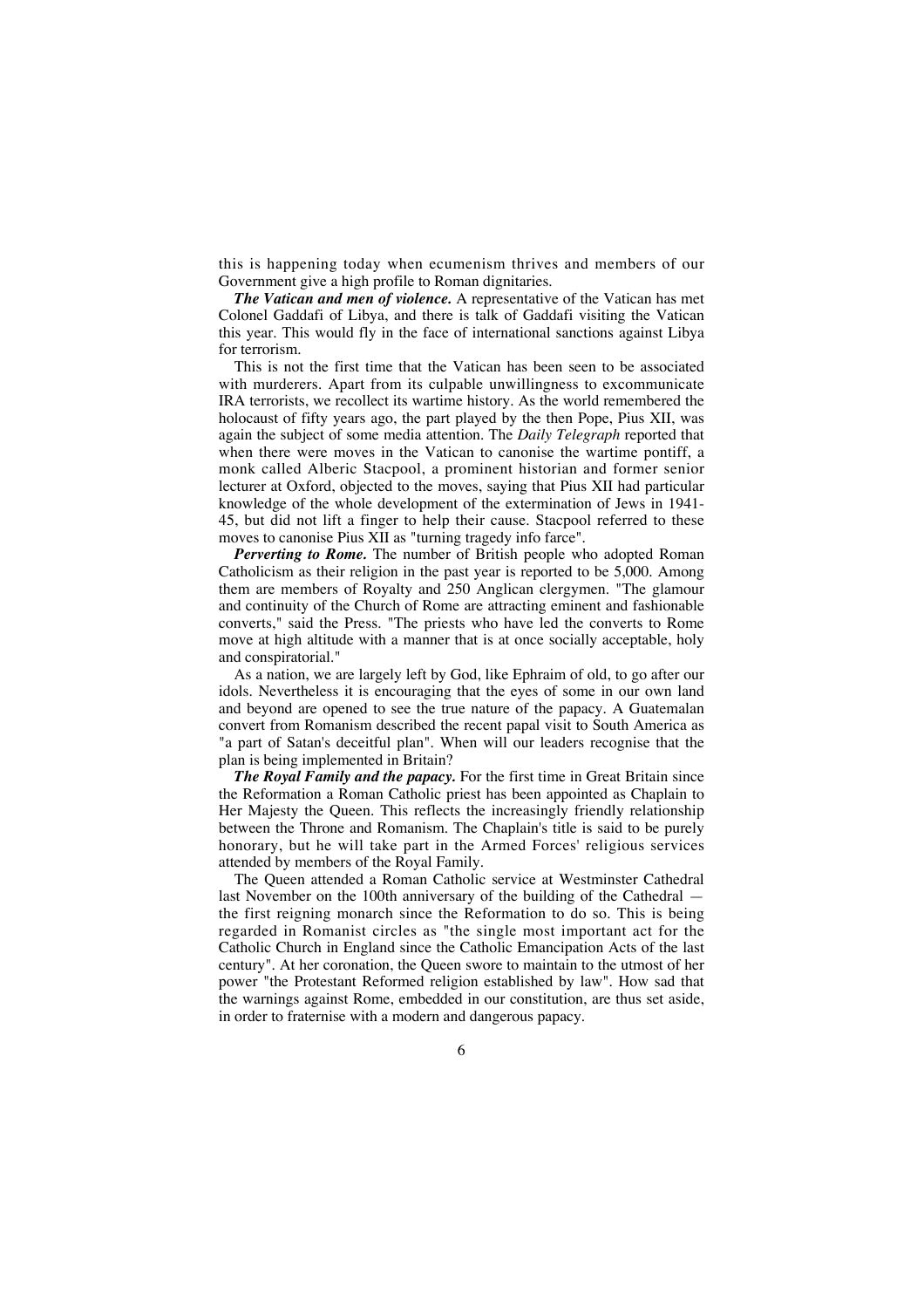In answering a letter to Her Majesty from this committee, a member of her staff wrote that because the service was of an ecumenical nature it was good for her to be there. We were told that she had attended ecumenical services in the past, from which we understand that a precedent had been set which Her Majesty believes it is now legitimate to follow. Surely the principle guiding the Monarch of our land, in her role as a Protestant Queen, should not be such a precedent but rather the Protestant nature of the constitution. It is almost certain that this visit will be the precursor to future attendance by Royalty at Roman Catholic services.

This fraternising with Rome brings into the heart of our kingdom, an organisation so detested by those who knew its tyranny that they wrote its detestableness into our constitution. They stated: " . . . every person and persons that is, are, or shall be reconciled to, or shall hold communion with the see or Church of Rome, or shall profess the popish religion, or shall marry a papist, shall be excluded and be forever incapable to inherit, possess or enjoy the crown and government of this realm. . . . " We are justified in fearing that the consequences of this increasing Royal recognition of the papacy, will encroach upon the constitutional status of the Bill of Rights and the Act of Settlement.

## **The Church of England**

The Archbishop of York stated that people do not treat seriously the doctrine of hell today. Rather than use his function as a professed minister of Christ to rectify this popular misconception he has lamely said: "We all must die in order that others may live." Another bishop speaks of the doctrine of hell as being "sadistic". These comments are in support of a recent Church of England report, *The Mystery of Salvation,* which is intended to clarify its doctrinal position. The report states that hell is not eternal torment but annihilation. This manifests an appalling indifference to the eternal destiny of souls and a disgraceful despising of the doctrines of Scripture.

Everlasting punishment is spoken of in the Scriptures as the only possible end of those who obey not the Gospel, and the Saviour spoke of a lost eternity as a "fire that is not quenched". The fact that annihilation is not the end of the lost soul is shown by the words, "their worm dieth not" (Mark 9:44), and "everlasting punishment" (Matthew 25:46). The case of the rich man who lifted up his eyes in hell, "being in torments" (Luke 16:23), defies any to interpret the doctrine of hell as annihilation.

Some sections of the Press are rightly critical of the moral weakness of the Church of England. They see the abandoning of the doctrine of hell as the abandoning of a deterrent for criminals. It is worse than that. The Church is effectively deluding and destroying souls, and is contradicting the pronouncements of God in His Word.

#### **Charismatics**

"Have we Gone Mad?" This is the title of an article in the *Banner of Truth* magazine. The writer was prompted to ask this question, having observed a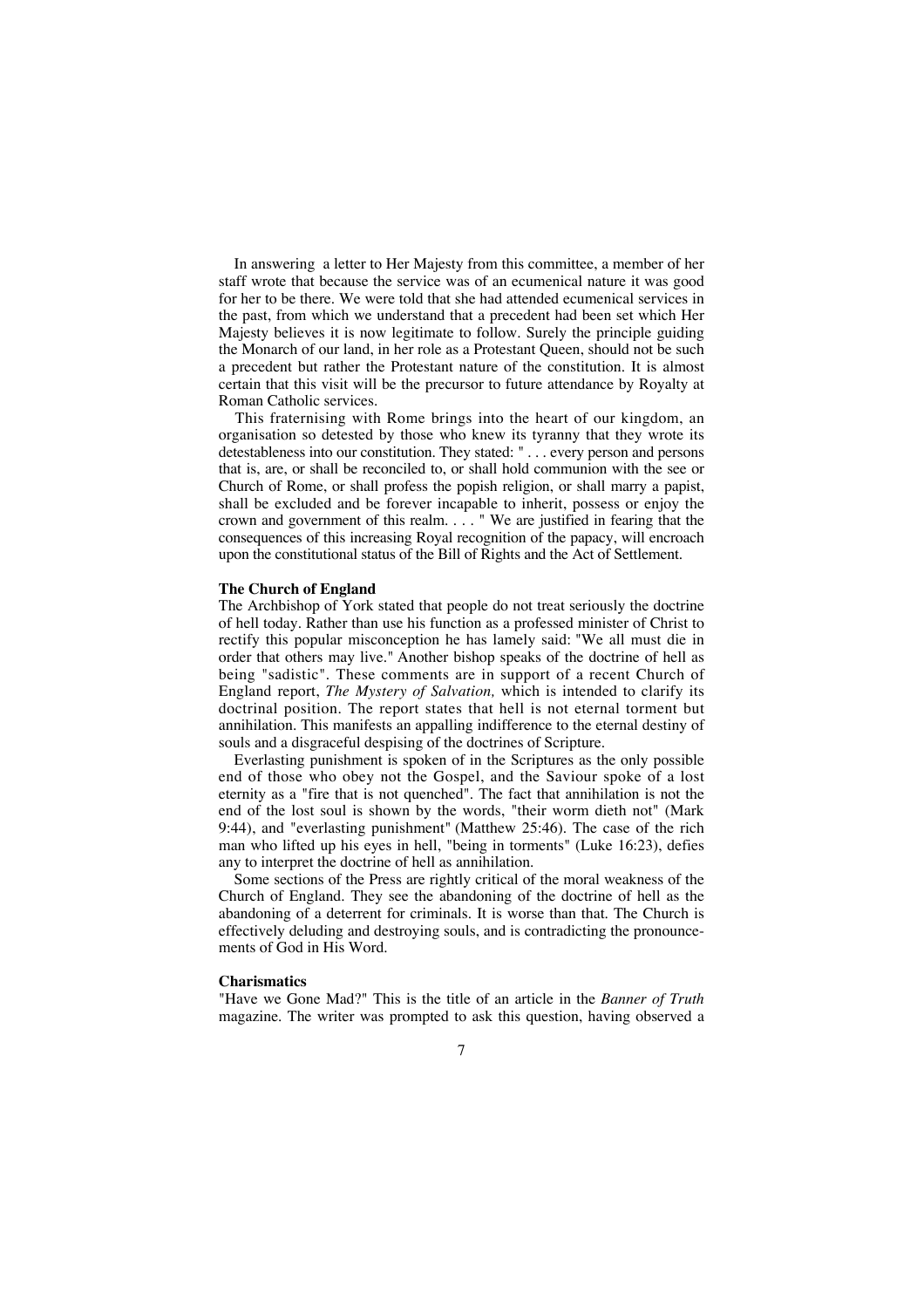service where the leader was a proponent of the Charismatic "Toronto blessing". The leader spoke of the Most High in language most unbecoming to His high and holy name. People began to behave in a very extraordinary way, some shaking violently, others falling over and as they did so being told that "the sweet heaviness of Jesus was descending upon them". Yet others bounced about, while some danced or ran swiftly on the spot. Others barked like dogs or howled like wolves. How deplorable that this bizarre behaviour is masquerading as the Christian religion.

## **MORALS**

## **Family Law Bill**

The Family Law Bill, previously the Divorce Reform Bill, which applies to England and Wales, continues its progress through the legislature against stiff opposition. The trend in law has been to make divorce more easily obtained by extending the grounds for divorce beyond what Scripture allows. Despite the statements of good intentions from the Lord Chancellor, the Bill, with its provision for "no fault" divorce, is a further and great departure from the scriptural standard. The Bible allows only two grounds for divorce, adultery and wilful desertion (Matthew 19:8-9; 1 Corinthians 7:15), but as the Westminster Confession of Faith (WCF) asserts, "... the corruption of man be such as is apt to study arguments, unduly to put asunder those whom God hath joined together in marriage . . . " (WCF 24:6).

The concept of "fault" therefore should be retained. Distasteful as it may be for lawyers to have to examine evidence of adultery, it is necessary if God's Law is to be honoured and innocent parties are to get justice. A society which wants to rid itself of various evils and all the misery connected with them must make its laws follow the Law of God. "Be wise now therefore, O ye kings: be instructed, ye judges of the earth. Serve the Lord with fear" (Psalm 2:10-11). "What therefore God hath joined together, let not man put asunder" (Matthew 19:6).

The attitude of the public is revealed by a MORI poll carried out for the Lord Chancellor's department which showed that 60 per cent were against divorce on demand. It is to be deplored that the response of the Churches to changes in divorce law has been weak. As it has been pointed out in the past, "historically, there has not been any attempt, by the Church of Scotland at any rate, to enforce a doctrinal line".

The *Daily Telegraph* editorial of 1st March, entitled "Drop the Bill", says that the Bill is an "ill judged, ill argued, intellectually incoherent document which would entrench and extend the damage inflicted on society by family break up. . . . Those who wish to divorce will need only to apply to a court, and accompany their application with a formal statement that the marriage has broken down irretrievably. The process will be stripped of any moral implication. At the end of one year divorce will be granted. . . . The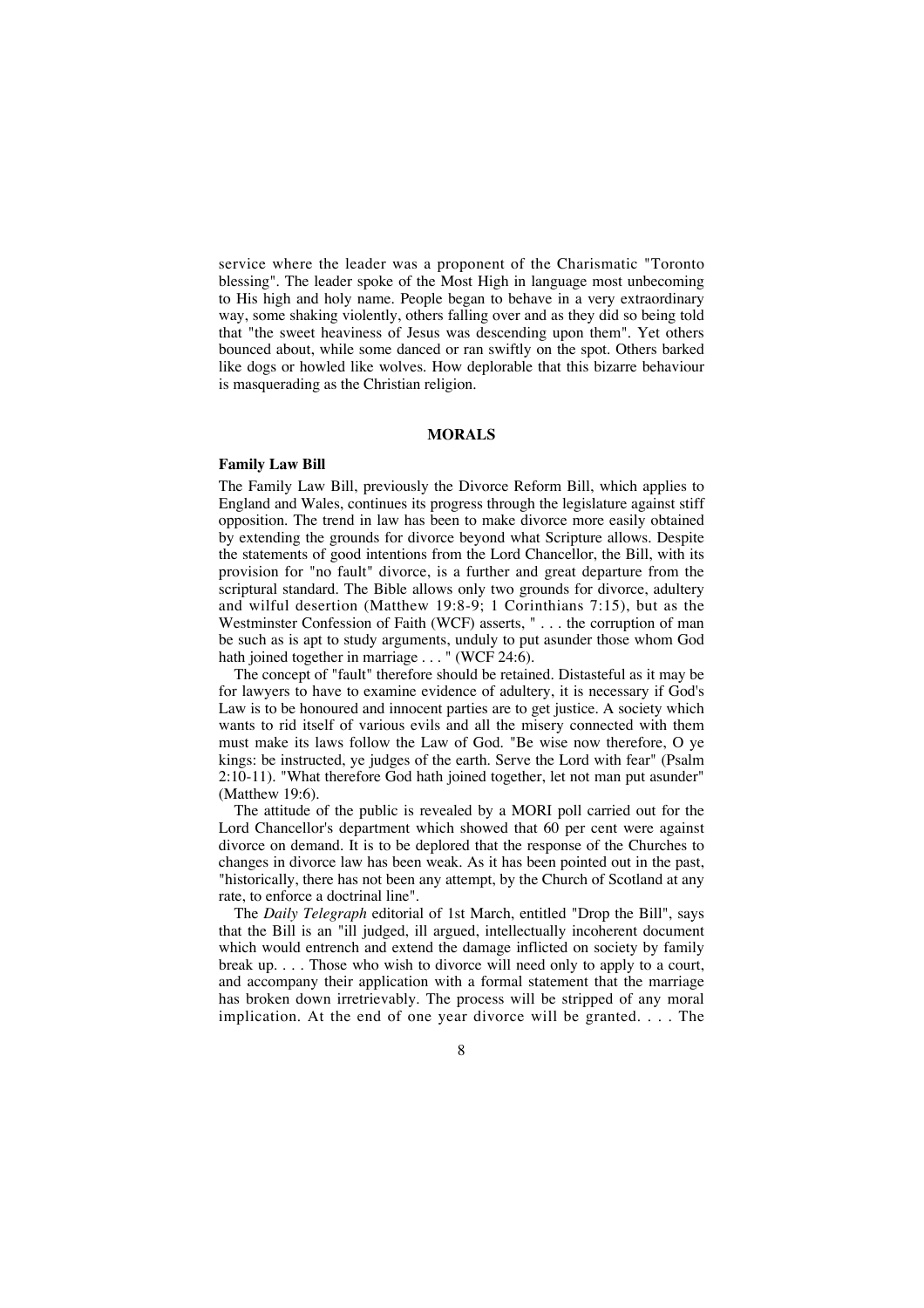Government should drop this Bill now, and then step back and consider how the panoply of law  $-$  on tax and benefits, for example  $-$  could be used to bolster marriage as an 'honourable estate', rather than just a contract dissoluble upon the receipt of 12 months notice." There is much sensible advice in this comment which the Government ought to note. Social benefits should not be geared to encourage, but rather to discourage, divorce and cohabitation.

## **Sexual Perversion**

Those who are under the enslaving power of sodomy and such abominable practices become more bold and shameless in their demands for freedom to commit these sins. Health officials of Camden and Islington Community Health Trust, North London, recently published a book on homosexuality, *Colours of the Rainbow,* aimed at children as young as five. The book, already used in 30 schools, is opposed by parents who describe it as "dangerous and disgusting". The health officials, however, insisted that the book "will encourage youngsters to be more tolerant".

The Government is to be blamed for having given way to these perverted pressure groups by legalising homosexual practises in the '60s and, more recently, by lowering the age of consent. This has opened the door to a host of evils, and the Government only has itself to blame when, for example, it recently had difficulties with homosexual activists who were seeking a lifting of the ban on homosexual practices in the Armed Forces.

Last year, the High Court upheld the ban on having homosexual and lesbian personnel in the Armed Forces but the decision was marred by Lord Justice Brown's unhelpful remarks about the tide of history being against the MoD. A recent internal MoD report showed that the overwhelming majority of service personnel would not tolerate homosexuals among them. It is a pity that the Government is not as careful to protect the rest of society as it is the Armed Forces.

Those who are given to these sins should not be encouraged to continue in them as though sodomy were a natural, instead of a vile and unnatural practice. Rather, they should be encouraged to seek repentance, forgiveness from God and the grace to overcome their sin. Such grace has been given to others (see 1 Corinthians 6:9-11).

## **The Immorality of Roman Catholic Priests**

Rome's insistence on a celibate clergy inevitably leads to immorality in many cases. An appalling number of cases of indecency committed worldwide by Romish priests has been reported in the recent past. Priestly celibacy is not a mere matter of priests choosing to be celibate; it is the law of Rome. While this celibacy is not required by the Law of God, it is demanded by Roman Catholic Church law. What a strange arrangement when the laws of churchmen are not only contrary to the Divine Law but are regarded as superior to it! These Church laws of Rome can be conveniently adjusted as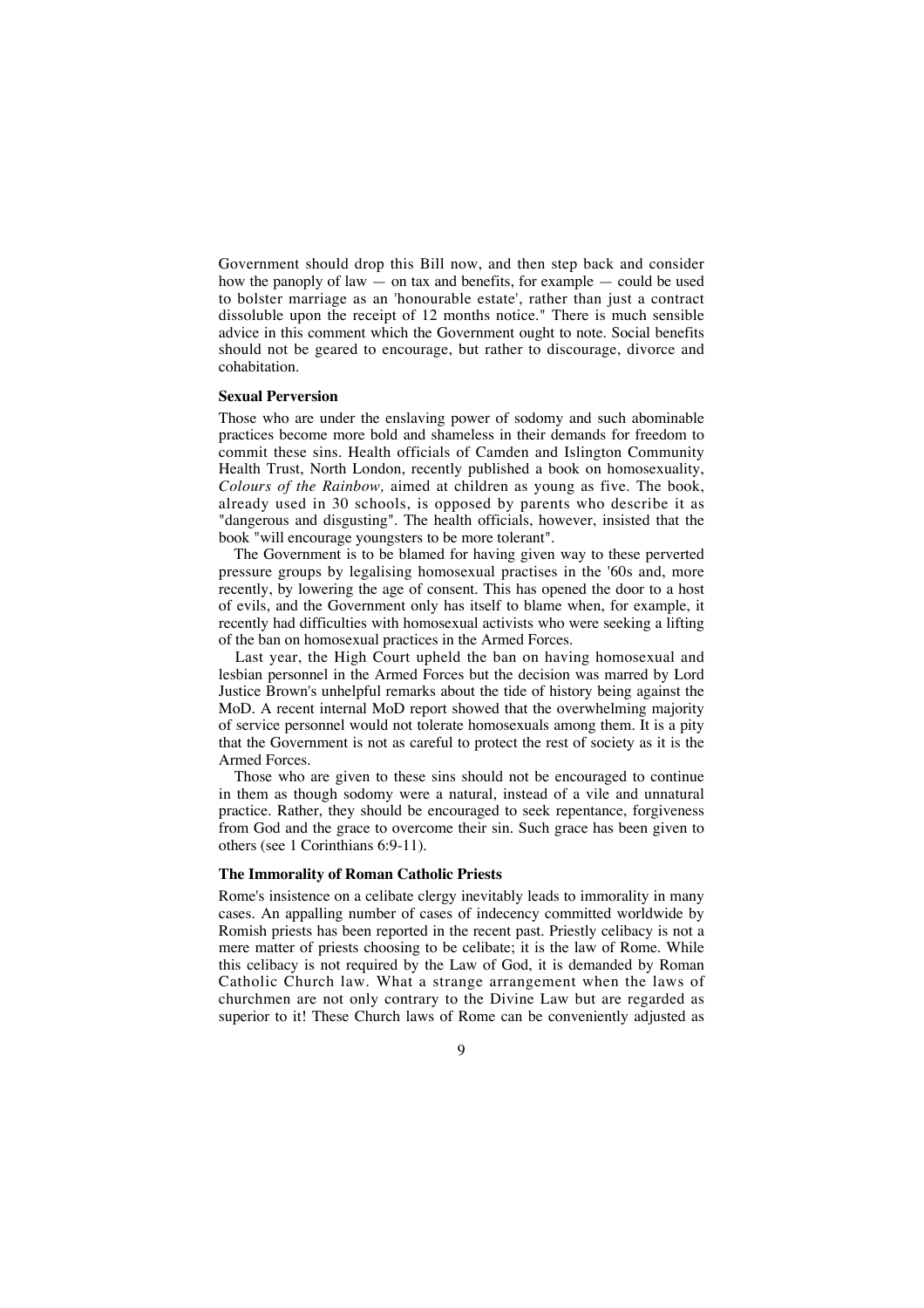required, of course, as in the case of the married Anglican clergy who were allowed by Rome to enter its fold by the granting of a papal dispensation.

#### **Obscene Magazines for Girls**

Many parents are unaware of the sexually explicit content of certain magazines, such as *More, Mizz, Bliss, 19, Sugar* and *Seventeen,* which are targeted at young teenage girls, and are on sale throughout the country. When we spoke to staff in an Inverness bookshop about the sale of *More,* a particularly filthy publication, we were told that it is a very popular magazine with some teenage girls.

As these magazines are in breach of the law we asked the Chief Constable of Northern Constabulary to investigate the matter and place it in the hands of the Procurator Fiscal. He replied: "Notwithstanding the fact that I fully share your concerns regarding the content of the magazine and that it has the potential to corrupt, I am inhibited from taking any definitive action on advice from the Procurator Fiscal that he would not be prepared to institute proceedings under the Act, as he is of the opinion that the magazine is no more pornographic than many others openly for sale throughout the country. I therefore regret that, despite my own deep concerns regarding this whole matter, I find myself unable to take any official action." The Chief Constable's hands were tied.

Conservative MP, Mr. Peter Luff, raised the matter in the House of Commons by a Private Member's Bill. The Bill received all-party support. In his speech, Mr. Luff quoted Mr. Daniel Wright, of the Medical Research Council's Medical Sociology Unit, who expressed concern about the magazines and said that girls were given the impression that they were being left out if they did not engage in sex.

Some teenagers interviewed by the media said they felt threatened by the magazines. The response of the publishers, in saying "they were providing important information about growing up", was despicable. Catherine Brown, editor in chief of *Sugar,* had the audacity to say that she was very offended by people calling her magazine pornographic! These disgraceful magazines are educating young girls in sin and should be banned outright.

It is encouraging that the Government is already speaking to publishers about the matter, and that the Churches, the Commons and the Press are united in their condemnation of this trade. Parents and others who are concerned should urge newsagents to refuse to stock the magazines instead of continuing to profit from them. They should also write to their MP to bring pressure to bear on the publishers, and parents in Scotland should write to their local Procurator Fiscal.

## **Children's Education**

We feel that the school environment today is morally and spiritually impoverished. Human nature will much more readily cleave to the ways of sin than walk in the paths of righteousness. Our society has become so secular,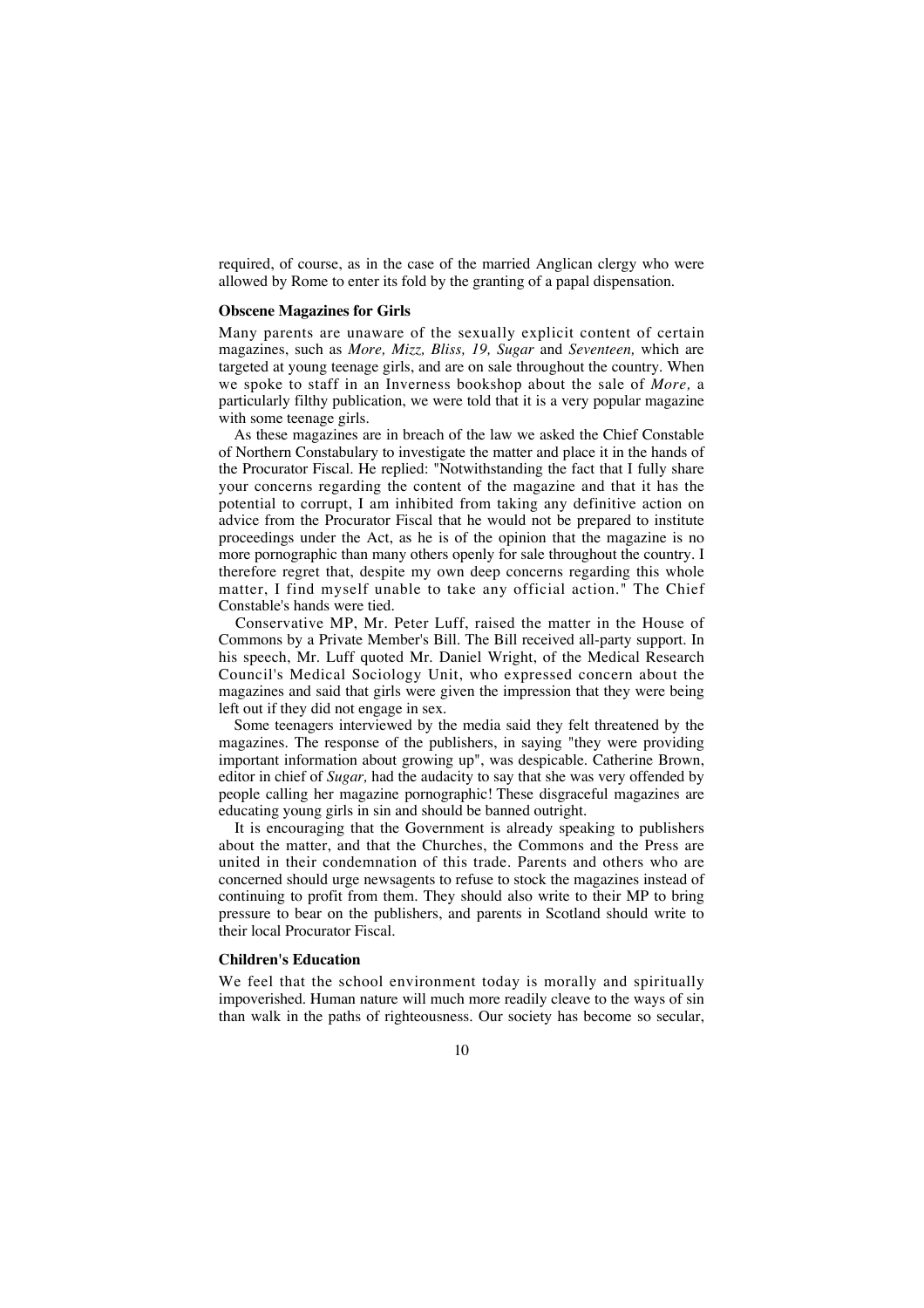Christian teachings and conduct are so devalued, and peer group pressure is so great, that the task of Christian parents in bringing up their children "in the nurture and admonition of the Lord" becomes more difficult by the day. We have great need to be praying that our children may be kept in this "wicked and adulterous generation", and especially that they would be converted. Perhaps, also, it is time to consider alternative methods of educating our children and providing a more wholesome school environment for them.

## **The National Lottery**

The National Lottery is a far bigger success than anyone anticipated. In moral terms, however, the lottery has been a far greater disaster than anyone feared and the nation has been smitten by a gambling fever akin to a gold-rush. Worse still, deregulation plans for the whole gambling business, we are informed, will "revolutionise our freedom to gamble". The economic benefits of gambling are stressed: increased revenue for the Government; large grants for various bodies. We have become a nation of gamblers. What message are we sending to young people? We are encouraging a spirit of greed, covetousness and misuse of resources.

A Treasury adviser, Professor Congdon, has rightly analysed the National Lottery when he pronounced in March that it cheats the poor and is little more than legalised fraud. He said the lottery "constitutes disguised taxation, redistributes from the poor to the rich, undermines savings and trivialises the state".

Those who protest against this prodigal waste are told that "puritanical" objections are untenable because large sums go from the Lottery Fund to good causes. The income of charities has fallen in fact because many possible donations are channelled into the lottery. A survey in January (when lottery ticket sales soared) showed that the number of people giving to charity has dropped from 30 per cent of the population to 11 per cent.

The Bible exhorts us to labour, working with our hands the thing that is good that we "may have to give to him that needeth" (Ephesians 4:28). Instead of being encouraged to help good causes by giving, people are now encouraged to gamble. Ninety per cent of the population have obeyed the Prime Minister's pathetic advice to "have a flutter". Surely we shall reap as we have sown.

## **Drug Abuse**

The "drugs problem" continues to grow apace. Young people are losing their lives by taking illegal drugs despite stark warnings, and the pleas of the griefstriken, bereaved parents of some who have died. Schools are plagued with the problem.

According to the *Times* health correspondent, the Government says that drug taking by young people is now so widespread that it must be considered the norm. Surveys show that 60 per cent of pupils under 16 have been offered drugs. Cannabis and other drugs have been tried by up to a third of 15- to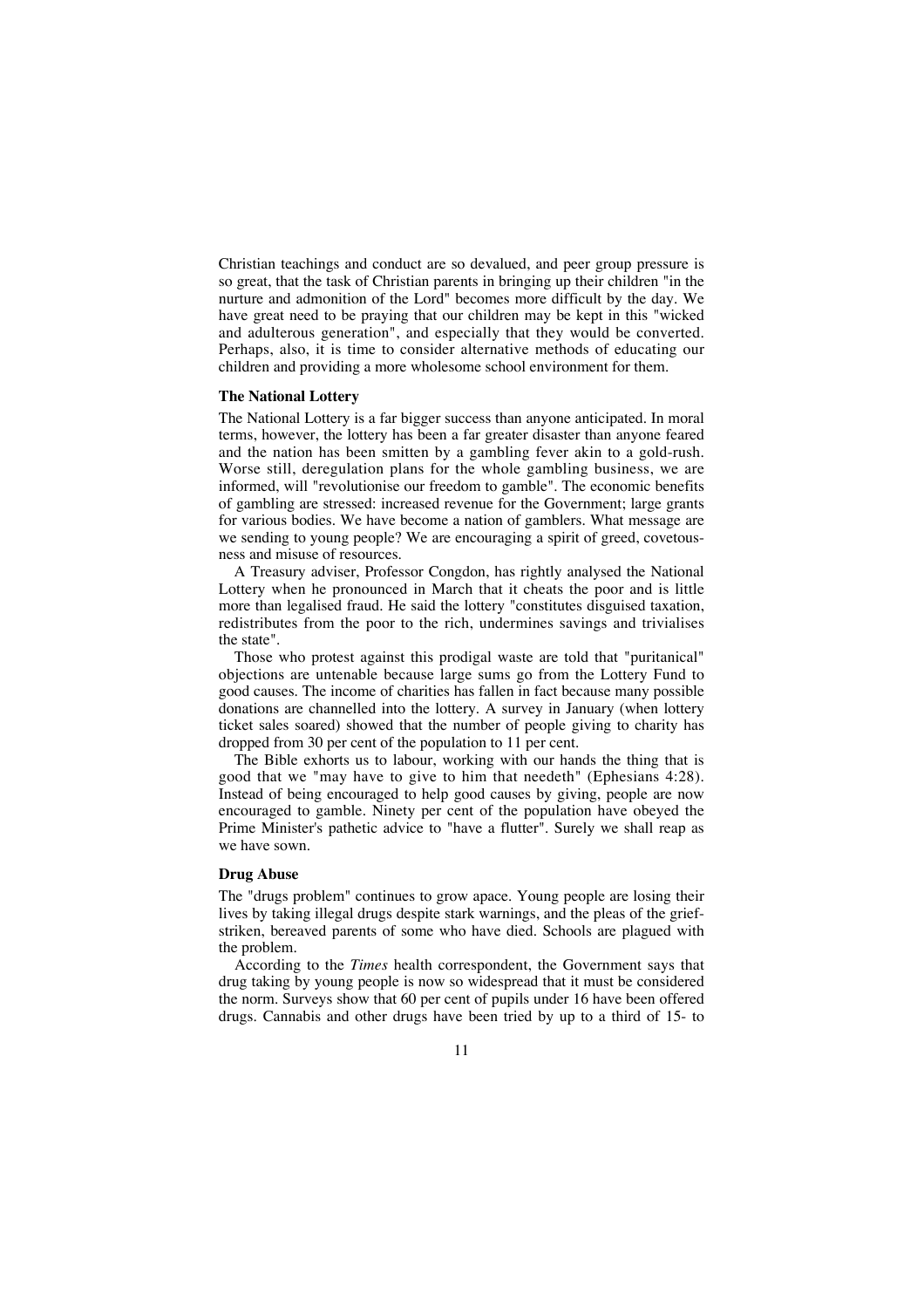16-year-olds. In Glasgow, according to another recent survey, nearly 70 per cent of people between 16 and 30 have dabbled in drugs, while more than half have taken them in the last six months.

The adult suppliers of dangerous drugs often receive sentences of only six months or a year and in some cases no custodial sentence at all. Such punishment is not a realistic deterrent, especially when prison regimes are liberal. It is a measure of the evil activities of drug dealers that despite the many successes of customs officers in preventing drugs entering the country (they seized a record 55.6 tonnes of drugs last year, with a street value of £457.6 million), drugs continue to flow in.

#### **IRA Terrorism**

The horrific explosion of the IRA bomb at Docklands, London, signalled the resumption of the IRA's murderous atrocities. We feel for the victims and their families, who have suffered from this evil and callous attack. The bombing took place when the "peace process", according to some reports, was making progress. This demonstrates that the IRA has no desire for peace and that it was using the ceasefire to regroup and to replenish its finances and arms.

It is morally indefensible for our Government to be holding talks with men who continue to support covertly the murderers of men, women and children. One wonders what the all-party talks can possibly achieve when the IRA is clearly not prepared to accept the result of the ballot box. If the IRA fails to forsake violence permanently then the Government must cease to use half measures and proceed to defend our citizens with whatever force may be necessary.

## **CONCLUSION**

Two main facts are underlined by this report. First, the influence of Romanism in our nation has increased greatly in recent times. Some professing Christians naively think there is no need now for a Protestant polemic by the Church, nor for Protestant organisations to be witnessing against Roman Catholicism. However, when an unprejudiced comparison is made between the character of the papacy of history and that of the "antichrist" and "man of sin" of Scripture, one cannot escape the conclusion they are one and the same. It is therefore clear from Scripture that it is incumbent on the Christian Church to pray for the downfall of the papacy and for the liberating of the millions of souls it holds in bondage. The "wound of the beast" has healed since the Reformation; it is our duty to pray that God, in His great mercy, would effect another reformation.

Secondly, we see that the children and young people of this generations are being specially targeted by Satan. It is tragic to see so many of them not knowing their right hand from their left in spiritual and moral matters. They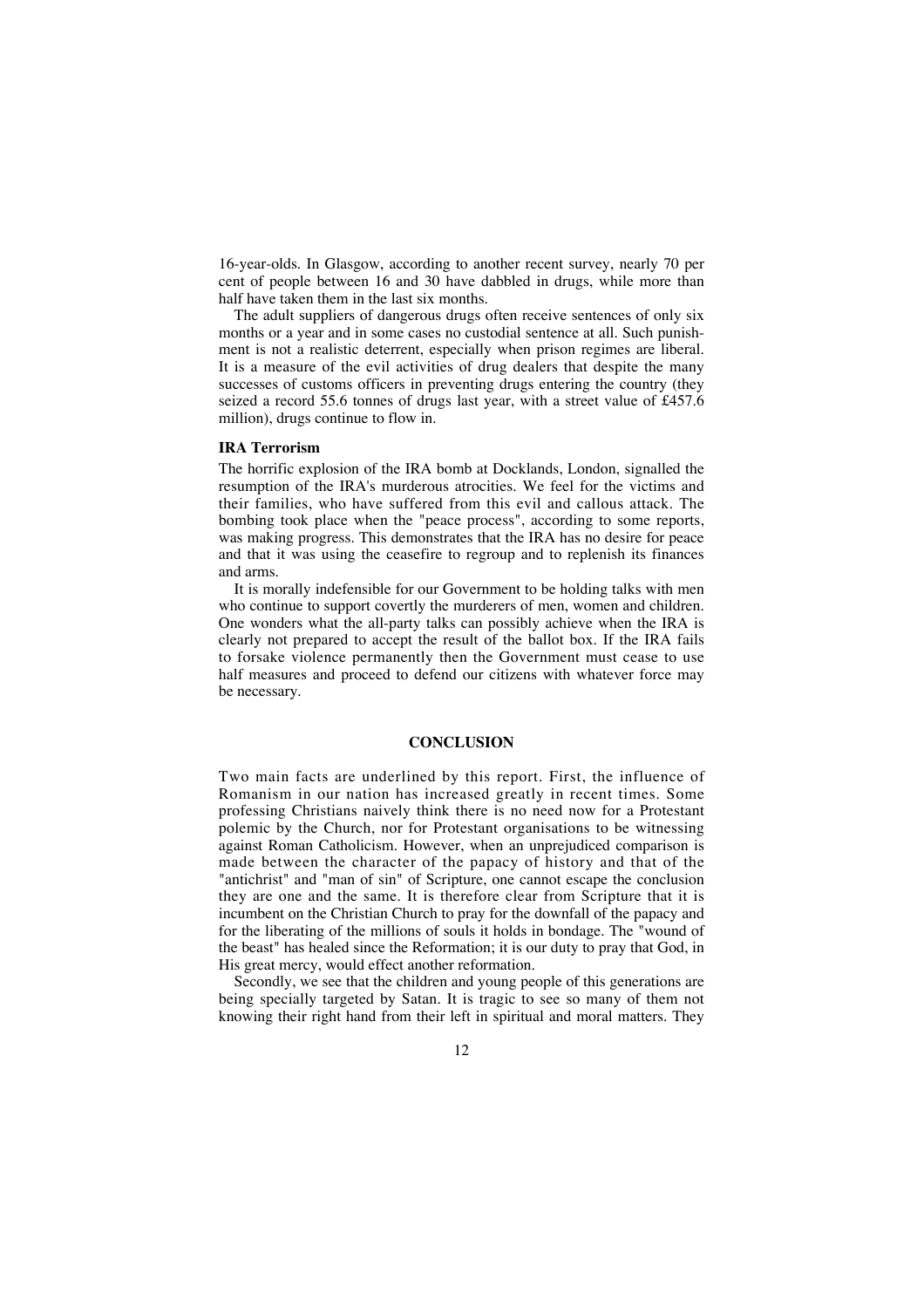are being launched on a stormy sea without chart or rudder. Nationally, we have been rejecting God over the last few generations, and we are still seeing the fulfilling of the solemn warning, "visiting the iniquities of the fathers upon the children unto the third or fourth generation". Must we not pray that this rising generation will be visited by God in mercy, and that He will pour out His Spirit upon our young people to make them His own children by faith in Jesus Christ, and may we not hope that this will be so?

The signs of the times show clearly the need of the hour to be a great spiritual awakening by divine power; nothing less will suffice to cure our ills and raise us from our low state. Let us pray that God would mercifully send a mighty outpouring of His Holy Spirit upon His Church and upon all men. How few see this to be our pressing need! May we ourselves realise it and humbly plead with the Lord that He would fulfil His promise: "And I will make them and the places round about my hill a blessing; and I will cause the shower to come down in his season; there shall be showers of blessings" (Ezekiel 34:26).

## **SABBATH OBSERVANCE COMMITTEE'S REPORT Rev. J. Goldby, Convener**

## **Sabbath Ferry Sailings on the Minch**

The car ferry "Hebridean Isles" continues to sail on the Sabbath from North Uist to Skye in the summer months. Thankfully there are still no Sabbath sailings from Tarbert, Harris, and we hope that this will remain the case. We fear, however, that it may be the company's policy to begin Sabbath sailings from Stornoway in Lewis to the mainland.

A minister in Australia entered the ferry sailing debate by declaring in the *Stornoway Gazette* that the Lord's Day was a day *for believers alone,* and that there were no grounds for compelling unbelievers to keep it. He appeared to be saying that there were no scriptural grounds for the Church to deny the unbeliever the convenience of Sabbath sailings. If that is the case, what is "Remember the Sabbath Day" doing in the bosom of the Ten Commandments, which summarily comprehends God's Law for all men?

It appears to be necessary to the kind of argument this correspondent was using, to say that the term "The Lord's Day" refers to the New Testament day of worship, and that the "Sabbath Day" referred to the Old Testament day of worship. We do not differentiate between the terms in that way. The first term has respect to the Person whose resurrection is now commemorated on one day in seven, the second refers to the Law which governs that day — "Remember the Sabbath day to keep it holy". The Saviour referred to the New Testament day for the observance of the fourth commandment as the Sabbath Day: "Pray that your flight be not on the Sabbath day" (Matthew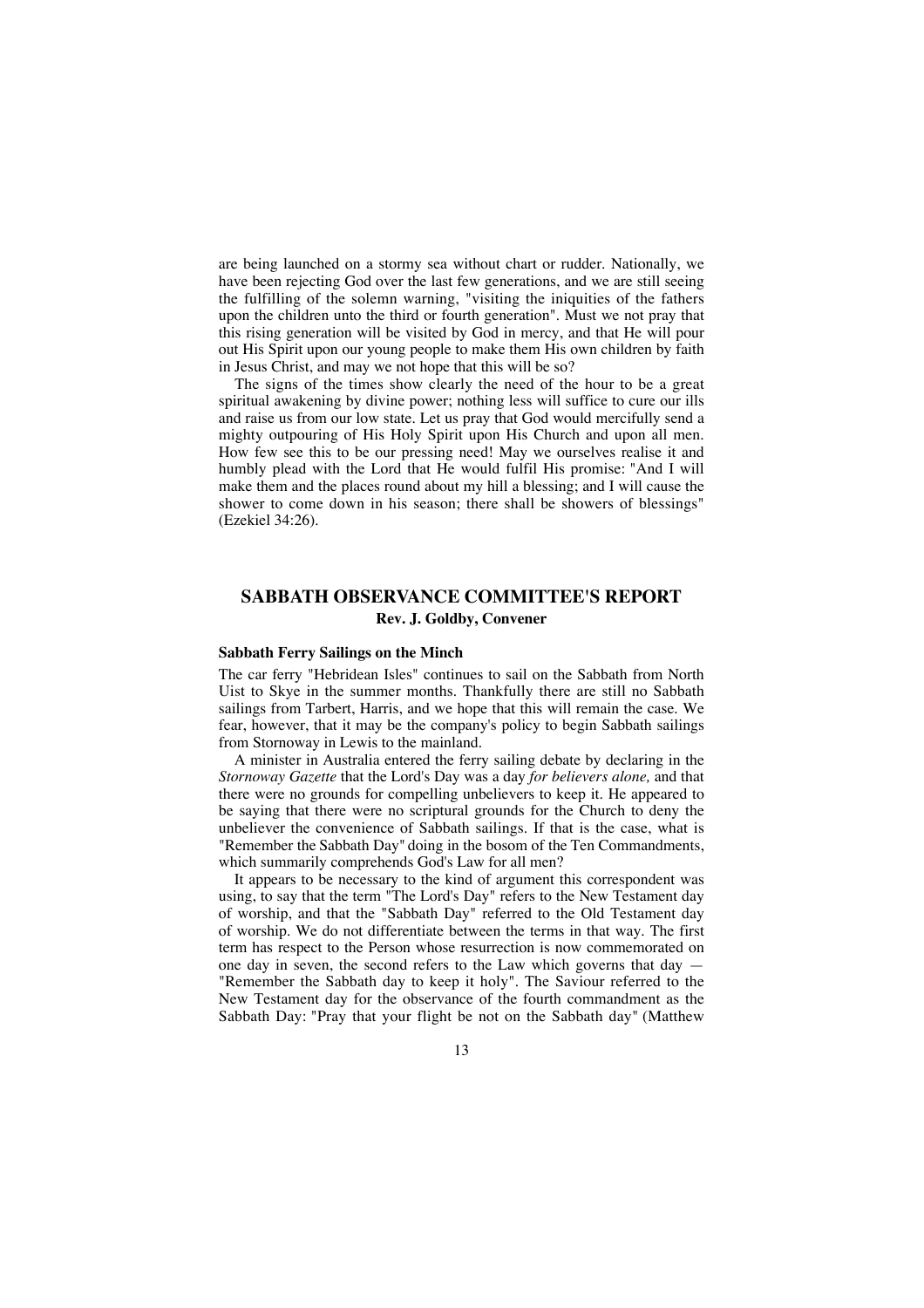24:20). The Lord was referring to the time when Jerusalem was to be destroyed, which was to take place about forty years after the Jewish Sabbath was changed.

The same correspondent told the Island readers that the Sabbath Day was *a Jewish institution,* given first at Sinai with the ceremonial law. We are to understand that as such, the Sabbath is exclusively Jewish, and that it was abrogated with the ceremonial law. But we read that after God had created all things in the space of six days that He rested on the seventh: "And God blessed the seventh day and sanctified it" (Genesis 2:3). This does not mean that God made a Sabbath for Himself on the seventh day, as our distant disputant seemed to suggest, but that God sanctified it for man's use. "The Sabbath was made for man" (Mark 2:27). This sanctifying of the seventh day took place therefore before the Jewish nation existed, and must be considered as an ordinance given at creation for all men.

The fact is that heathen societies have a notion of the significance of the seventh day. Turretin, a successor of Calvin at Geneva, quotes Clement of Alexandria (180-201 AD): "Not only the Hebrews, but also the Greeks hold each seventh day to be sacred." He says that Clement proves this from Hesiod, Homer (writers of the 8th century BC) and other Gentile Ancients, by whom the seventh day is said to be held as sacred. If these tribes and societies had this notion of a sacred seventh day they did not borrow it from the Jews, for they and their religion were despised. The observance of a special seventh day must, in that case, be explained by the fact that it was a Creation ordinance, the observance of which was transmitted, however vaguely, to other nations by successive generations, from the beginning of time.

It is, moreover, plain from the Scriptures that the Sabbath was observed before the Law was published at Sinai. While in Exodus chapter 20 we read of the Law being given to the children of Israel; in chapter 16:23 we find that the Sabbath Day was already observed.

It is therefore evident, that the Sabbath Day was given to mankind at the dawn of time and not to the Jewish people exclusively. As Dr. Kennedy said: "There was a Sabbath long before there was a Jew." As such it is to be observed by all men, perpetually.

## **Extended Sabbath Opening of Licensed Bingo Clubs and Casinos in Scotland**

The Bingo Association for Great Britain has submitted representations to the Home and Health Department at the Scottish Office saying that there is now a genuine demand for Sabbath afternoon openings of premises for betting. These premises already open on Sabbath evenings. The representations claim that social attitudes have changed, and that the demand for this facility should be met. The Committee has made suitable representations to the Scottish Office against any such extension. The national guilt of trifling with the providence and sovereignty of the Most High at the altar of chance is aggravated by the sin of doing so on the Sabbath Day.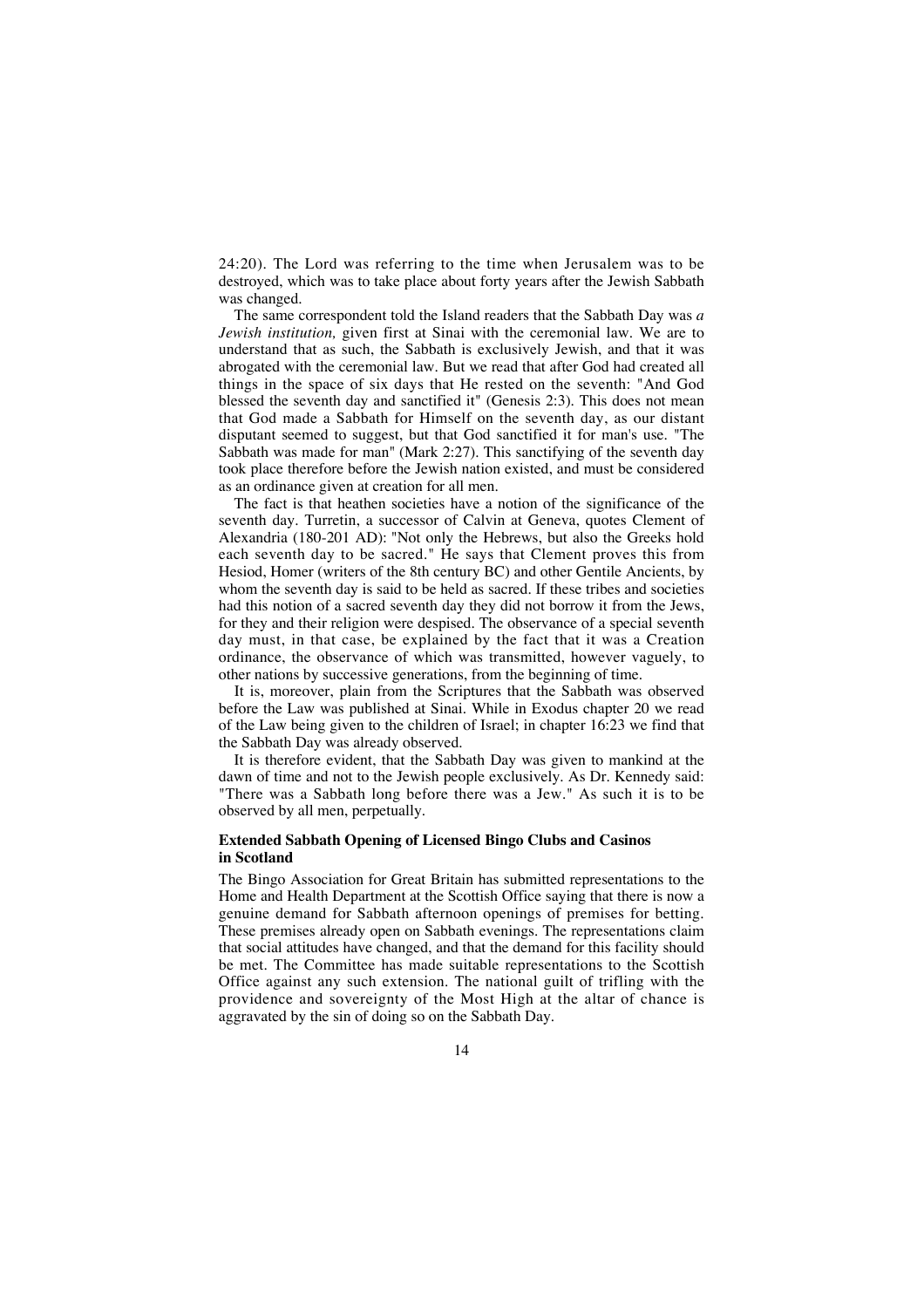## **The Protection of Children at Work**

The Education and Industry Department of the Scottish Office proposes to amend the provision in the 1937 Act that contains the restriction on Sabbath working for children. The change is not designed to protect our children, but to comply with a directive from the European Community. The proposal is to increase the number of hours which children may work on the Sabbath Day. At present children aged 13 upwards are permitted by the law of the land to work two hours on the Lord's Day. The Sabbath Observance Committee wrote to the Scottish Office stating the great detriment to our children involved in this proposal.

Spiritual detriment is inevitably involved in unnecessary Sabbath work. We have a responsibility to care for and consult our children's best interests at all levels, not least their spiritual interests. If we cared for our children we would do nothing that would interfere with their attendance at the means ordained by Christ for their spiritual good, the public and private worship of God. Ths proposal sets before parents suffering pecuniary hardship a temptation to send their children to work on the Sabbath and keep them from attending the means of grace.

## **Sabbath Trading**

It was reported that the state of legislation regarding Sabbath trading is now such that, "Legislatively there is no further to go". Nothing now remains, but slightly shorter hours, to show that for over two centuries there was on the statute book a law protecting the Sabbath Day from the covetous nature of men. The Prime Minister is reported to have argued that the legislation regarding Sabbath trading is old-fashioned, out-of-date, patronising, and that it should go.

It is now proposed to allow ministers to change the law without bringing primary legislation before the Parliament. This opens the way for the scrapping of whatever restrictions remain at present in place. A writer in our magazine notes that "our nation is now fast accelerating down the slippery slope and only divine, sovereign (and) merciful intervention will rescue it from the fearful destruction that  $-$  in the absence of repentance  $$ lies ahead."

A former leader of our nation, Winston Churchill, spoke of the Lord's Day as a "Divine and priceless institution, the necessary pause in the national life. It is the birthright of every British subject, our responsibility, privilege and duty to hand on to posterity." How quickly and how grievously the nation has degenerated from such a view of Sabbath observance! May the Lord of the Sabbath yet arise and plead this cause which is His own.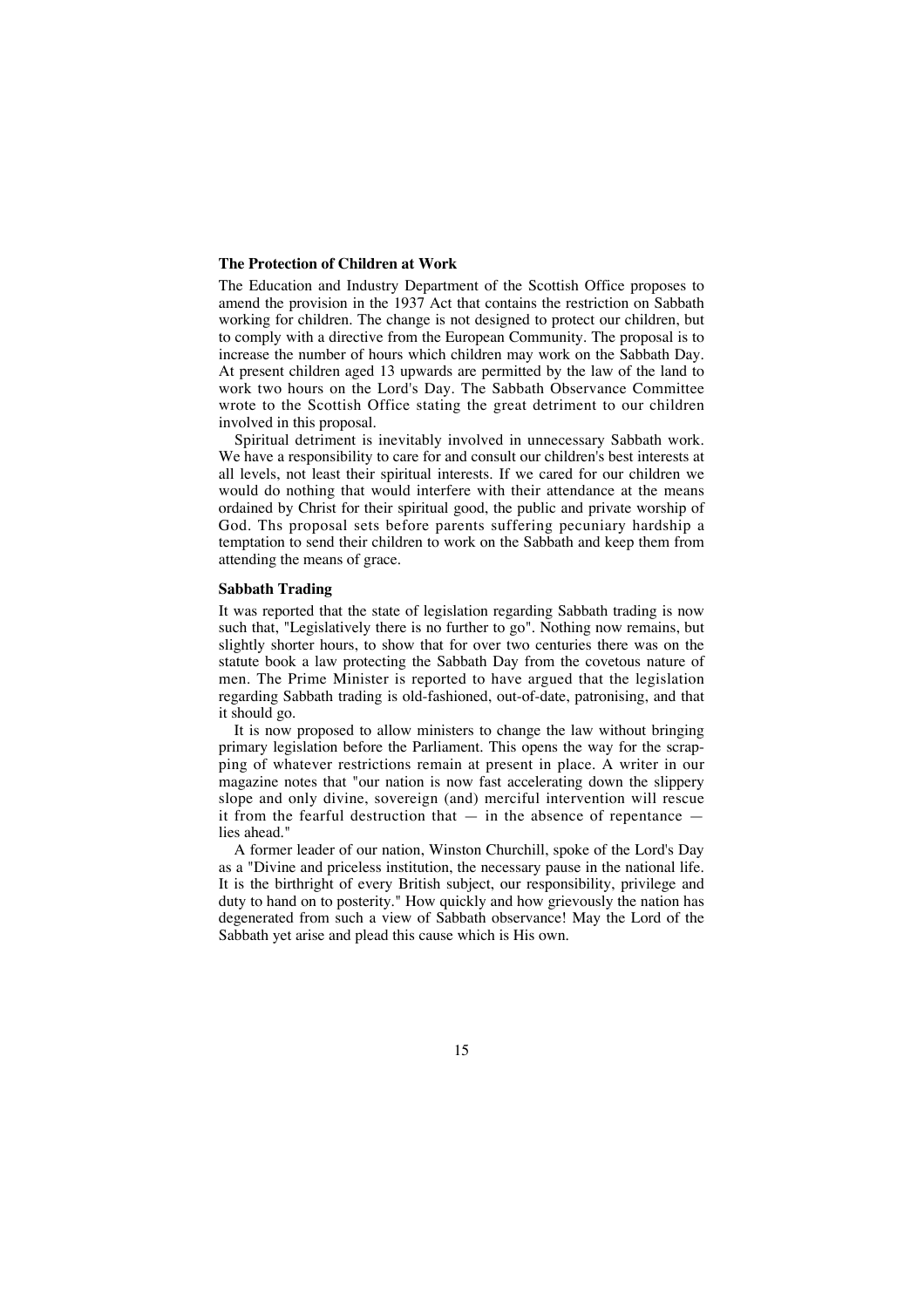## **JEWISH AND FOREIGN MISSIONS COMMITTEE'S REPORT Rev. John MacLeod, Convener**

THE JEWISH and Foreign Missions Committee has continued, over another year, to give its attention to those matters which concern our Church's activities on the African mission-field. Almost ninety-two years have now elapsed since the Rev. John B. Radasi, with very meagre resources, estabblished the work at Ingwenya. At the present time, with our sphere of labour vastly extended, even across national frontiers, it is not the lack of material resources that gives us most concern, but the lack of ordained ministers of the Gospel. Year after year we draw attention to this in order that the praying people of the Church, at home and abroad, may become all the more importunate in petitioning the Lord of the Harvest to send forth labourers and thus supply the need. He is bound to answer in His own good time. We are thankful that our highly-valued ministers in Zimbabwe have, hitherto, been sustained in body and soul and that they continue to labour in their respective congregations. The Rev. John Goldby and the Rev. James R. Tallach went to Kenya as deputies in 1995, the period covered by these visits was from July to October. In September, the Rev. Neil Ross visited Zimbabwe and then came to Kenya where he was expected to remain for six weeks. As there was no suitable person to take the services and the Committee being reluctant to leave the nursing sisters on their own, a request was made to Mr. Ross to remain at Sengera until the arrival of Mr. Ian MacLean. This Mr. Ross agreed to do and we are grateful to him and to his wife and, also, to the Dingwall congregation and the Northern Presbytery, for helping us over this difficult period.

## **Zimbabwe**

In recent times, the Ingwenya congregation has been bereft of two of its elders — Mazwi Sibanda and Cecil Sobantu — men who, in their own sphere, did their utmost to extend the bounds of Christ's kingdom in their midst.

The John Tallach Secondary School continues to enjoy a high reputation as an educational establishment and this in great measure is to be attributed to the professionalism and devotion to duty of our Headmistress and staff. Most of us have no conception of how heavy their work-load is over the hours of the school day, not to mention the many extra-curricular duties which fall to them and which they cheerfully discharge. We are deeply grateful to them. Miss Marion Graham was home on furlough from April to September and Miss Katie Mary MacAulay is, at the time of writing this report, home in Breasclete, but is due to return to Ingwenya at the end of April (D.V.). Miss Norma MacLean is due home soon to enjoy her well-earned furlough. Mr. Dame Sibanda has taken over the onerous duties of boarding master in place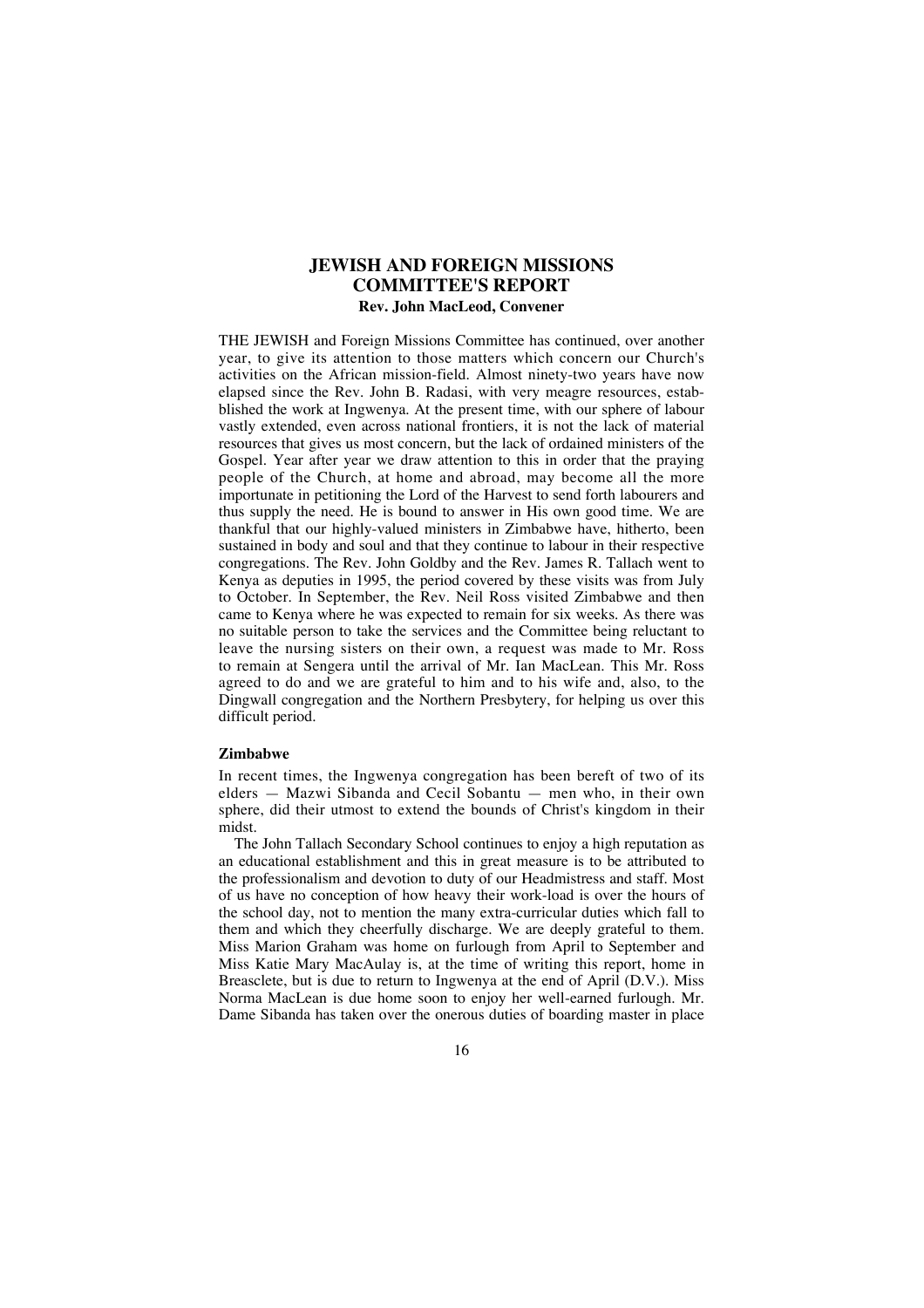of Mr. James Mpofu, who has taken over the responsibilities which were shouldered so willingly by the late Mr. David Ndlovu.

At Mbuma, the medical and nursing staff have continued to run the hospital with customary efficiency. Dr. Hak continues to exercise her medical skills to the benefit of people living in the Mbuma area. In the summer, her brother spent some time at Mbuma and, by all reports, proved to be a very useful, versatile member of the mission community over the period of his stay. More recently, we believe, her parents paid a visit to Zimbabwe. Miss Ann Zekveld's furlough is due to start in May and we hope that she will, later in the year, see her way to resuming her work at Mbuma with renewed vigour. Miss Lia Terlouw was home in Holland for four months towards the end of 1995 and Miss Louise Leiper is now well into her second year at Mbuma. Miss Margaret MacAskill, the Hospital Matron, was home on a private visit for a few weeks at the beginning of the year.

Mission administration continues to be centred at 9 Robertson Street and, by all accounts, Mr. Mziya and his staff have their hands full. In August, Mr. Donald MacDonald, C.A., visited Zimbabwe and his expertise in accountancy was put to good use while there. His help is much appreciated. Transport and building matters, as already stated, are now in the capable hands of Mr. James Mpofu.

At Thembiso we continue to do what we can to help children whose lot in providence is such that they need help and care from infancy. Some are orphans and we believe that in this environment they receive the love and affection which under normal circumstances they would receive from parents. Mr. Edward Sayi Moyo is now the Superintendent.

#### **Malawi**

In accordance with the decision of the Synod last year, our Mission activities in Malawi were brought to an end. There was some difficulty in effecting the proposed settlement with the men concerned, but the Rev. J. R. Tallach and the Rev. N. Ross saw to it that the agreement was put into a legal form which was signed by all parties. The house in Blantyre remains in our possession. The young man, Nedson Banda, mentioned in previous reports, has now applied to the Zimbabwe Presbytery to be received as a member and also as a student studying for the ministry. We understand that this application has still to come before the Presbytery.

#### **Kenya**

In June, 1995, shortly after the Hospital had begun to function, Dr. Christine MacDonald again succumbed to malaria and typhoid and it was necessary to bring her back to the UK, to be admitted to the London Hospital for Tropical Diseases. We are glad to report that she has fully recovered, but her resignation together with that of her husband was tendered in June, 1995, although Mr. MacDonald continued to work until September. The Committee is grateful to the MacDonalds for all the work which they did. In the Lord's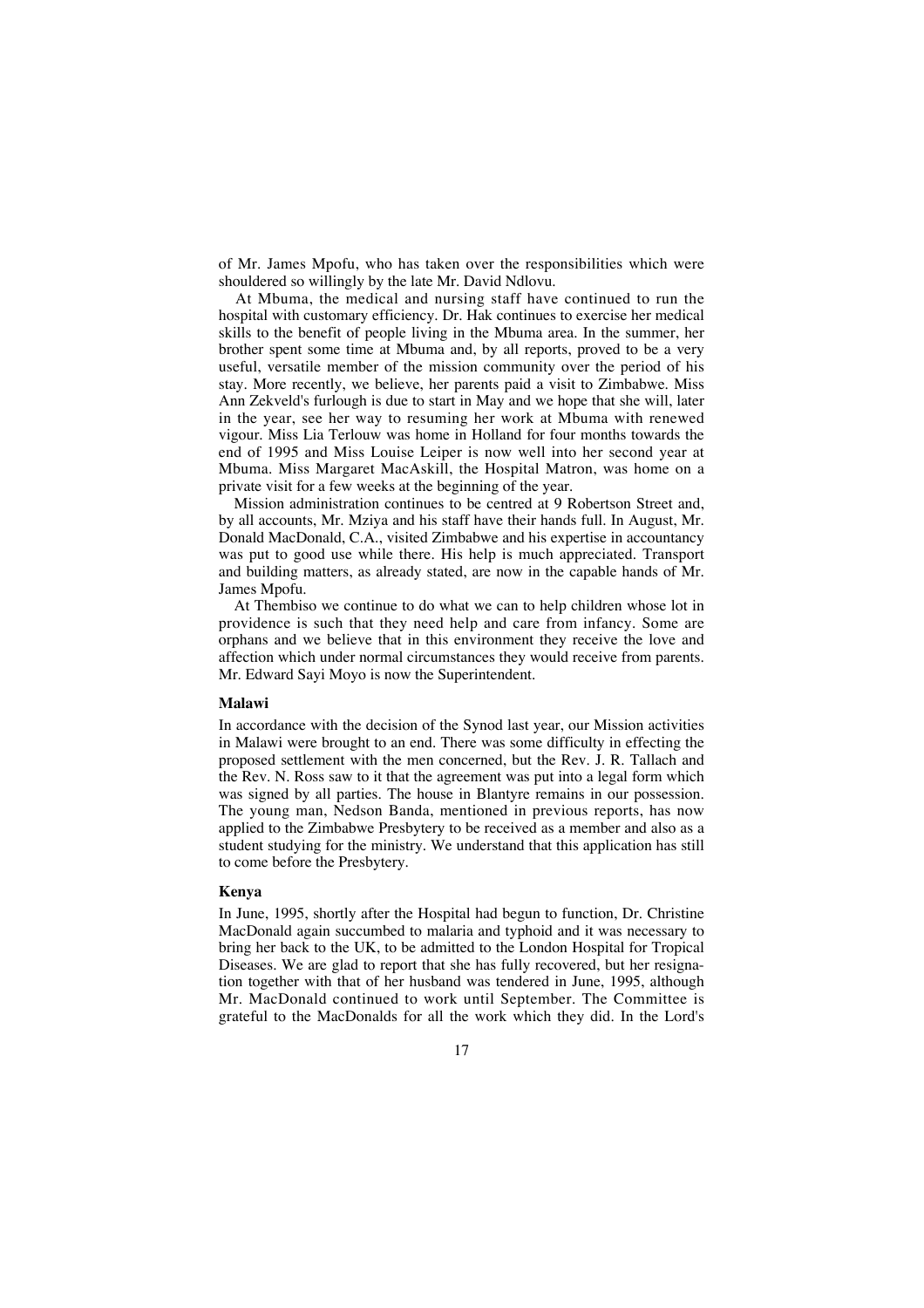providence, Miss Jessie Coote had by that time settled in, having arrived from Zimbabwe to take up the Matron's post, and her long experience of running the Mbuma Hospital was now invaluable in these new surroundings and at a time when difficulties were being encountered. The nursing sisters, Celia Renes and Truus Ringleberg ably assisted her and, without doubt, these women were instrumental in saving lives.

The Rev. James R. Tallach agreed to go out to Sengera in August as Church deputy, but also in the hope that the Kenyan authorities would permit him to work as a doctor in the hospital and thus help the hard-pressed Matron and nursing sisters. The authorities agreed, and the help given was much appreciated. Mr. Ian MacLean, Daviot, who is a builder to trade, offered his services to the Committee and he went out in January, 1996, to take up the duties of Administrator/Treasurer. Mr. MacLean was accompanied by his wife and three young children and the family appear to have settled down well. A Field Committee has been set up to deal with the day-to-day affairs of the Mission. Its constitution is similar to that of the Zimbabwe Field Committee.

The Committee would express its gratitude to our friends in Holland who so generously continue to provide financial support. We believe that there are many throughout the Free Presbyterian Church, at home and abroad, and also in Holland, who take a prayerful interest in the work and that is not only a source of encouragement to us, but, above all, to the hard-working, selfdenying men and women who are labouring on the mission-field and bearing the burden and heat of the day. The Master has a word of encouragement for them: "And let us not be weary in well doing: for in due season we shall reap, if we faint not."

## **INGWENYA MISSION REPORT Rev. A. B. Ndebele**

THE YEAR 1995 will long be remembered as a the period of fearful droughts throughout the South Africa region. According to the law of supply and demand used in economics, the food prices, especially on very essential house items, kept on rising to unprecedented heights. These measures meant that the poor of the country had it hard. However, one's thanks in this regard must be to the Lord who made the world community nations donate famine relief to help our Government to supply free food to the desperately needy and also to introduce the grain loan scheme to the able-bodied.

Churches as voluntary organisations also helped very greatly so that the cases of deaths due to famine were minimised. We would like to express our sense of thankfulness to the Church in Scotland who have helped greatly in our need.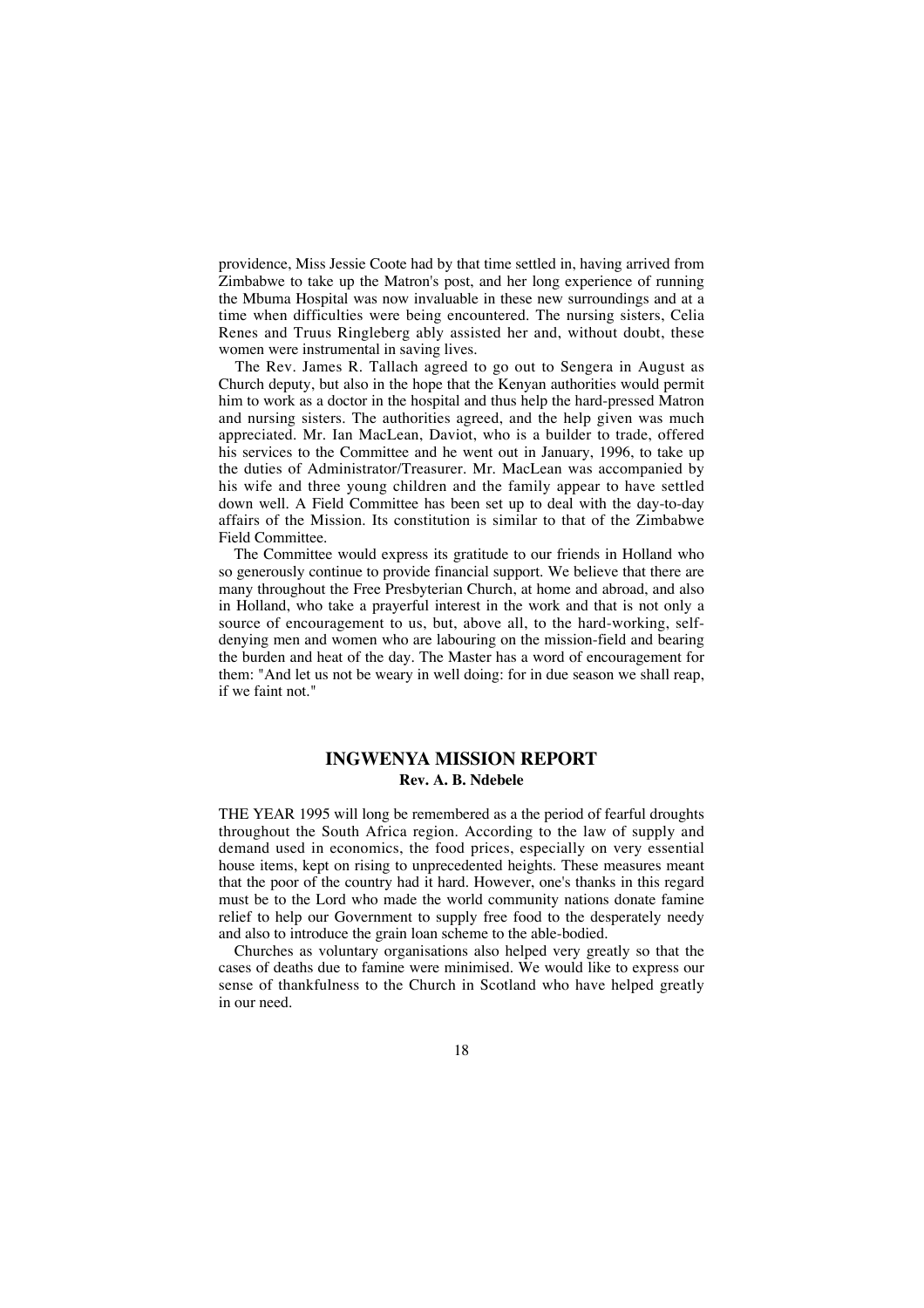My visit to Canada in April was an eye-opener to me as regards the great need of ministers of the Gospel in the Free Presbyterian Church of Scotland. The Canadian Church desperately need a settled minister there among them. Mr. Schuit is to be thanked for his usefulness to the cause in that country, but as a man and at his age, his usefulness is very limited. It is true, of course, that the Lord uses what He wills and it has been the weak things of the earth that He has chosen to use to confound the things which are mighty.

While in Scotland, we were highly impressed with the interest in our Mission which the Dutch friends have. When thousands gathered on a Mission Day to support the Mbuma Zending, one felt ashamed of one's unthankfulness to the Most High for raising up so much support for an African cause which, I believe, lies in the hearts of our Dutch friends. May the Lord in His mercy grant them all His grace to the salvation of their immortal souls.

In Britain we were greeted with great hospitality in the home of the Rev. Keith Watkins, where we spent the weekend. It was a pleasure to preach to the London congregation which has signs of growth. The work is the Lord's and it will grow to His own measure and ours is to be up and doing while it is day.

In Scotland we spent a day or so with the old friends in the manse of the Rev. and Mrs. MacLean at a meeting there with the young of the congregation. We felt happy to answer questions regarding the Mission during our travels to the North of Scotland and the Islands. One great need was more and more being expressed in the atmosphere — and that is that there is need of Gospel ministers. At the Synod our need as a Church was expressed most loudly.

We also would like to thank all the friends who extended their kindness to us in the Church in Scotland. At Ingwenya, one of the brightest times in the congregation was the visit in September of the Rev. Neil Ross, his wife and their two daughters, at the communion services when many people attended. The Bulawayo congregation did well to augment the numbers. It was said by many who attended the services that it was one of the happiest times in their lives.

Our Mission very much felt the pains of death among the African members of our workforce. To mention a few, these included Mr. D. Ndlovu, A. Ndaba and S. Mlilo — the painter and the cook at the boarding school kitchen. Following very closely that shade of sorrow has been the removal by death of two of our old elders at Ingwenya. Both, once or twice, were members of the Synod. Mr. Sobantu was three times a member of the Synod and Mr. Mazwi once. Both were eighty years plus. May the Lord raise up some in our congregations to take the places of the departed.

This year has began with promises of good harvests and as a rule our congregations should find it easier to fulfil their Church obligations. We would give thanks to the Lord for the rain and may the downpourings of His Spirit be experienced among us. The preaching of the Word in all our stations with the usual communions went on well during the year. Brethren pray for us.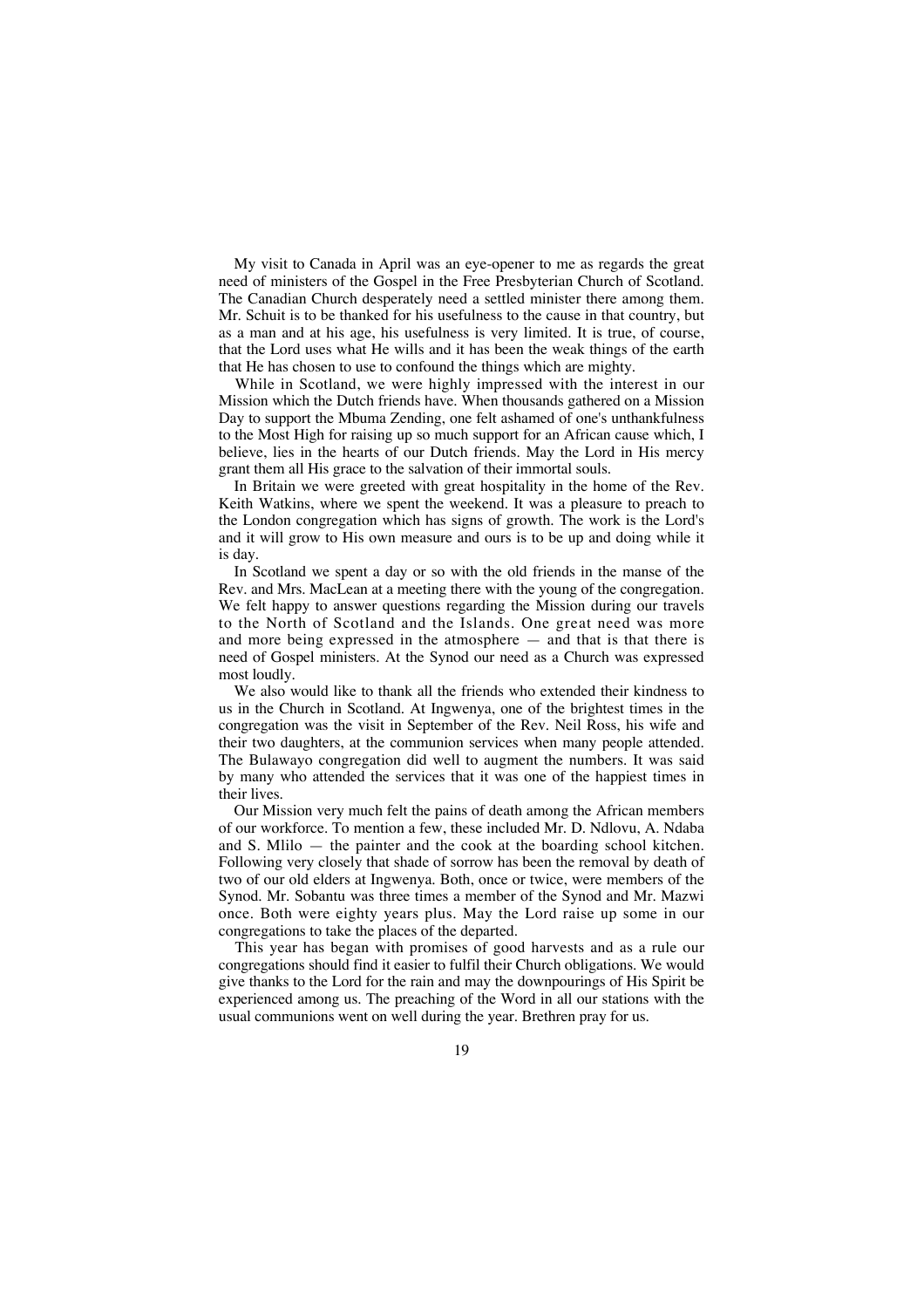## **BULAWAYO MISSION REPORT Rev. A. B. Ndebele**

THE BULAWAYO POPULATION is growing rapidly and so are the populations of most of our city centres. Statistics reveal that there are over a million people living in the lower density and the outskirts of the city. Having this number, facts would spell out the Gospel needs of our towns.

Many religious activities are carried out in full in the towns of our countries, but our problem in this regard is the spread of the false religions which are very active in the cities. The country people as a rule do not change their religion as readily as the townspeople. The menace in Africa is the advent of false teachers advancing their false doctrines. Among the false teachers that are a pest to us in Zimbabwe are the Pentecostals in their various groups, like the Assemblies of God, and among the Africans new groups are formed almost daily. For any little correction as to doctrine or behaviour, the guilty will immediately form a new group that will agree with the evil. As a result, there are crowds of organisations known as the Assemblies of God who correspond to the witch doctors, diviners and all the species of the old heathenism that has kept the African people perpetually as hewers of wood and drawers of water.

Ours, friends, is a vicious circle of falling from one religious evil to another. As for the coming among us of the Holy Spirit of God to enlighten Africa, Zimbabwe and Bulawayo city are to be considered fortunate. On driving from Ingwenya on Sabbath to the Church in Bulawayo one bumps into Sabbath breaking and religious heathenism of every type and kind. Our cry is that the Lord in His mercy would send us converted ministers who would preach the soul-saving Gospel.

Brethren pray for us.

## **THEMBISO CHILDREN'S HOME REPORT Rev. A. B. Ndebele**

OUR PRIME INTEREST in this social institution is to teach the children given to us at a very early stage the whole Word of God. Our secondary interest is to provide a home for many children whose parents have either died or cast them away and left them as orphans with nobody to care for them. Applications for a place or places brought by the police or by some organisation are considered by the staff on the spot.

Connected with the Ebenezer Scripture Mission is the Reformed Bookroom, which is selling religious books of our own persuasion. Bibles in the vernacular have been in short supply, but demand has been great. In our last meeting it was agreed to increase the Ndebele, Shona and Zulu supplies. No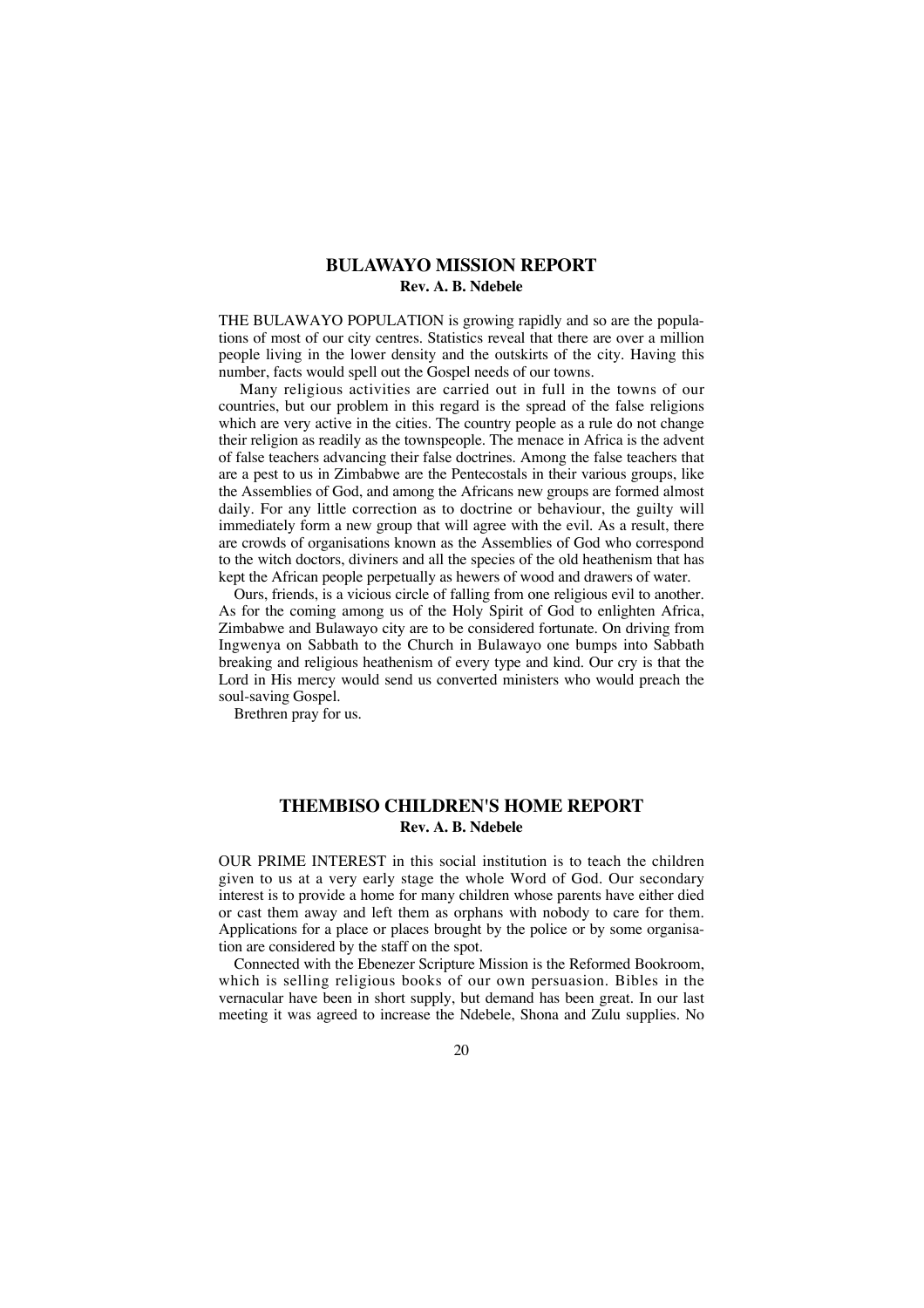doubt it is most encouraging that there is much demand for Bibles. It is a step in the right direction.

There is also a man specially employed to supervise Bible instruction in the various study groups in the Western suburbs of Bulawayo. With that assignment we hope that many people are reached by the Word of God.

## **NEW CANAAN REPORT Rev. Z. Mazvabo**

WHEN AT FIRST I came out to start the work of preaching the Gospel of Christ to the people of Mashonaland, in the latter part of the year 1982, the Presbytery kindly appointed two elderly men, both of whom came from Ingwenya Mission, to serve as assessor elders in the new field. They were Mr. Cecil Sobantu and Mr. Joseph Mazwi. It is with deep sorrow of heart that I now have to record here that the Lord hath taken both of them away by death into the world of spirits. They followed each other very closely, as if one could not do without the other. Surely we are "like grass which groweth up. In the morning it flourisheth, and groweth up; in the evening it is cut down, and withereth" (Psalm 90:5-6). After the very first service which was conducted under a tree, in the heat of that exceptionally hot spring, I was going to Ingwenya by invitation to their communion — and who came to supply but the late Mr. Cecil Sobantu and he preached in the home of the Moyos who were kind to us and to the cause for a long time. May the Lord remember Mr. Moyo and his family. His daughter lives in the town with her children and earns a living by selling vegetables at a local market.

The late Mr. Cecil Sobantu always made it a point to see her and reason with her whenever he came to Zvishavane. Her repeated excuse is that the Psalm singing reminds her of her late mother. Mike Moyo, who was the means of bringing the Church to New Canaan, is married with three children and teaches at the mine school. I notice that he goes to the African Reformed Church. Kindly remember him at the throne of grace. How I often wish that this invitation would be blessed to him: "We are journeying unto the place of which the Lord said, I will give it you, come thou with us, and we will do thee good, for the Lord hath spoken good concerning Israel" (Numbers 10:29). And verse 32: "And it shall be if thou go with us, yea, it shall be, that what goodness the Lord shall do unto us, the same will we do unto thee." There are three other girls in the family who are happily married and three other boys whom I shall not be able to mention one by one. May the Lord yet gather them all. In his early days the late Mr. Sobantu was an oxen driver, which was no small post in those days. The oxen drew wagons laden with asbestos from Shabanie to the small town of Selukwe (which you might be able to connect with Mr. Ian Smith), where the asbestos was loaded on to railway wagons. The point is that during this time the late Mr. Sobantu acquired a bit of the Shona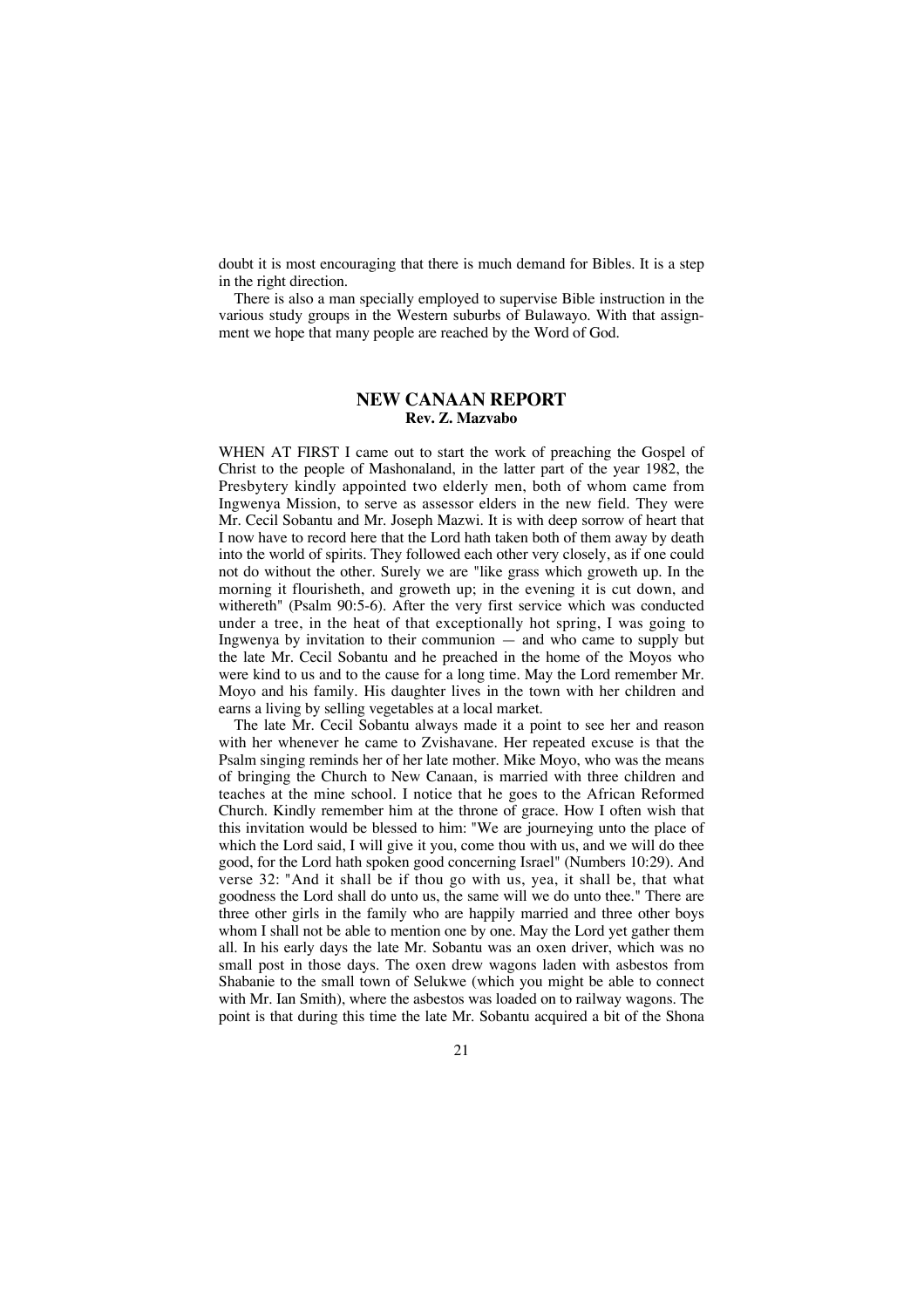language which he now revised and applied in the preaching of the Gospel and in meetings of the Kirk Session, making him most useful above his fellows in this part of the Mission. On one occasion, when I had again gone to assist at another communion, the late Mr. Joseph Mazwi had come to supply and, there being no means of transport available, Mr. Mazwi walked the fifteen kilometres to New Canaan and walked back in the afternoon. These two elderly men worked tirelessly and contributed greatly to the planting of the Church in Mashonaland. We now have four elders, three at New Canaan and one in town. The town congregation is still small, but steady. It is hoped that as soon as a suitable place of worship is obtained the congregation will grow.

For a long time now the rod of famine has been upon our backs. Perhaps for people in distant and well watered lands it might not be easy to understand how cruel a famine can be. It just upsets every avenue of life and brings misunderstanding in an otherwise peaceful home. Father begins to think that mother is wasteful, while mother and children think that father is not doing enough to provide for the family. Young boys and girls have to move away from home early in search of employment — so that not only is their social life affected, but also their religious life. This last year the Government lent food to the people. I think that was well thought of and it achieved the goal of relieving the hungry and inspiring hope and confidence to the desperate. Happily the Lord remembered us this season and gave us most welcome rain. We have every reason to be thankful unto the Lord for the rains.

The second Sabbath of April will be the communion for our Chibi congregation, God willing. Chibi is the name of the district in which the congregation is situated, but it has been agreed that the congregation be called Munaka congregation, after the mountain near which the Church is built. "Munaka" means "beautiful". One of the men who was regular in attendance in the congregation died recently. He had desired to see the Kirk Session at New Canaan in January, but the Kirk Session preferred to see him and others of that congregation during their own communion in April, but he was removed before then. He was well spoken of. Mr. Chitera was a Zionist and left to join us. Without consulting anybody he sent away the younger and second wife. There were no children in the marriage.

My sight does not get better and I do not expect it to be better, but it is much better than I expected it to be at this time and I must say I am surprised and really thankful. I have no reason to complain at all. The Lord Himself gives encouragement: "My grace is sufficient for thee, for my strength is made perfect in weakness" (2 Corinthians 12:9).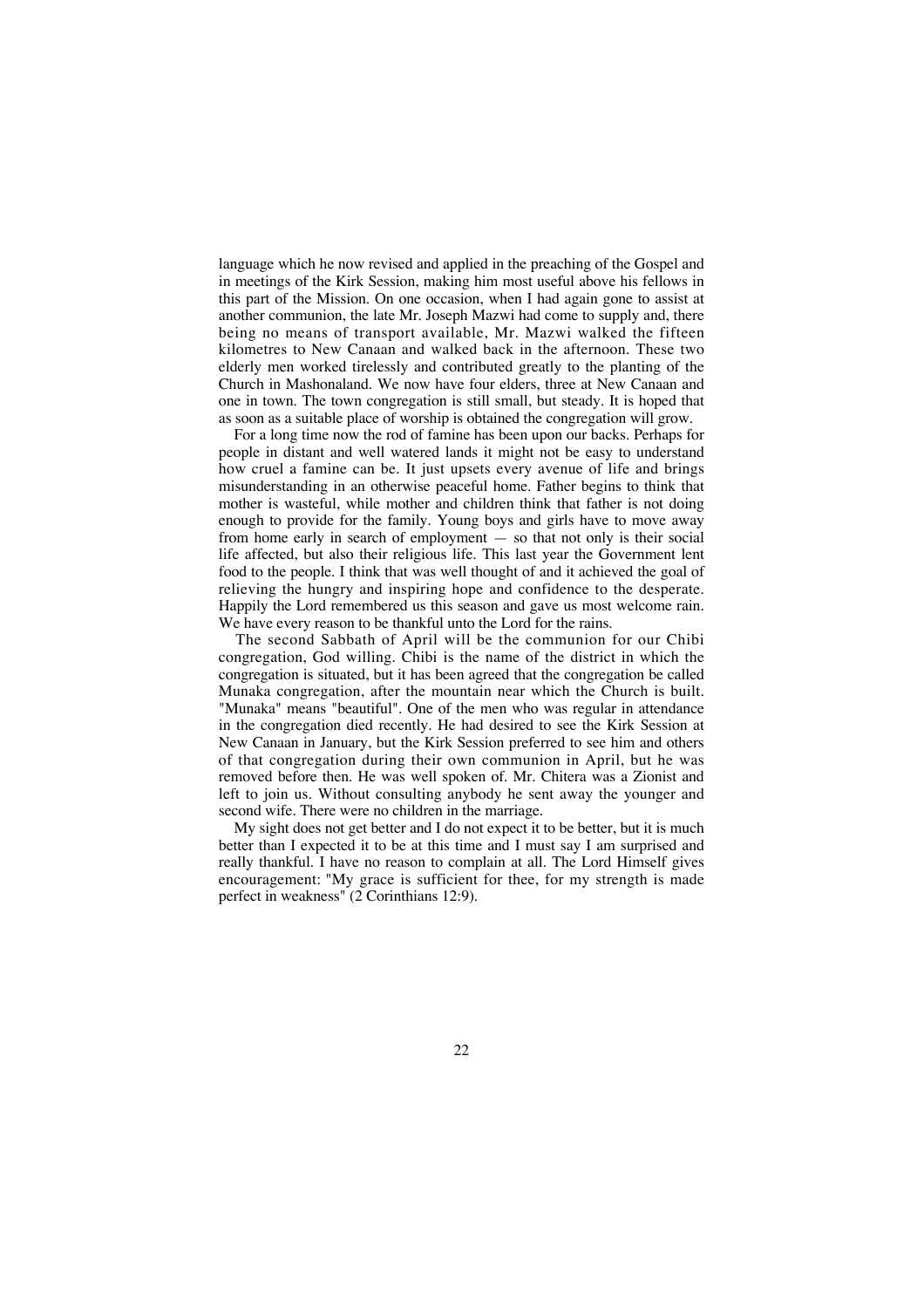## **JOHN TALLACH SECONDARY SCHOOL REPORT Marion Graham, Headmistress**

LOOKING BACK, 1995 seems to have gone very quickly but, in fact, with drought and famine always hovering over us, the months passed very slowly. The year must have been one of the hottest and driest years Ingwenya has ever experienced, yet in the Lord's kindness we managed to keep going in school right to the end of the year.

The increase in costs is enormous. It's hard to believe that ten years ago a term's fees were about \$100, whereas now they are around \$1,000 — and this is much less than many other private schools charge. The Government should give us \$10.00(!) per pupil per term, but this has not been received for many years. The only payments made are salaries for teachers, which effectively makes them Government employees who can be transferred at a moment's notice, and grants to the Mission in place of salaries for Missionary teachers. These grants are the lifeline we use to subsidise the fees for day school pupils, many of whose parents have neither ready cash nor, in the past year, crops with which to feed them — let alone provide other necessities for themselves.

In the past two years a lot of money and energy has been spent by us paying and assisting a firm, Hubert Davies, who were to provide us with additional water supply. We fulfilled all our commitments, but they have defaulted time and again, promising to come to complete the work and then turning up only to look at it and go away again. Now because of deterioration the whole matter is in the hands of our insurance company and we are very doubtful about seeing it completed!

During Term 2 I went on leave and Miss C. M. MacAulay expertly kept the school organised and running with the help of Miss N. MacLean, and for a short time, Stephen Ramsbottom from England, who was gaining experience before entering teacher training. A short time thus spent, with *an interest* in children and *teaching,* can give invaluable help in such a situation, as there are so many extras to be dealt with in a boarding school situation. Teaching is only a small part of the work for those organising, no matter how heavy a timetable he or she has.

Staff changes tend to be quite a problem and this year was no exception as teachers were promoted or left because of marriage. One huge change for us was that Mr. J. B. Mpofu, who had been a teacher and boarding master in the school for over twenty years, retired. He, as a Church elder, had also set the tone for the religious side of the school, had assisted us in Sabbath School, and been Mr. Ndebele's regular support in preaching, precenting and interpreting. We cannot emphasise too much how we have appreciated him over the years and what a blank was left when he went, even though his expertise is still being used by the Mission.

In the kind providence of the Lord we were eventually able to appoint Mr. Dame Sibanda, a policeman who was on the point of retiring, but is still quite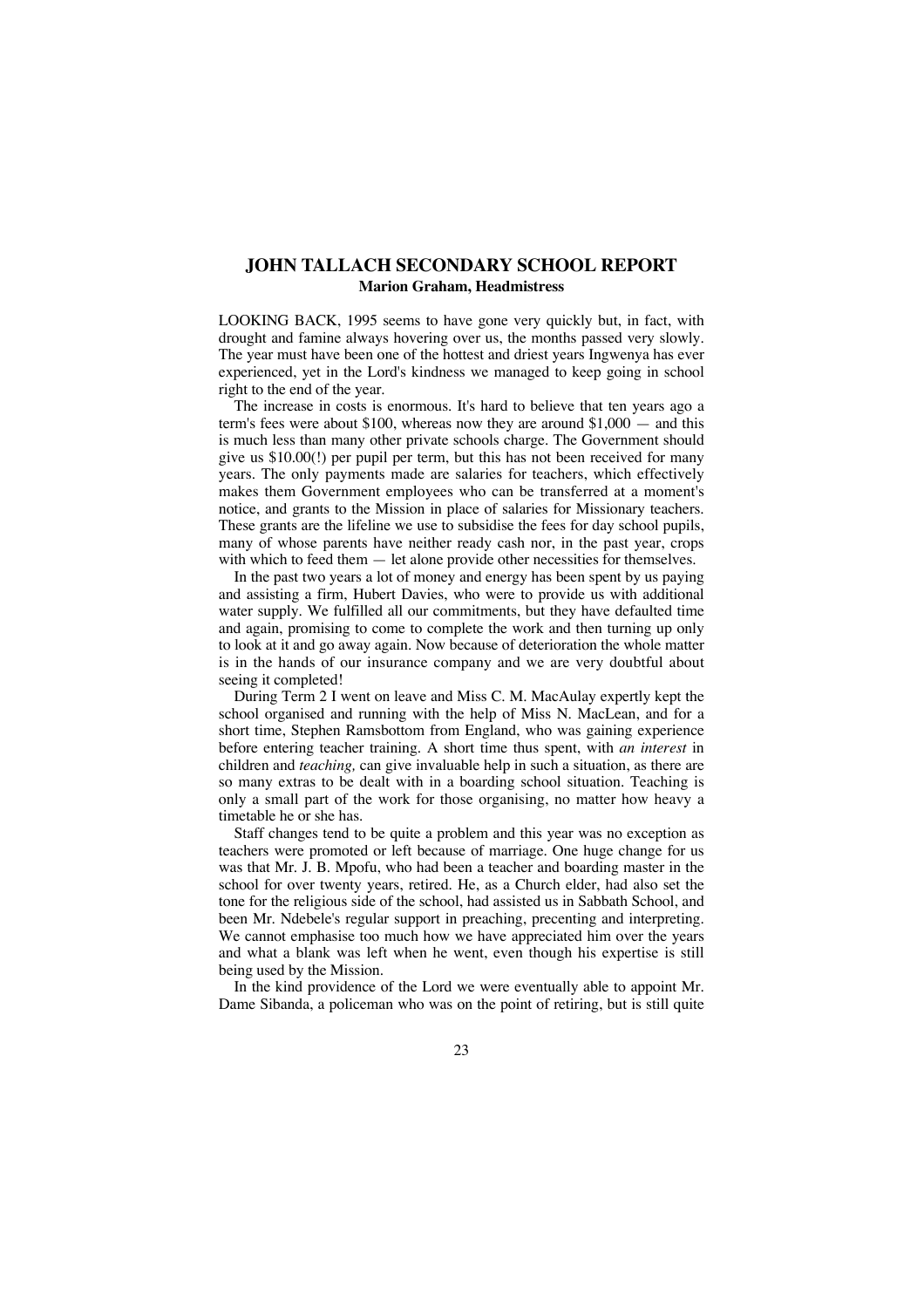young and very fit. Mr. Sibanda was a pupil in this school in the late '60s and though not a Church member, is a very attentive hearer and is willing to help us with worship in the Boarding School. Though he has had a few teething problems, he is showing that he can exert a good influence and firm control among the pupils. He is also able to act as a driver and to supervise many facets of the school organisation. His knowledge of police law, etc., has already been invaluable to us in certain rather tricky problems we have had to deal with. His wife, who has also come with their young son to live here (so that we have the added bonus of another family home on the Mission), is also very helpful. She is able to assist us in the Sewing Department and is learning to take over responsibility for the Library. From almost despairing to find anyone suitable, we can only be thoroughly grateful to the Lord for giving us a couple who fit in so well and have so many qualities which are of value to us. Their cheerful, willing co-operation in everything is an added bonus and blessing from the Lord.

Although the school was not directly affected, the staff especially were very sad at the passing of our two senior elders, Mr. Sobantu and Mr. Mazwi. We are, of course, missing their interest in our work and also I am sure their prayers for the welfare of pupils and teachers.

The exam results this year were a bit lower than previous, though the top pupils did better than usual; thirty of them achieving the coveted five (or better) As in their subjects. Three of our pupils, two girls and a boy, got nine As. The lower average is caused because over the years we have broadened the base for taking pupils into school. Nowadays probably a quarter are not really fit for sitting the Cambridge Examination, but as there is no other course they can take, they just have to do it, if they are to remain in school.

We still need the assistance of overseas members. Graduates do not need to have done teacher training, but must have teaching subjects in their degrees. In a recent inspectoral report it was recommended that we raise "the academic level" of our staff. This is difficult to do, as graduates here are always on the promotion ladder and practically all graduates we have had here have been promoted — even this week our Resource Room teacher, after being permitted by us to take leave to do a two-year graduate course at University, has with a week's notice been promoted to lecturer and removed!

However, this gives us a lever if any overseas graduates wish to apply. The work is routine and takes all one's energies, but when we do see "end products" like Mr. Sibanda himself, and some of the young teachers who have returned to teach for us, we cannot but feel it is all worthwhile.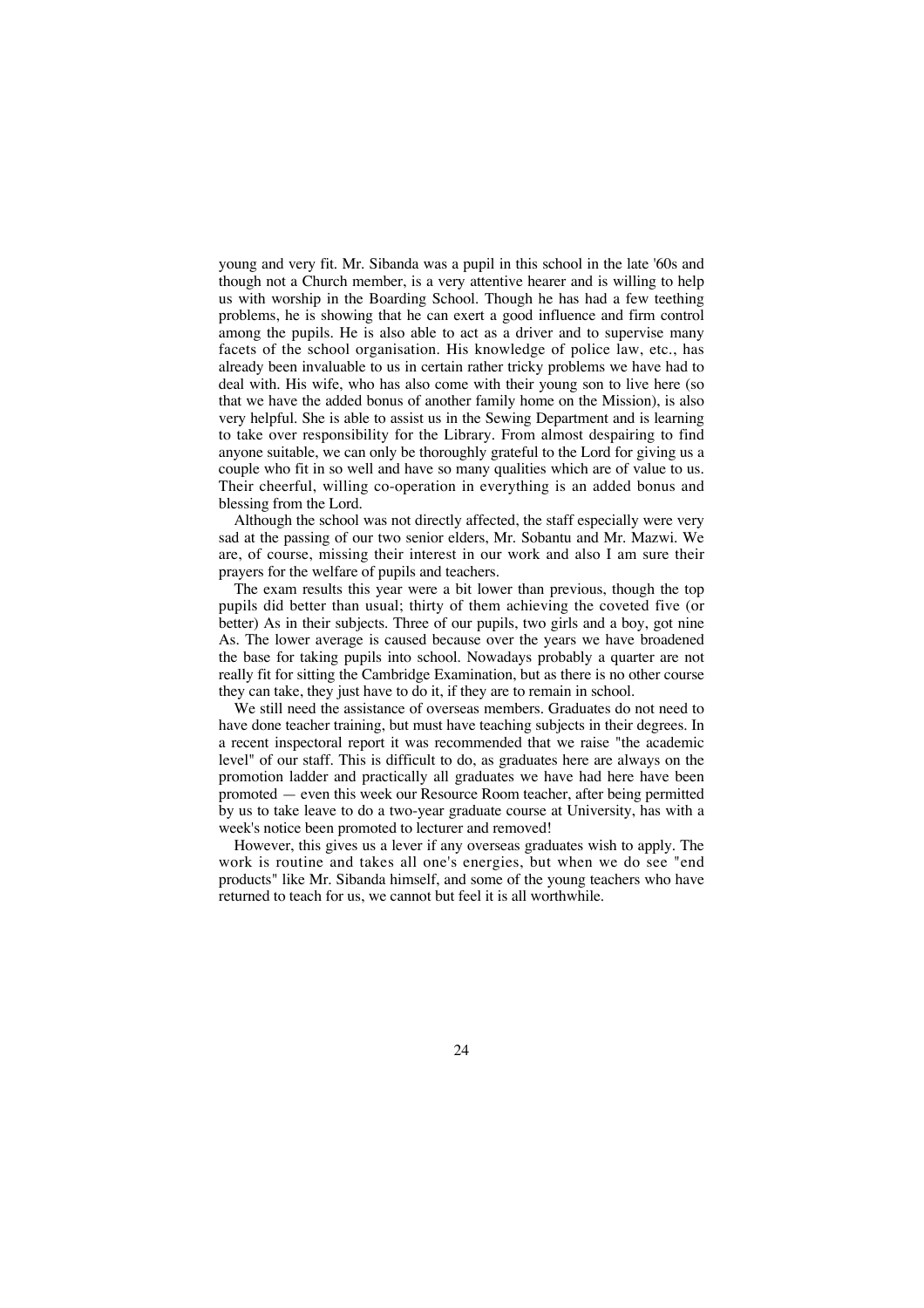## **MBUMA CHURCH REPORT Rev. P. Mzamo**

FIRSTLY WE MUST ACKNOWLEDGE the kindness and the longsuffering of the Lord towards us in our poverty and unworthiness. We are still on mercy's ground, where His arm is not shortened to save and His ear is not heavy to hear. Oh that we would be given grace to cry the cry of the publican: "God be merciful to me a sinner."

The Church work continued as in past years under the Head of the Church. Church services on the Lord's Day were regularly conducted throughout the year. People of all ages came to hear the Word or came under the preaching of the Word. Weekday prayer meetings were regularly conducted. Church elders continued to show unabated diligence in the work, being out every Lord's Day as the Lord gave them a measure of health and grace in the soul. On other Sabbath Days some were out as early as 9 a.m. and back home at 4 p.m.

The seven communions in the year, between Mbuma and Zenka, when the Lord's Supper was administered, attracted large numbers who came under the preaching of the Gospel of the Son of God. We need the outpouring of the Holy Spirit upon the hearers and the speakers so that there would be those would say like the apostle Paul: "I am not ashamed of the gospel of Christ; it is the power of God unto salvation to every one that believeth, to the Jew and to the Gentile."

In the good old days, our Church deputies to the Mission field took several weeks visiting different schools, taking services, shaking hands with school-children and talking to adults. They returned home with full knowledge of the extent of the work in each district. Now that there are many congregations, which are far more important than schools, it would be very good and more profitable to our congregations, if our present-day Church deputies could visit as many as possible. They would return home with full knowledge of the Church work of the Free Presbyterian Church of Scotland in Zimbabwe. These flying visits done in our day are not much appreciated by our people.

This year we are indeed blessed with plenty of rain which should be the means of providing enough bread throughout the country, even at Binga. When I see crops of different kinds ripening in the fields, my thoughts are on the nearness to each other of these two petitions in the Lord's Prayer: "Give us our daily bread" and "Forgive us our debts". Here there is a need of pardon of sin in order to eat our daily bread to the glory of God, the Giver — not to eat to the glory of the devil and self, which will be to our damnation.

The famine was biting severely in some families, but it did not claim a life. There was generous support from the home Church and the Government gave loans of maize to many families according to the size of each family. The Welfare fed children and gave old people maize. All these came in good time and continued. Our sincere thanks are due to you all.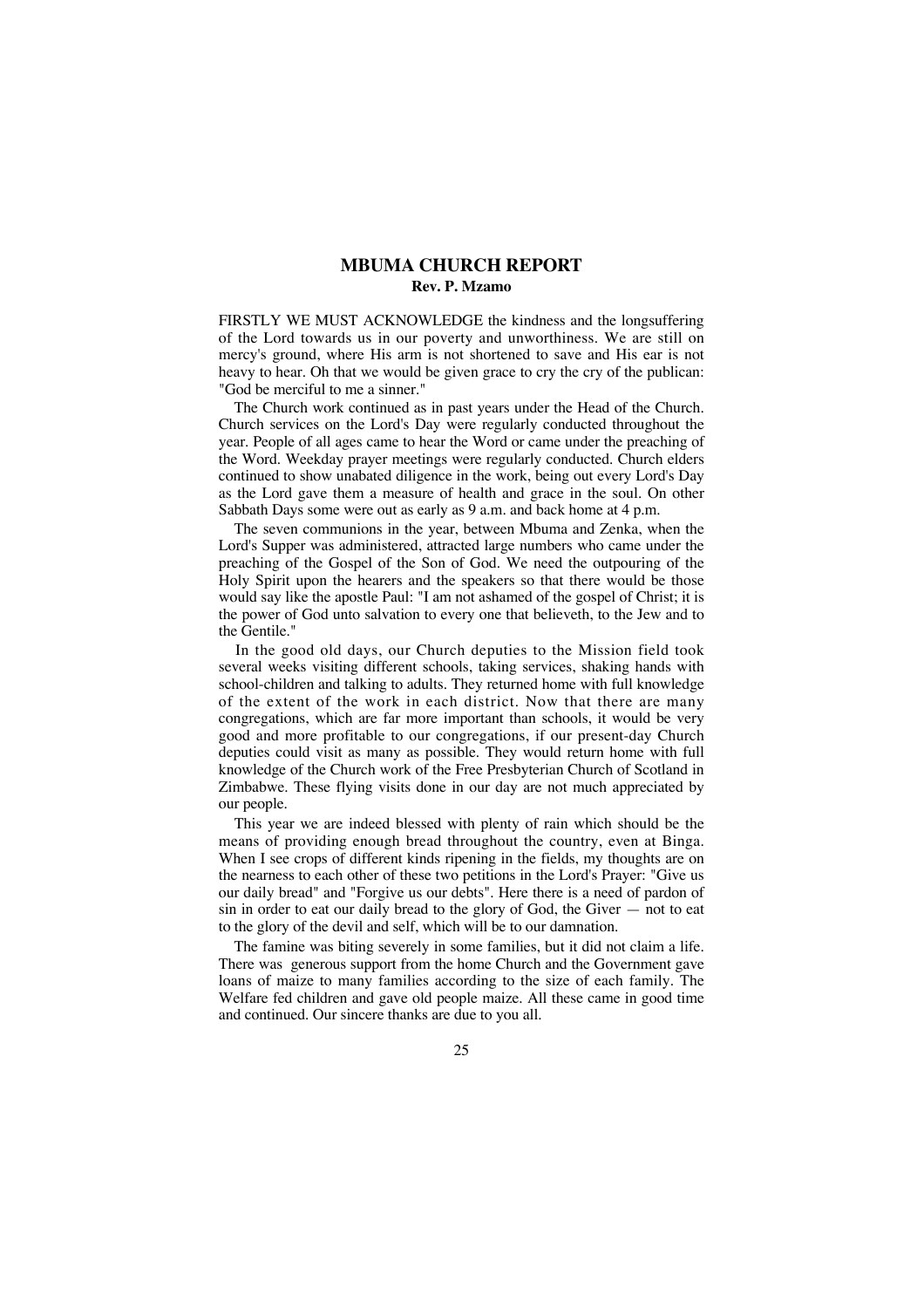My special sincere thanks are due to all our Church people, throughout the Church and to our dear friends in Holland for the continuing generous support to the work in the Mission field.

"Teaching them to observe all things whatsoever I have commanded you: and, lo, I am with you alway, even unto the end of the world. Amen" (Matthew 28:20).

## **ZENKA CHURCH REPORT Rev. P. Mzamo**

THE CHURCH ELDERS kept the congregations together in the midst of wolves in sheep's skins. The Church services and prayer meetings were regularly held, including prayer meetings at Zenka and Nkayi on Thursday. The illness of two Church elders at Zenka and two at Nkayi, thus reducing the numbers of elders, increased the amount of work on the remaining elders. They now have to be all out every Sabbath Day.

The coming home of Mr. James Mpofu from Ingwenya is a big help, not only in the Nkayi area, but even to nearby areas. He is also a great help at Church courts and administration.

People of all ages continue to come under the preaching of the Gospel. We are encouraged by the Lord: "If ye then being evil, know how to give good gifts unto your children, how much more shall your Father which is in heaven give good things to them that ask him." Let us continue asking for the Holy Spirit. "Pray ye, therefore, the Lord of the harvest that he will send forth labourers unto his harvest. For indeed the harvest is great, but the labourers are few."

## **Binga Project**

The following congregations continue to supply Binga monthly: Mbuma, Ingwenya, Bulawayo, Zenka and Nkayi. The pole and mud places of worship at Cemenda and Senka fell down during heavy rains in January. At both places, worship is now held in a school. There is an urgent need of putting up permanent buildings at these places. We have Church sites at both places and pay yearly rents for these to the local Government. Funds are much needed to continue this work to completion. We appeal to all who have the Cause of Christ at heart to give generously to this work.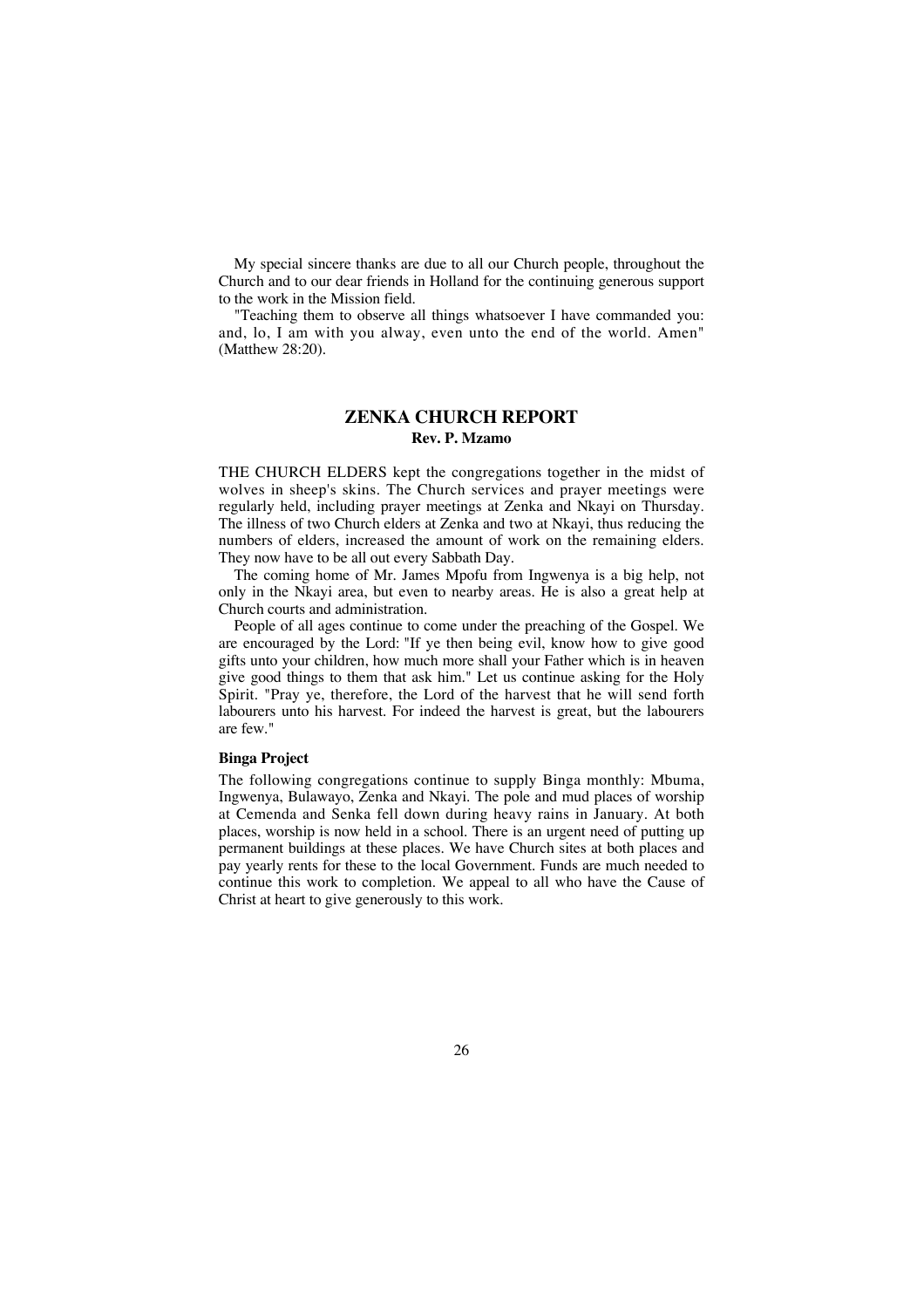## **MBUMA MISSION HOSPITAL REPORT Dr. J. Hak**

#### **Staff**

WE WERE VERY SAD about the death of Mr. David Ndlovu in April, after a long illness. He has left an empty place among us.

Mr. Manford Mloyi had been appointed as a catechist at the hospital. He actually started the work officially in January, 1996. We hope that his work among the patients may be blessed. We are glad to have Louise Leiper on the staff since January, 1995. However, with the present numbers of SRNs it is still difficult to cope. May it be said once more that *more qualified nurses* are needed. A suitable clerk to take over more administrative duties presently done by the "sisters" would be of great help. Also required is a qualified laboratory technician to assist Sister Terlouw in the laboratory. In short: too much has to be done by too few people and staff get overworked. Another advantage of having more staff would be that we would have more time and energy to learn the language, which is a real drawback at the moment.

## **Building**

Two cooking shelters for relatives of the patients have been replaced by some nicer structures, at a different site. A shelter has been built to accommodate the old grinding mill from Ingwenya, which will still be useful at the hospital.

### **Transport**

The ambulance which was involved in an accident in January had to be replaced by a new one, which was bought locally.

#### **Statistics**

The overall picture is much the same as compared with 1994. There is a considerable drop in the number of admissions. The main reason for that is that there was not so much malaria as the previous year. Malaria is not even among the five major health problems, while it took the second place in patients of five years and over, and the fourth place in children under five years. There were also no other major epidemics.

The number of HIV cases are clearly increasing, which means that we are much more selective with testing. We do not test all patients because it is so time-consuming. The result is that most patients are tested to confirm clinical diagnosis, which means a higher percentage of positives. The total number of tests do not accurately reflect the number of patients we see.

## **Communication**

We have had no radio contact with Bulawayo for years. However, there are plans for a telephone line at Mbuma (via a French company). The prospect is that this will be ready by June 1996, but seeing is believing!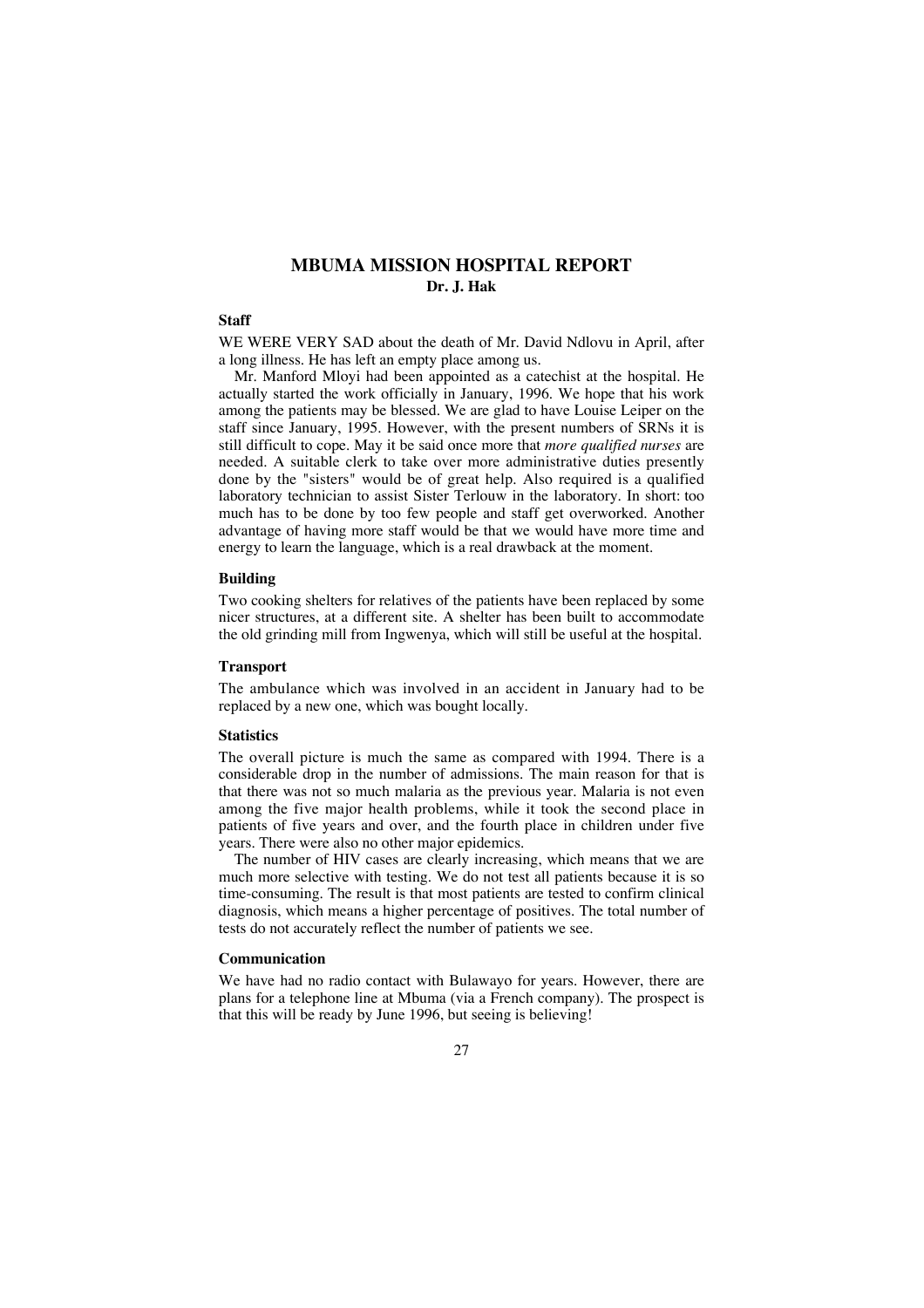## **Conclusion**

It would be impossible to run the hospital without assistance from overseas. There is hardly any income from hospital fees, so we still rely on Government grants and on donations from overseas. We would like to thank you all for your contributions in whatever way. What we need most, though, is the blessing of the Lord, without whom the work will all be in vain. We are longing for a spiritual revival in the Church and in the community. May the Lord send more labourers into His vineyard.

### **STATISTICS 1995**

## **Admissions** General ..................................................................................... 972 Maternity .................................................................................. 606 T.B. ........................................................................................... 51 **Discharges** General ..................................................................................... 1,223 Maternity .................................................................................. 600 T.B. ........................................................................................... 40 **Bed Occupancy** General ..................................................................................... 13,158 Maternity .................................................................................. 2,564 T.B. ........................................................................................... 3,046 **Deaths** General, including neonatal deaths........................................... 72 Maternity .................................................................................. 0 T.B. ........................................................................................... 0 **Outpatient Attendances** New cases................................................................................. 14,765 Total cases................................................................................ 18,795 **Confinements** ................................................................................... 490 Live Births................................................................................ 490 Still Births................................................................................. 5 Neonatal Deaths (first month). ................................................. 10 Caesarian sections .................................................................... 1 **Antenatal Clinic Attendances**......................................................... 3,573 **Child Welfare Clinic Attendances**.................................................. 5,775 **Minor Operations** General ..................................................................................... 229 Maternity .................................................................................. 156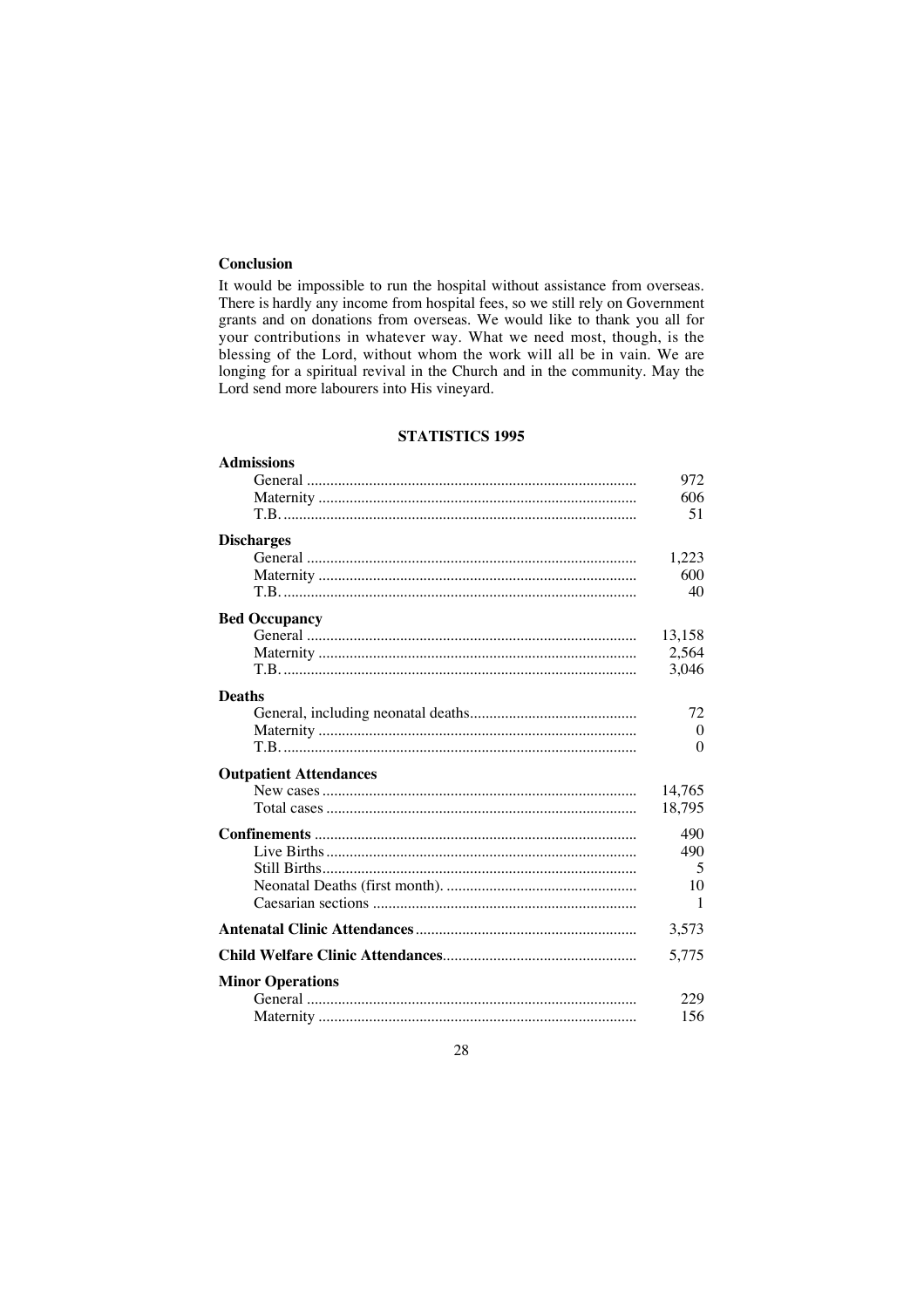## **X-Ray**

|           | 508 |
|-----------|-----|
|           | 715 |
| Ambulance | 213 |

## Distance covered in kilometres................................................. 53,668

## **Five Major Health Problems**

*In the age group below 5 years:*

- 1. Acute respiratory infections
- 2. Skin disease
- 3. Diarrhoea
- 4. Eye disease
- 5. Nutritional deficiencies

*In the age group of 5 to 14 years:*

- 1. Acute respiratory infections
- 2. Skin disease
- 3. Injuries
- 4. Eye disease
- 5. Diarrhoea

*In the group of 15 years and over:*

- 1. Acute respiratory infections
- 2. Sexually transmitted diseases
- 3. Dental conditions
- 4. Skin disease
- 5. Diarrhoea

## **ZIMBABWE MISSION TREASURER'S REPORT Mr. B. W. S. Mziya**

I THOUGHT THIS YEAR I would try and familiarise some of the people that might have no idea of what 9 Robertson Street Office is all about. I have heard visitors coming to this place say: "I never knew this place was like this. My, you are busy!"

This is the nerve centre of the Mission in Zimbabwe, the administrative centre where all the paperwork is done. We are situated about ten minutes' walk from the city centre in a house with two bedrooms and a lounge for use by Mission staff when in town, visitors when in Zimbabwe, and a recent development has been when some patients and schoolchildren have been accommodated here! Three other rooms are reserved for the assistant bookkeeper and I have a den which I share with the Building/Transport Manager. It would be nice if we could have a room each. There are times when he is conducting interviews and I shouldn't be there — and vice versa!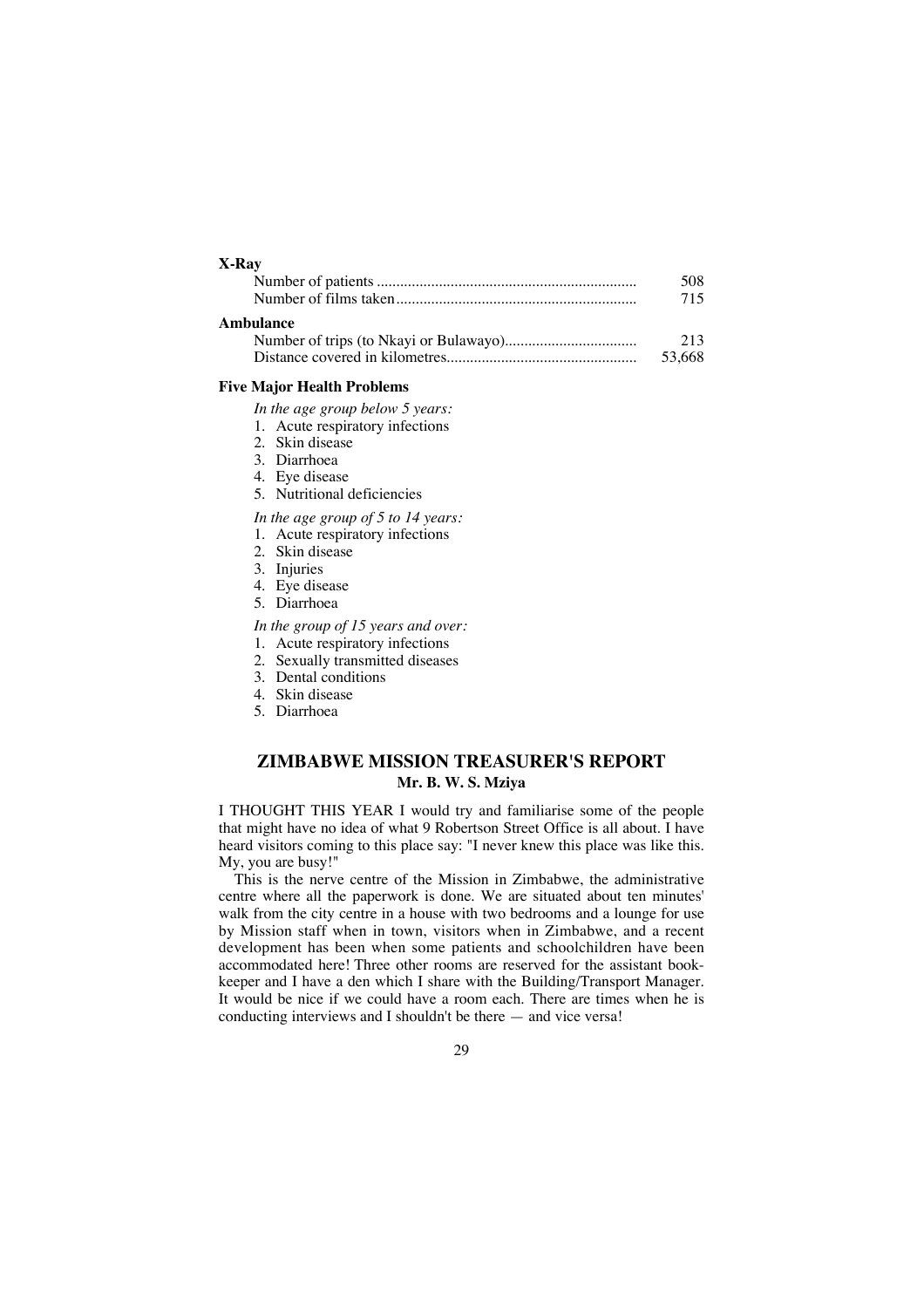The accounts are paid and kept here, the payments for the Hospital, general workers, local missionaries and some teachers are worked out and cheques written out here, the co-ordination of Mission activities is carried out here, the Field Committee and Thembiso Ebenezer Meetings are held here, some Kirk Sessions also meet here. In addition to all this, interviews of all kinds take place here; e.g., when the school wants to meet parents to discuss disciplinary cases, they meet here. When the Transport and Building Manager wants to interview someone for a building quotation, they meet here. Parents and children wanting information about examination results and school places come here. Parents wanting to meet their children from school and personnel travelling to the school and hospital wait here. Sales representatives of all kinds come here before going to Ingwenya or to Mbuma. On an average day, we see about fifty people on a variety of topics and on all sorts of errands.

The school truck comes at least twice a week to do orders for the school. At least once a week we expect a car from the hospital either with patients or with patients and orders for the hospital. There are times when the ambulance from the hospital turns up more than three times a week — especially when there is an epidemic. Right now we are in the middle of one — malaria is taking its toll. Sometimes the ambulance comes and goes during the night and we only get a report through the watchman the following morning. We have someone here 24 hours a day to look after whoever turns up, even after hours.

I have a very conscientious, seasoned, hard-working and dependable team in the persons of Clifford Moyo (book-keeper) and Mrs. Constance Ncube (assistant book-keeper). Clifford's parents are both members in full communion in the Bulawayo congregation. He is a very keen listener himself. Mrs. Ncube and Trust Ncube, her husband, are also members in full communion in the Bulawayo congregation. He is a science and maths teacher at John Tallach Boarding School. With these two in the office I can afford visits to the various stations out of town  $-$  and indeed out of the country  $-$  and be confident the work will continue without any major disasters.

While Clifford's duties include entering transactions into cash books, the preparation of ledgers, books up to trial balance, etc., I dread to ask him to produce a balance sheet because he is already overloaded with other duties that come from the school and the hospital on a constant flow. It would save the Mission loads of money if the auditors would only come for the audit, but they end up doing some of the accounting as well.

Mrs. Ncube is kept busy with the payment of (creditor's) accounts, the remittance of monthly tax, the writing of the petty cash book, the banking of income (from the schools, the hospital and the Deacons' Courts), the preparation of wages and salaries, and the completion of P6 forms (Income Tax at the end of the tax year). She also willingly acts as clerk and receptionist.

We could also use the services of a filing clerk/receptionist, whose duties would include the filing of delivery notes, invoices, statements, bank pay-in slips, bank statements, presented cheques, etc., the receipt of monies, the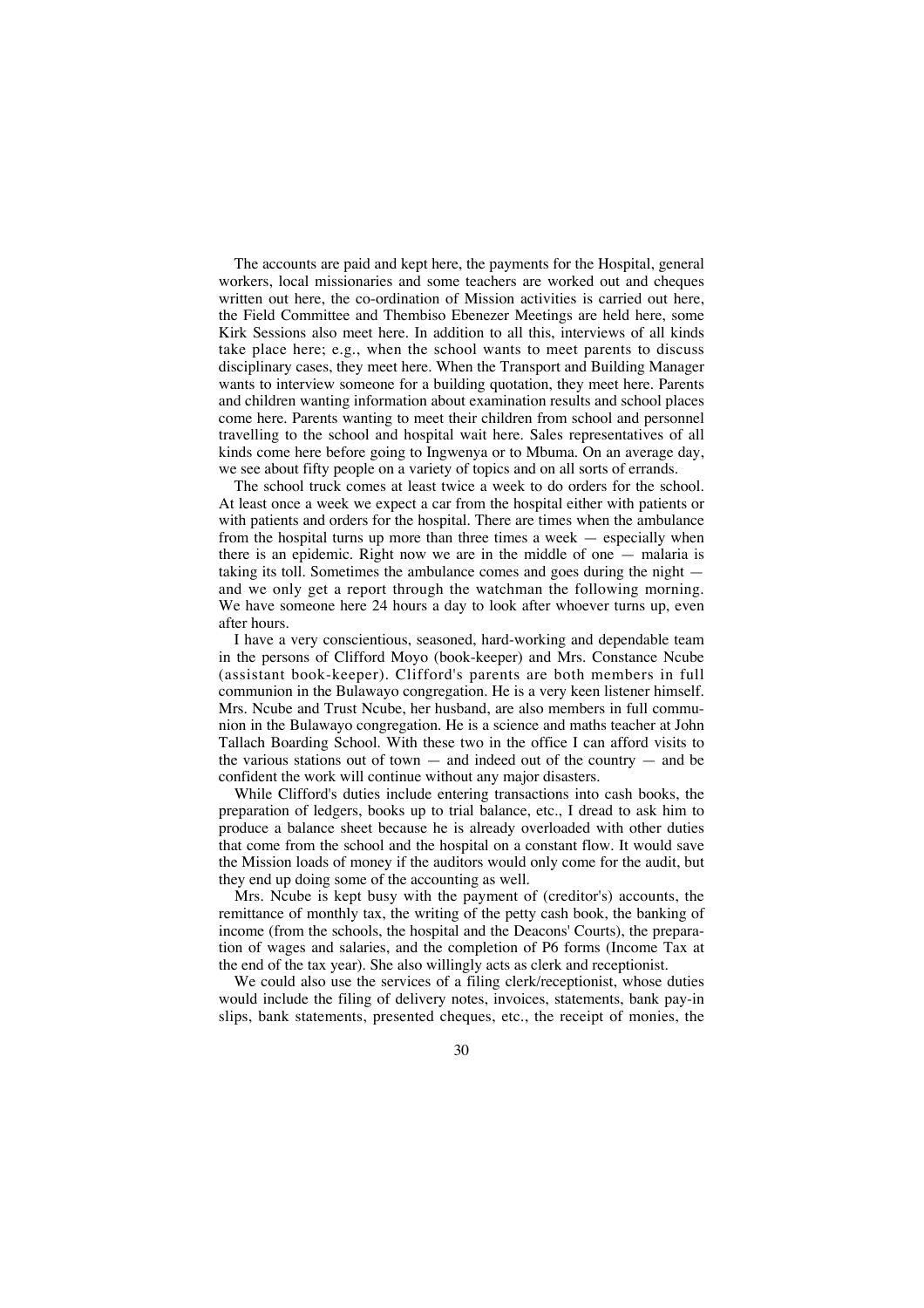sorting of incoming mail (schools, hospital), telephone calls and the arrangement of appointments. Presently these duties are spread among the three of us.

My own duties vary between the supervision of the office staff, the signing and passing of cheques, the compiling of minutes (Field Committee and Thembiso/Ebenezer Boards), visiting the different outstations with or without the Building/Transport Manager, weekday prayer meetings in Bulawayo, Sabbath preaching in Bulawayo and occasionally in Binga, etc. I do my own typing.

Presently Clifford and I fight over one, almost ten-year-old computer — he needs it for his accounts, I need it for my reports, correspondence, minutes, etc. We have two photocopiers, older than the computer, with no parts in town and in a state of constant breakdown. We could use a second computer, with an updated package for Clifford's office.

What would do without good old Sibongile Moyo (Mrs. Ncube), who keeps the place spick and span and makes the tea for the office staff, prepares the meals and teas at meeting and also has the bedrooms ready for use at all times? Our visitors have also appreciated the presence of two trusty men's best friends — Scooby and Chummy, whose barks at night have assured all that the place is well guarded.

In the book of Joshua, chapter 1 and verses 1 and 2, we read: "Now after the death of Moses the servant of the Lord it came to pass, that the Lord spake unto Joshua the son of Nun, Moses' minister, saying, Moses my servant is dead; now therefore arise, go over this Jordan, thou, and all this people, unto the land which I do give to them, even to the children of Israel." While we still mourn the parting of a faithful, hard-working, dedicated, tireless son of the Church in Zimbabwe, in the late David Ndlovu, who went to be with his Master on 2nd May, 1995, we are given strength by the Master of the vineyard to continue in His strength, for: "God reigneth, let the earth be glad." One thing is true  $-$  the Lord lacks no resources. God has buried His servant David, but has not buried His work. What a blessing David was to Zimbabwe. What a great work he accomplished! It is a solemn time in the Church of God when godly men are taken away.

Inflation stands at about 30-40 per cent. Although amounts received from donations, Congregational Sustentation Fund contributions, interest, sundry income, school and boarding fees, hospital and ambulance fees, salary and expenditure grants, reveal an overall increment of approximately 30 per cent over last year's, we found ourselves busily occupied in more or less the usual capital expenditure, although at a much slower pace — as I reported we might, in last year's report.

The Imprest System of funding brought into operation during the year is working very well, because at no time have we found ourselves stranded for money.

So far we have been enabled, on advice, to restrict our capital projects to the amount of funds we have tried to save for that particular year.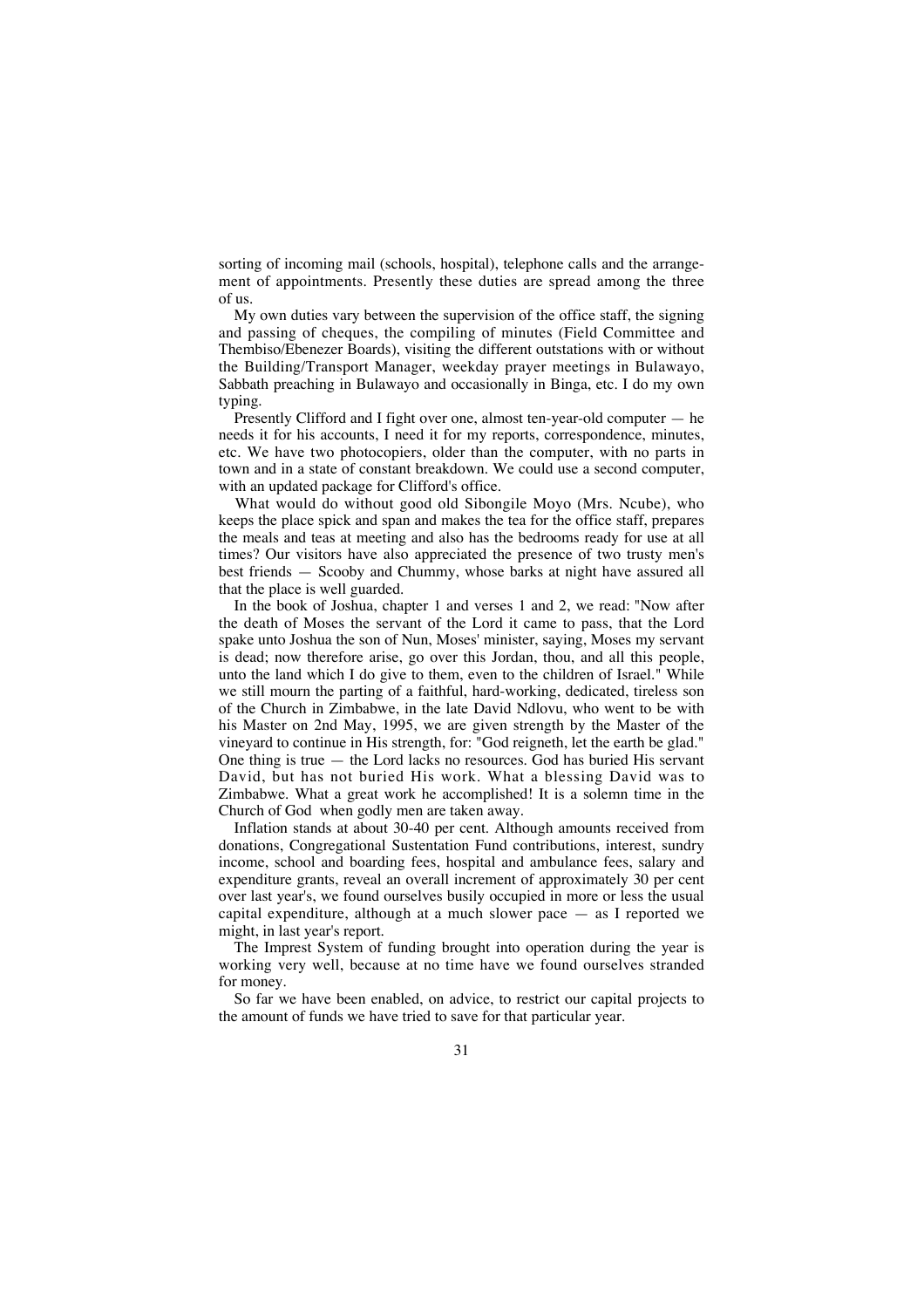The monies for the Sustentation Fund for one year overlap into the following year, thus deflating one year's funds and inflating another year's, therefore giving a wrong picture. This is sometimes the case, even with donations. We need to shift our deadline for receipt of Sustentation Fund to November of each year.

There is a reduction in the income of the General Fund, because we made no gain in the sale of fixed assets.

The Motor Vehicle expenses continue to be a cause for concern until proper effective control can be found in the use of Mission vehicles. The support of the different heads of departments is sought in this respect. Consideration should be given to the use of log books. Mbuma Hospital has had a hand in this and are encouraged to keep it up.

Impulse buying of items of furniture and fittings is on the increase and is another cause for concern. The same applies to the use of the telephone.

Because of the amount of rain received this year, we expect a decline in the amount of money set aside for Famine Relief.

May we be allowed once more to express our indebtedness to all who have given in cash and in kind to the Cause of Christ in these parts, the latest being an anonymous donation from Canada. We pray for strength and wisdom to become trustworthy trustees.

"Thy sun shall no more go down, neither shall thy moon withdraw itself: for the Lord shall be thine everlasting light, and the days of thy mourning shall be ended" (Isaiah 60:20).

## **BUILDING AND TRANSPORT REPORT James Mpofu**

WE HAVE EVERY REASON to be thankful to the Most High for enabling us to continue the work that is before us. I must say that we still feel the great loss of our dear friend David Ndlovu.

## **Building**

The building part is going on slowly in all our stations.

*Mbuma Mission Hospital.* Maintenance has been done. The gateman's house has been fitted with bigger windows and a kitchen has been built for the sick relatives to use during the time they are in the Mission.

*Primary School* toilets have been built with tin vents according to the requirements of Health Inspectors.

*The church at Singwangombe* has been built and is now ready for use.

*Zenka Mission.* Not much has been done. We are in the process of making or moulding bricks to start a three-roomed classroom.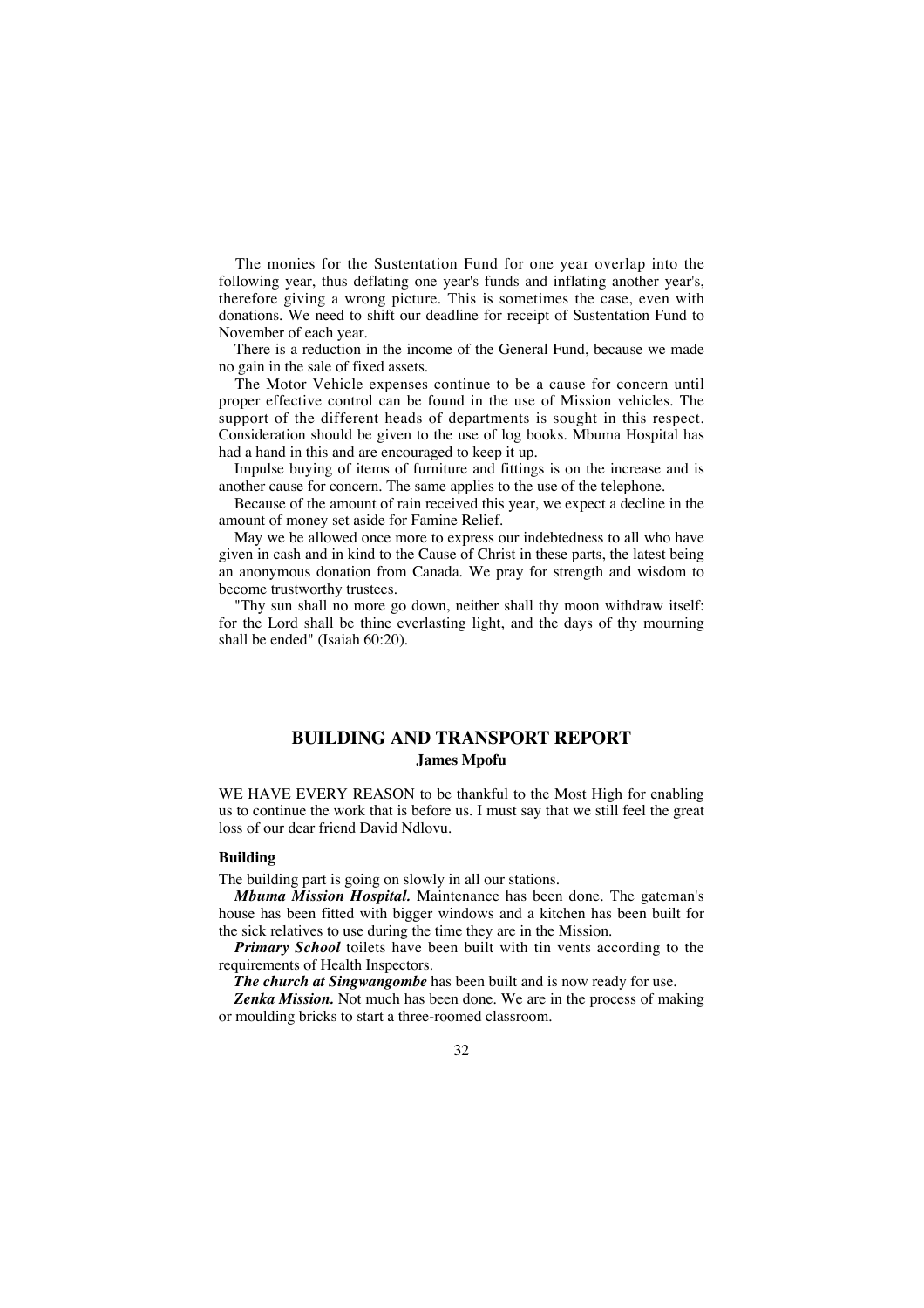*Ingwenya Mission.* A few teachers houses have been made up to take more teachers or to have more bedrooms. A toilet has been made for the boarding staff.

*Bulawayo.* The church was renovated after cracks were found in parts of the building and some tiles needed repair as they were broken. All this has been done.

*New Canaan.* The project of storing water was done as New Canaan has water problems. The water was stored successfully this time.

*Chibi church* has been built and is nearly ready for use. We are finishing off at *Chiedza* with fitting of locks and hanging of doors.

## **Transport**

*The ministers' cars* are still very good and roadworthy.

*The Mazda* used by the doctor is still in good condition. *The ambulance* is running well. *The old ambulance* can still be used in many parts of the country. *The small lorry* is very useful and does orders for Mbuma Hospital from town.

**The Nissan** used by me is doing very well and still has more years to see.

*The Sierra and Nissan cars* in Bulawayo are running very well.

*The school bus,* which does work for the boarding school, is still very good.

We thank the Most High for keeping us in health for another year in time. "Fight the good fight of faith, lay hold on eternal life, whereunto thou art also called, and hast professed a good profession before many witnesses" (1 Timothy 6:12).

## **REPORT OF OMOREMBE HEALTH CENTRE, SENGERA, KENYA J. A. Coote, Matron**

AS WE LOOK BACK over the past year, we have much cause for thankfulness to the Most High for His goodness and longsuffering towards us here at Sengera. We were able to open the Health Centre in April and were quite surprised how busy we were, considering the problems in past years. At the end of the year we have a well established small institution running smoothly.

In the kind providence of the Lord the following people were on the staff at the beginning of the year: Rev. J. Goldby, Mr. Ian MacLean, Mr. Donald and Dr. Christine MacDonald, Sisters Celia Renes, Truus Ringelberg and Jessie A. Coote. We were all conscious of having been brought together from different parts, some with experience on the Mission field for fourteen, seventeen and twenty years. Our desire is that the Gospel will go forth amongst the Kisii people and be watered by the Holy Spirit and that fruit will follow in due time.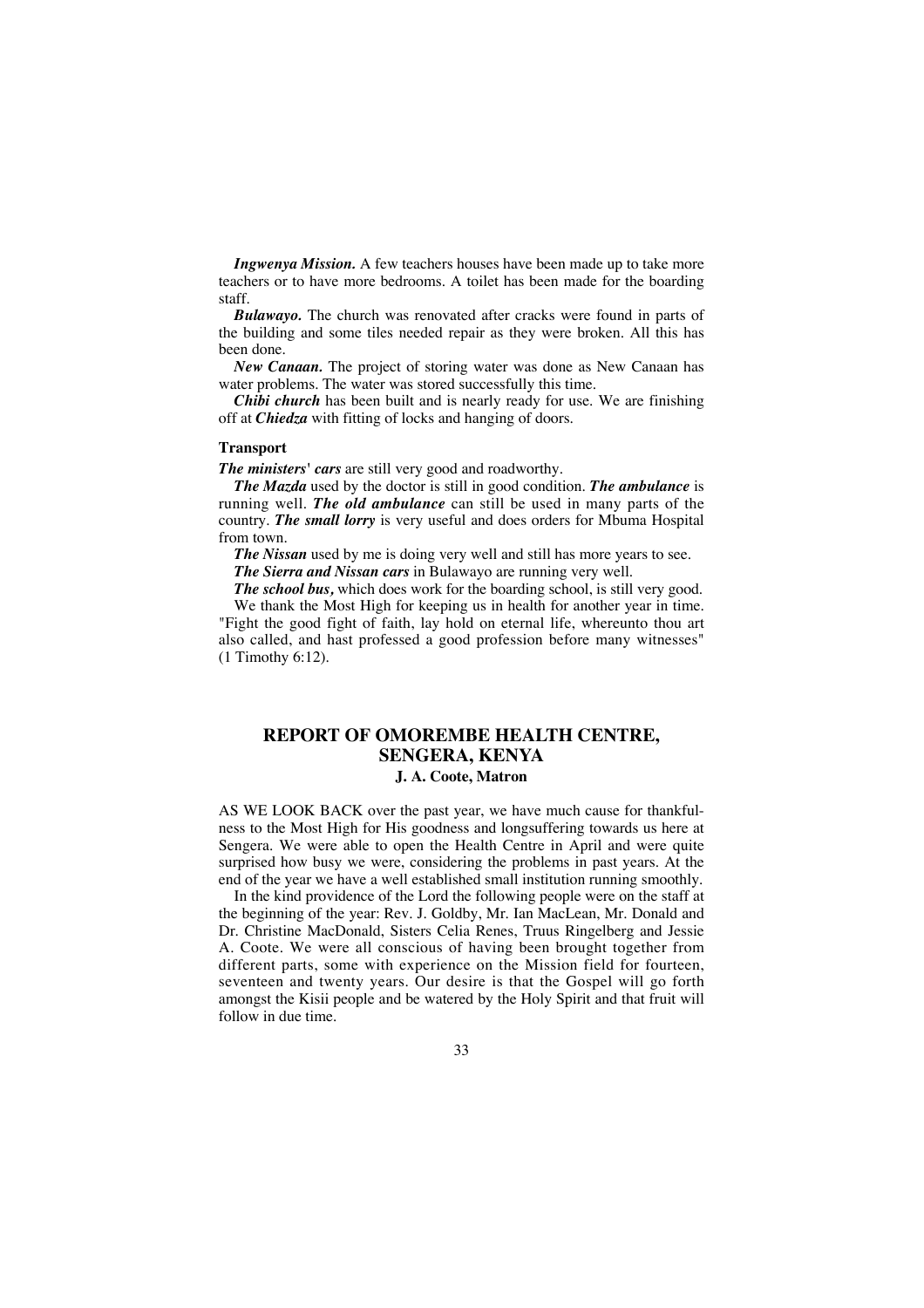Sengera is only a small part of Kisiiland. There are two million Kisiis and about 50,000 live around Sengera. In the middle of the year, President Moi visited the area and the district was divided into two; Sengera falls in about the middle of the new district. Some of the local people were expressing interest in making our Health Centre into a District Hospital. Sengera is over 6,000 feet above sea level and the equator goes through Kenya just to the north of us. The terrain is hilly and the Mission is set on a hill overlooking hills and valleys which are green most of the year. There are two rainy seasons, which give two harvests, plenty of fresh fruit and vegetables. Because of over-population the land has been subdivided many times and most people have only a small piece to cultivate, so in providence with two harvests the people have enough maize, etc., for themselves and perhaps some to sell.

I think I am correct in saying that 1995 was the first year that any European staff were present at a New Year's Day service on the Mission. The service was held in the school and Rev. J. Goldby preached from Matthew 3:8 and on Monday, 2nd January, from Luke 24:32. While Mr. MacLean was busy working on the church and the Health Centre the other staff were busy with language study, fulfilling requirements for the Nursing Council of Kenya for registration, preparing the linen, making curtains, etc., etc. We also prepared an entrance test which included a Bible and general knowledge paper for the many applicants for posts at the Health Centre. Then there were the corrections, interviews and selections, etc. When we opened on 17th April we had the following staff:

- 1 Administrator
- 1 Doctor
- 2 Sisters (and 1 on furlough)
- 2 Trained Kenyan Nurses (KECHN and KEN)\*
- 9 Patient Attendants (auxiliary staff)
- 13 Domestics (local married women doing P/T)
- 1 Clerk
- 1 Laboratory Technician
- 1 Laboratory Assistant

The Health Centre has two main buildings forming an "L" shape and consisting of a an eight-bedded male ward and a ten-bedded children's ward, a kitchen with store and the laundry in one building. The larger of the buildings has the maternity department with four delivery beds, six post-natal beds and a small nursery with six cots, a female ward with ten beds and the out patients' department (which has a reception area with the clerk's office

<sup>\*</sup> KECHN — Kenyan Enrolled Community Health Nurse. This is a three-year training including General Nursing, Midwifery and Community. KEN — Kenyan Enrolled Nurse. This is a twoyear training. By the end of the month we had managed to employ four trained nurses and six by the end of the year.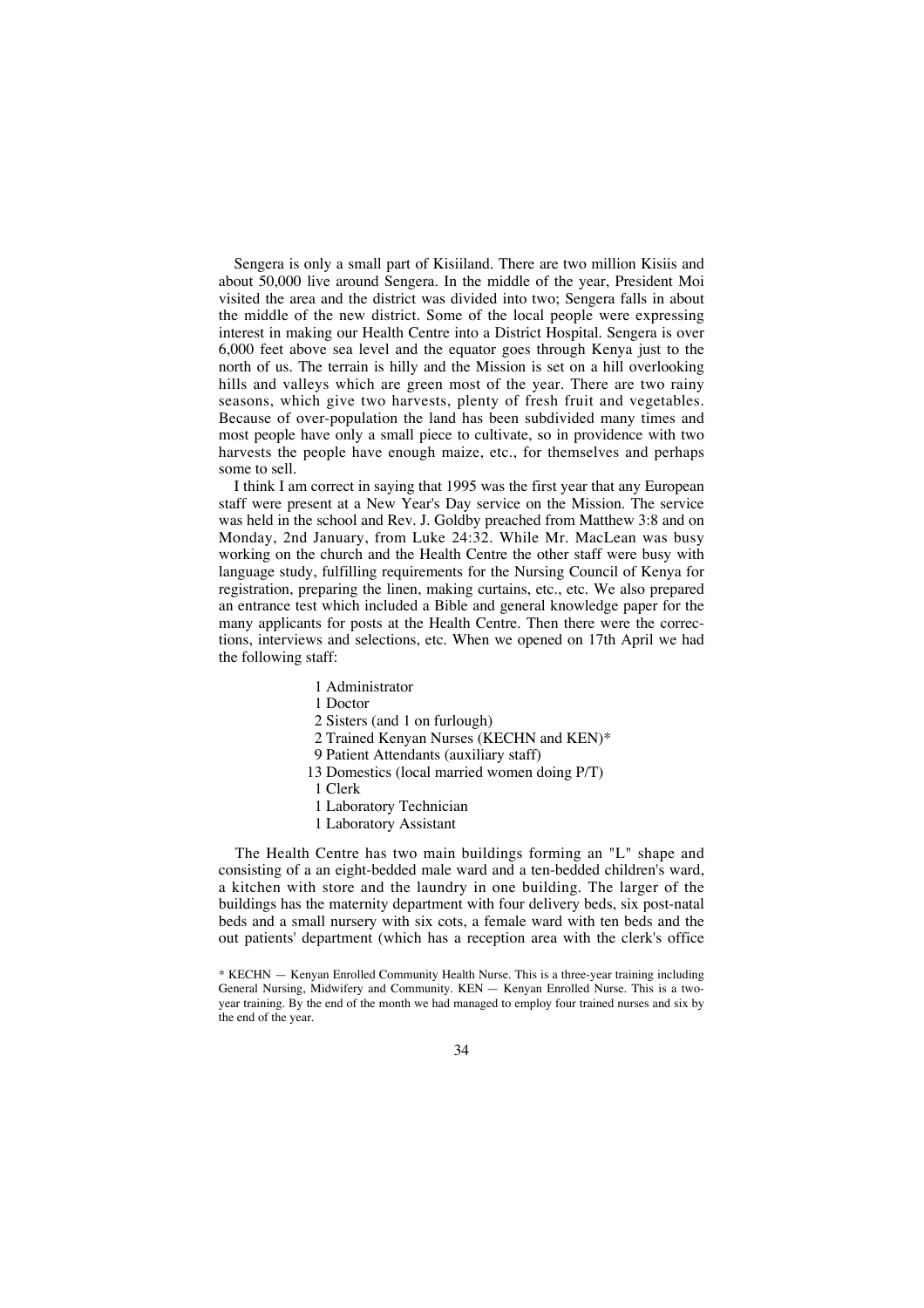and benches for the patients), two examination rooms, laboratory, injection/ rehydration, dressing and minor operation rooms, sterilisation/linen room, then down the steps is the administrator's office and a small dispensary.

The following statistics show just how busy we were in the eight and a half months since we opened:

## **Admissions**

|                                 | 2,156 |
|---------------------------------|-------|
|                                 | 394   |
| <b>Deaths</b>                   |       |
|                                 | 115   |
|                                 | 0     |
|                                 | 321   |
| <b>Out Patients' Department</b> |       |
|                                 | 5,701 |
|                                 | 798   |

April to August seems to be the bad malaria season, with July being the peak, although there seems to be malaria throughout the year. Our death rate is high; malaria and anaemia being the main causes — often the patient has had treatment elsewhere before coming to the Health Centre and the treatment is often inadequate, or the wrong treatment is given. There are many small clinics in every village and market, some are staffed by junior or even untrained staff and also there are the traditional healers and local cures which are tried first — some of the remedies making the condition worse. In May we purchased a gas fridge so as to set up our own blood bank. Without blood we are unable to treat the many anaemic patients, which is a complication of malaria. When a patient receives blood a relative has to donate a pint of blood before the patient is discharged. This enables us to have a small stock on hand. All the blood is screened before donation. We have an efficient, though small, laboratory and hard-working staff who take turns of being on call at night, mainly for doing malaria slides, blood grouping and cross-matching blood. The first babies born at the Health Centre on the second night were twin girls and are appropriately called Truus and Christine after Sister and Doctor on duty!

There was a lot of staff movement throughout the year. Sister Celia Renes went on a well-earned furlough in February. Also at the same time Mr. Ian MacLean left us, having completed two months at Sengera. He had finished the church brickwork and roof, the alterations to the Health Centre, erecting the water tower, etc. We are very grateful to Mr. MacLean for his time, labours and expertise to the work of the Mission. At that time Mrs. Goldby and their three girls also left with Mr. MacLean and Sister Celia — the first of many trips to Nairobi that year. Nairobi is a six-hour journey from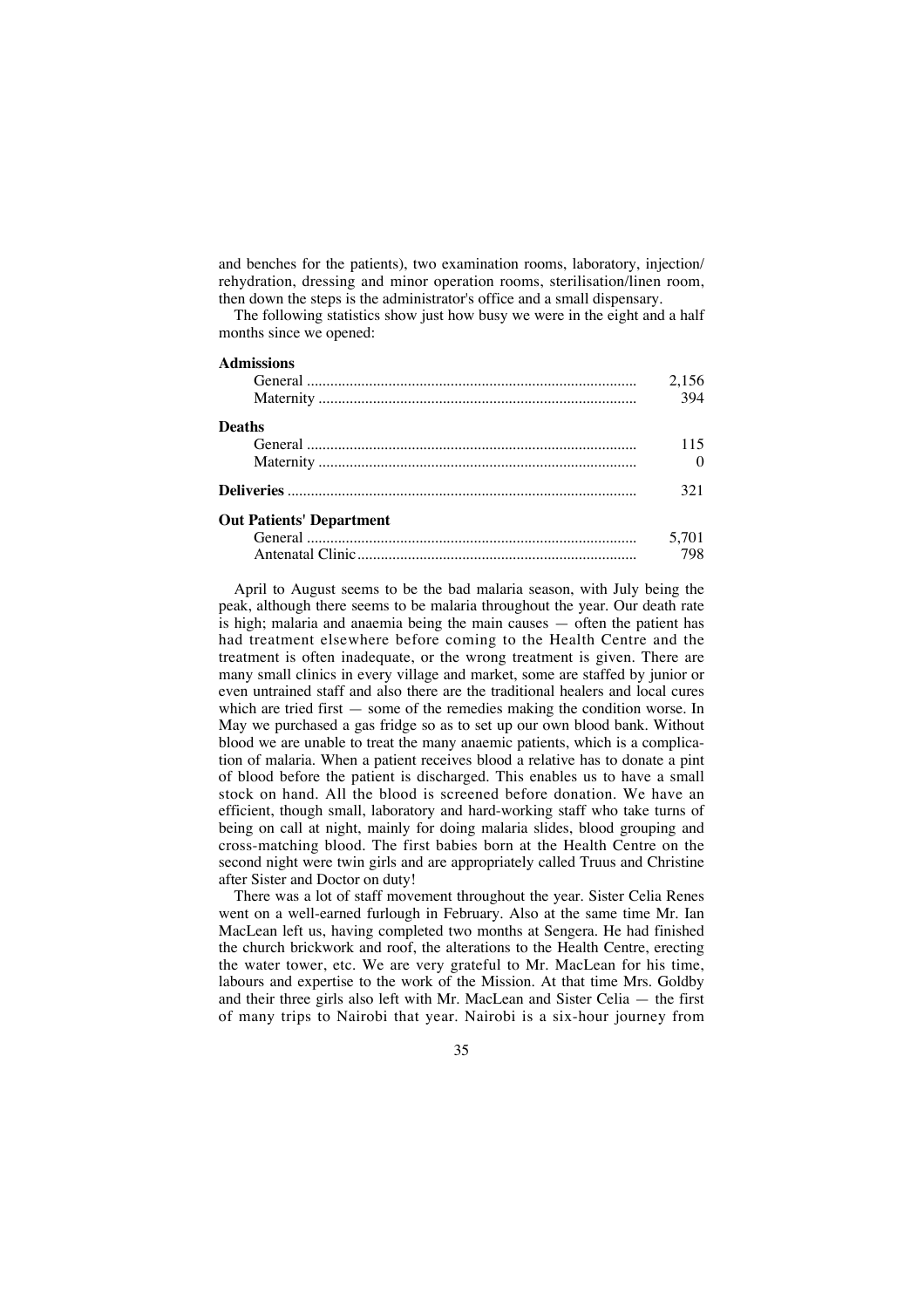Sengera, so we try to combine other business with comings and goings. Thus the pick-up that went was sold and a secondhand Mitsibitsi-Pajero returned with Rev. Goldby, Rev. and Mrs. D. A. Ross.

On Sabbath, 19th February, Rev. Ross preached the first service in our new church. Rev. and Mrs. Ross left the following week. Then Rev. J. Goldby returned home in March after labouring for six months as deputy with us. Sister Renes returned from furlough in June, a few days before Dr. Christine fell sick again and had to be air-lifted to the Tropical Diseases Hospital in London. It is with regret that we have to record that our Doctor is unable to return to Sengera and that Mr. MacDonald had to resign his post as Administrator. He left us in September. Our thoughts and prayers are with them in their trials, and we pray that the Lord will guide and direct in the way. "And we know that all things work together for good to them that love God, to them who are called according to his purpose."

At the end of August Rev. Dr. J. R. Tallach came out as a deputy for six weeks. We were very pleased to learn that Dr. Tallach had got a temporary work permit, which enabled him to work in the Health Centre. It is a great responsibility for the nursing staff to be working without a Doctor on the premises. The staff and the people are still talking about the time that Dr. Tallach was here with us.

At the end of September Sister Henriette Burggraaf, a midwife from Holland, joined us as a voluntary worker for six months. This enabled Sister Coote to go on furlough in October. Since coming to Sengera, Sister Henriette has applied to the F.M.C. and has been accepted to work with us. She is now waiting for the Nursing Council to process her papers for registration with the Kenyan Nursing Council. Rev. and Mrs. N. Ross and two daughters were met when Rev. Dr. Tallach left at the beginning of October. Rev. Ross had come as a deputy for two months, but was asked to remain until our new Administrator came early in January. We are very grateful to Rev. Ross for consenting to stay, as for many reasons it is unwise at this stage not to have a male European present on the Mission. We also have to thank Mrs. Ross, who did a lot of work in the office, which relieved the Sisters of extra work in the absence of the Administrator.

Some of the main problems we have are with our staff; corruption, stealing and lying are common practice throughout the country and we have had our share of it here. We need wisdom, understanding, the grace of patience, love and compassion in dealing with staff and also the patients and their relatives — who also try to deceive us and not pay their bill. The medical service is different from Zimbabwe — where the Mission Hospital is grantaided by the Government and low income patients are given free treatment. Here all hospitals and clinics, apart from the Government ones, have to be self-supporting, so we have to charge fees. This causes many problems and is an extra burden on the Sisters as we have no one amongst our local staff that we could trust with large sums of money. We have started a "poor fund" and we try to help some, but in this also we have been deceived.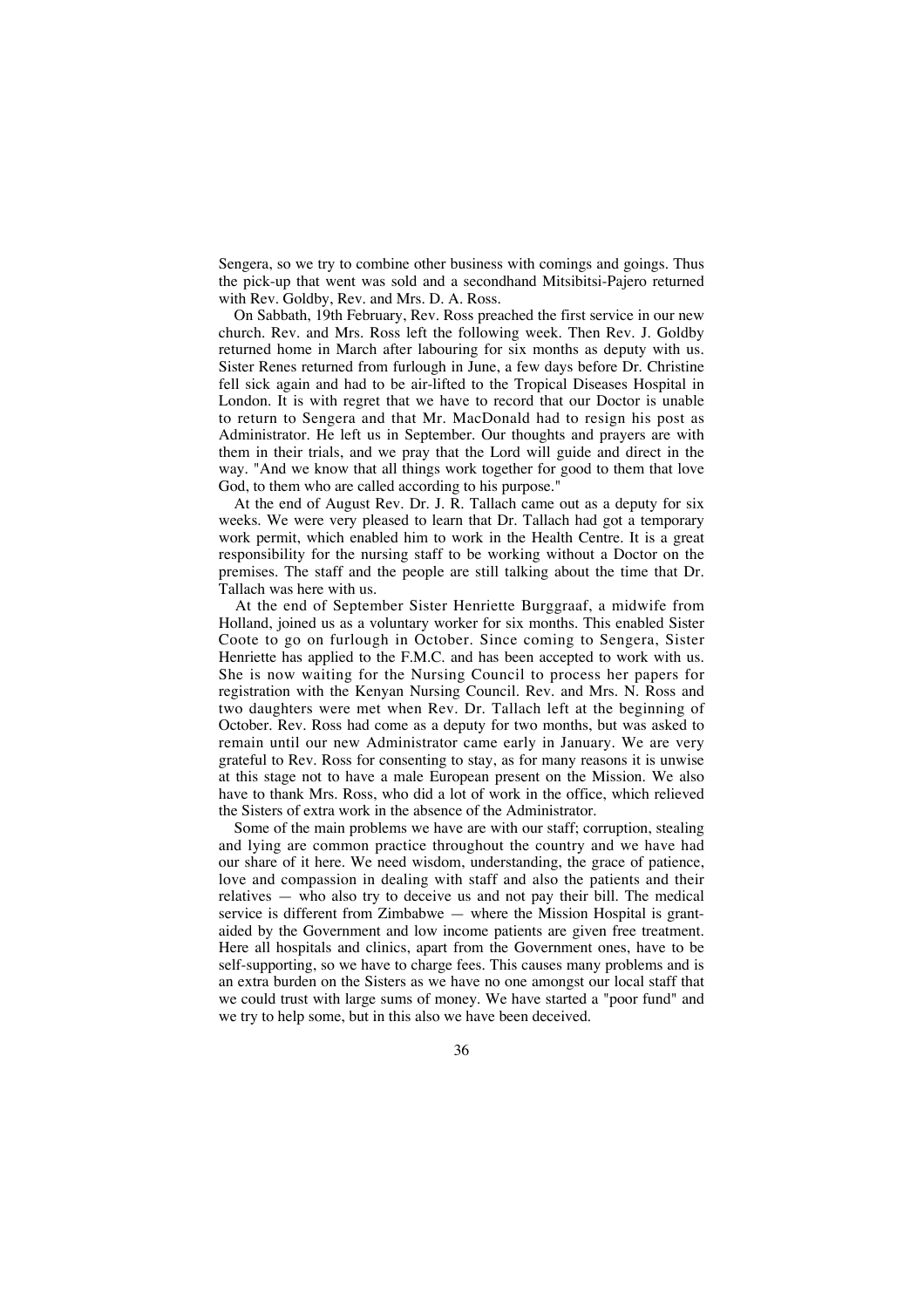Worship is held morning and evening at the Health Centre, with a short address being given at the morning worship. There is also a service at 2 p.m. on Sabbath. When time permits a short Bible story with explanations and questions takes place in the children's ward in the evenings. One of the Sisters takes the Sabbath School on Sabbath afternoons with 60-100 children attending (as I write, this has increased to  $\pm 150$  children). "The harvest is plenteous, but the labourers are few."

In conclusion we would like to thank all who have helped in any way in the establishing of the medical work here at Sengera. We value the prayers of the Lord's people throughout the world, and our cry to you is to be crying to the Lord for an outpouring of the Holy Spirit on the work. To the young men and women we say — "Come over and help us".

## **REPORT ON VISIT TO KENYA MISSION Rev. James R. Tallach**

THIS VISIT took place between 23rd August and 6th October, 1995, and arose from the return of Mr. and Mrs. MacDonald in July, due to ill-health.

During my stay I kept the services and catechism classes as before, and morning worship at the hospital. The attendances (100-150) at the church were encouraging and there is, of course, a changing congregation of relatives and patients at the hospital.

The hospital was busy, with a high proportion of very sick patients, but not as busy as it had been at the height of the malaria season.

Towards the end of my stay I was asked to go down to Malawi to join Rev. N. Ross in order to speak with our Malawi "evangelists" who were having difficulties over the terms on which we, as a Church, were leaving Malawi. After discussion they expressed themselves satisfied and first steps were taken in dissolving the Trust Deed under which we have been operating in Malawi.

As far as Kenya is concerned, the opportunities to preach the whole counsel of God are inviting and the need for that whole counsel great. The hospital, with forty beds, is now established and we have a great deal to be thankful for in the quality, experience, and spirit of the staff that have come forward.

> "Our handy-works establish Thou, Establish them each one." Psalm 90:17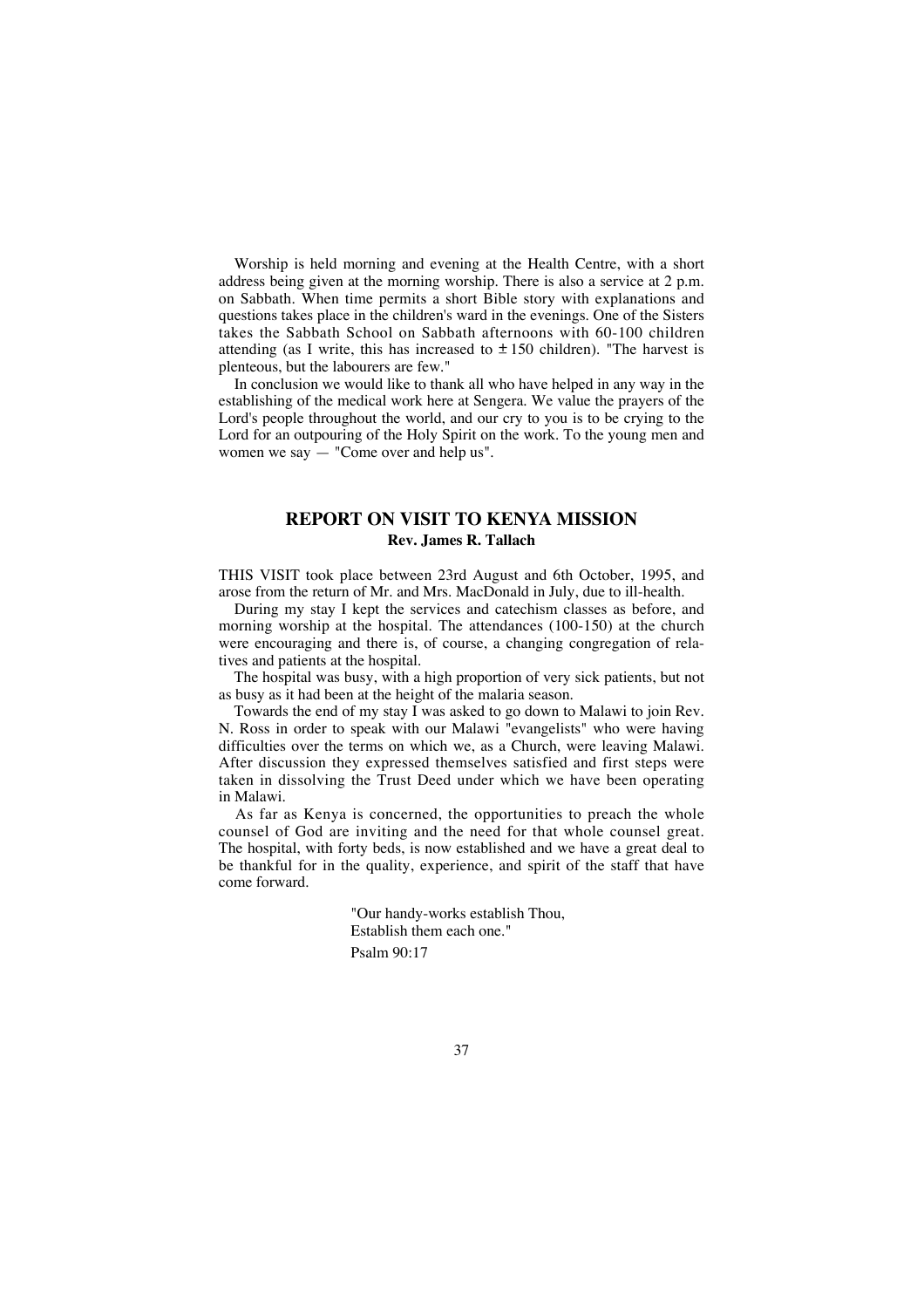## **REPORT OF DEPUTY'S VISIT TO THE AFRICAN MISSIONS Rev. Neil M. Ross**

AT THE REQUEST of the Foreign Missions Committee I left on 19th September, 1995, to visit Africa for ten weeks as a Church Deputy and to give help to our congregations there, especially in Kenya. In the event my visit had to be extended to almost nineteen weeks. Accompanied by my wife and two of my daughters, I flew to Bulawayo. There, we were warmly welcomed by Mr. Mziya, the Mission Administrator, Miss Norma MacLean, the teacher, and Dr. Hak and her brother.

### **Ingwenya**

Miss MacLean drove us to Ingwenya where we had the pleasure of again meeting the other Scottish ladies, Miss Graham, the Headmistress, Miss Katie Mary MacAulay, her deputy, and Miss MacLean's mother. The Ingwenya communion season began next morning, and Rev. Z. Mazvabo and I assisted Mr. Ndebele. Another warm welcome awaited us from Rev. A. Ndebele and the elders whom I had met at Synod. Sadly, two of these elders, Mr. Joseph Mazwi and Mr. Cecil Sobantu, have passed away since we left Ingwenya. At the communion services, it was impressive to see so many people present (even although the boarding school children were away on holiday), and to hear the large volume of harmonious singing. It was refreshing indeed to be present at the solemn season, and to meet many of the Lord's people.

Mr. Ndebele also has the oversight of the Cameron, Gadade, Inyathi, Insiza and Insuza outstations, and he is responsible for looking after the Bulawayo congregation with its preaching stations, Lobengula, Nkulumane, Umguza and Thembiso. We need not wonder that the call from Zimbabwe often is, "Come over and help us".

The Ingwenya Mission compound is surprisingly extensive. It contains the church, which can seat more than 900, the manse, numerous classrooms and other buildings of the John Tallach Secondary School, the primary school, the boys' dormitories at one end and the girls' at the other, several teachers' houses, and various ancillary buildings.

I greatly wished, before I left Ingwenya, to see Bembesi siding, where the First Free Presbyterian missionary, Rev. J. B. Radasi, died when he was struck by an incoming train as he waited to meet his new colleague from Scotland, Rev. John Tallach. Mr. Nxusani kindly took us there. It was with solemn thoughts that I stood on the spot where the faithful servant of the Lord was tragically killed.

I left Ingwenya after the communion service on Monday to preach elsewhere but I returned a week later to conduct a service for the schools. The pupils and teachers of both schools were present — more than 900 persons. The sight of that large gathering emphasised that our Mission has both a great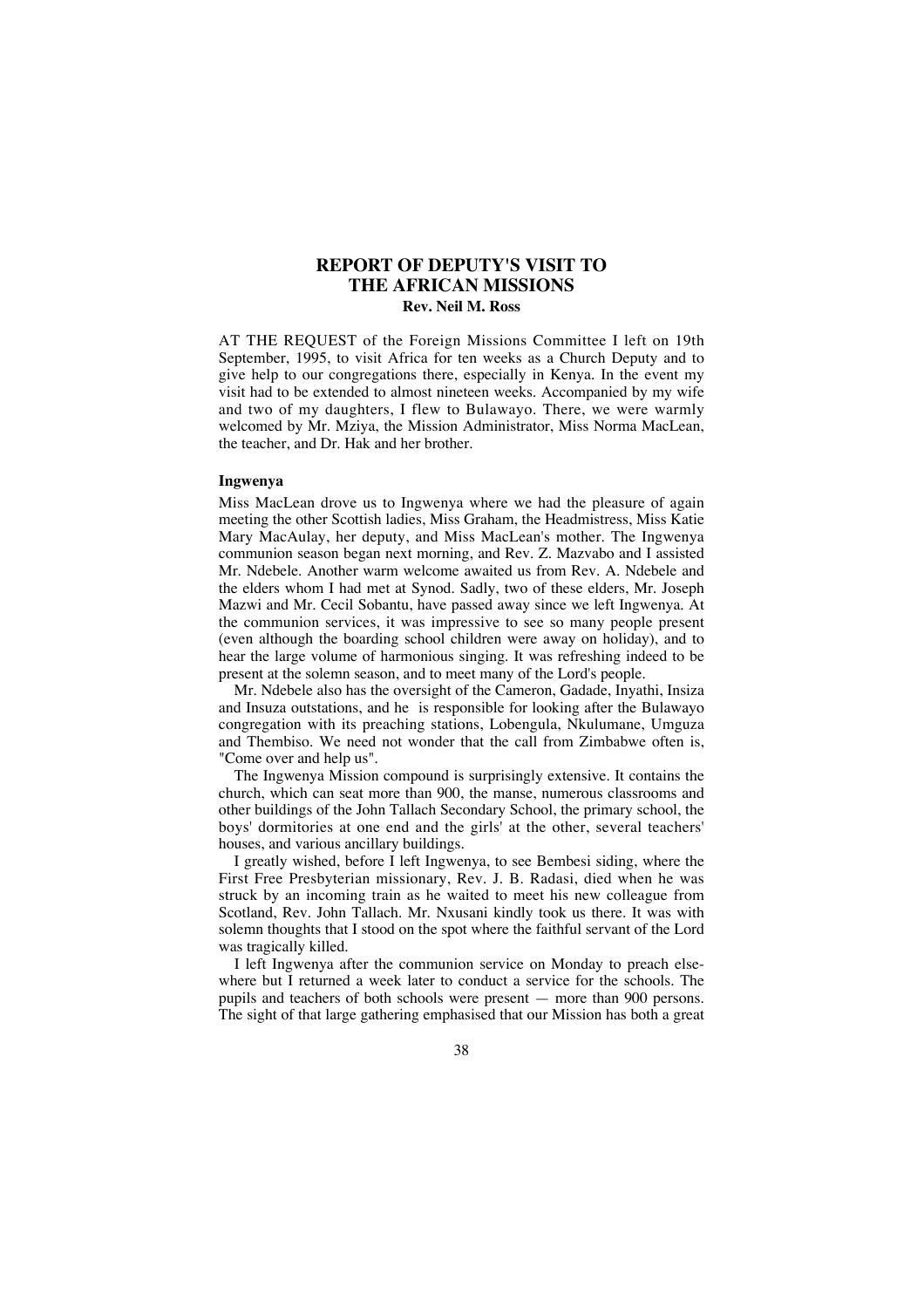responsibility and a tremendous potential for helping those hundreds of children in their educational and spiritual needs. I was much impressed by the dedication of Miss Graham, Miss MacAulay and Miss MacLean. Each Sabbath they also have the additional task of teaching the Sabbath School classes in which there is a total of about 200 primary children. They are in need of more help from Scotland; we pray that some teachers will be given the mind by the Lord to devote themselves, even for a few years, to this worthwhile work.

The hospitality shown to us at Ingwenya by European and African alike was warm and generous, and we shall not forget their kindness. They were not slow to show their appreciation of having a deputy from the Church in Scotland visit them. It was not easy to part from them.

#### **Zenka**

When we left Ingwenya on that Monday, accompanied by my wife's cousin, Sister Margaret Macaskill, who had come from Mbuma Hospital to Ingwenya communion, we went to Zenka for an afternoon. Rev. Petros Mzamo, some elders and 150 people were waiting for us when we arrived a little late. After I preached in the bright, well-maintained church, the people gave us a welcome as warm as any Highland welcome. We were shown the massive tree under which the congregation met before the church was built in 1952, and also the classrooms and manse. Outside the manse I could not but think of its previous occupants from the late Rev. James Fraser, who was their missionary for five years until 1953, to the late Rev. B. B. Dube, who was their pastor from 1978 until his comparatively early death in 1991.

#### **Mbuma**

Mr. Mzamo kindly drove me to Mbuma Mission and we arrived there after sunset. It was good to be ushered by Sister Macaskill into the house she shares with Dr. Hak, to enjoy their relaxing hospitality, and to again meet Nursing Sisters Leiper and Zeckveld. Early next morning I preached to a large congregation in Mr. Mzamo's church on Hebrews 12:1. Mr. Mzamo has the care of more than twenty preaching stations as well as Mbuma and Zenka congregations. "Pray ye the Lord of the harvest that he would send forth labourers into his harvest."

Mr. James Mpofu, now responsible for supervising all building and vehicle maintenance work, showed us round the compound. It is larger than most people realise and is surrounded by forest. It contains the seventy-bed hospital and clinic, some primary classrooms, staff houses, accommodation for relatives of patients, several other buildings, and the church and manse in the centre.

### **Zvishavane**

After a relaxing two-day break in the Victoria Falls and Wankie Park area we returned to Bulawayo, and I proceeded to Zvishavane where we were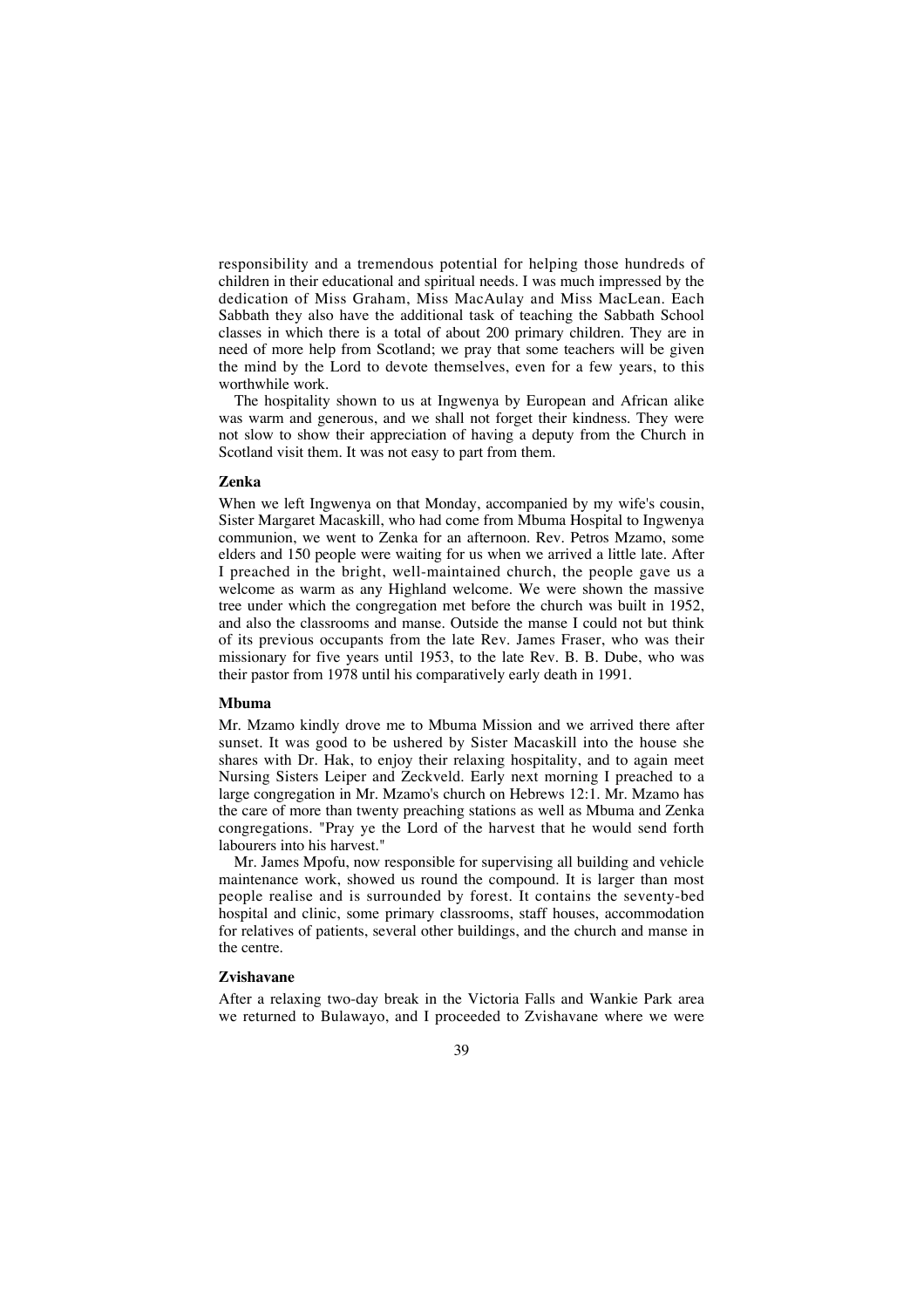hospitably entertained by Rev. Zororai Mazvabo and his wife. At Chiedza we were warmly welcomed by Mr. Sisiba, the elder, and his wife. After my preaching there to more than 150 people, Mr. Mazvabo directed us home by way of Akori, Mware, and Isezu outstations. The following day, I preached at New Canaan to more than 180 people. Mr. Mazvabo also has Chiwara, Chitofa, Makoberi and Shuku preaching stations to care for. The growth of our Church in this area has been remarkable. Our prayer, and that of their pastor I am certain, is that the Lord of the harvest would raise up further useful men.

#### **Bulawayo**

On Sabbath morning, in Bulawayo, I preached at Imguza on the outskirts of the city to a congregation of fifty. The church at Bulawayo was full and some people were standing on the verandah when I preached there at 11.30 a.m. and again at 1.30 p.m. There appeared to be more than 270 people present, many of them young married couples with families. What great need they have of a pastor being set over them. After Rev. D. A. Ross, the first minister of the congregation, laboured there for more than seven years until 1980, Rev. Alfred Mpofu became their devoted pastor, but only until 1987, when he died at a comparatively early age. May the Lord raise up some young men who would be led by the Holy Spirit to say, "Here am I; send me", in response to the call, "Whom shall I send, and who will go for us?".

#### **Malawi**

My next duty was not an easy one  $-$  to go on to Malawi in connection with the formal suspension of our Mission operations there. I met Rev. Dr. James Tallach when he arrived from Nairobi next day. After settling Mission matters in Blantyre we flew to Nairobi.

#### **Sengera**

Next day (Friday, 6th October), I made the seven-hour journey by road from Nairobi to our Kenyan Mission at Sengera with my wife, daughters and a Dutch friend, while Dr. Tallach made his twelve-hour flight to Britain. Even although it was late evening when we arrived at the Mission compound we were greeted with much excitement and warmth by Nursing Sisters Truus Ringleberg, Celia Renes and Henriette Burggraaf and some African staff. Next morning I was on duty at 8 a.m. conducting morning worship and giving an explanation of the passage read, on the verandah at the Health Centre  $-$  or hospital, as it is often called, although strictly speaking it is not yet officially classified as such.

#### **Preaching and Teaching**

Having been helpfully briefed by Rev. J. Goldby and Mr. D. MacDonald before I left Scotland regarding the round of duties, and by Dr. Tallach when I arrived, I began on Sabbath morning by conducting the Catechism Class for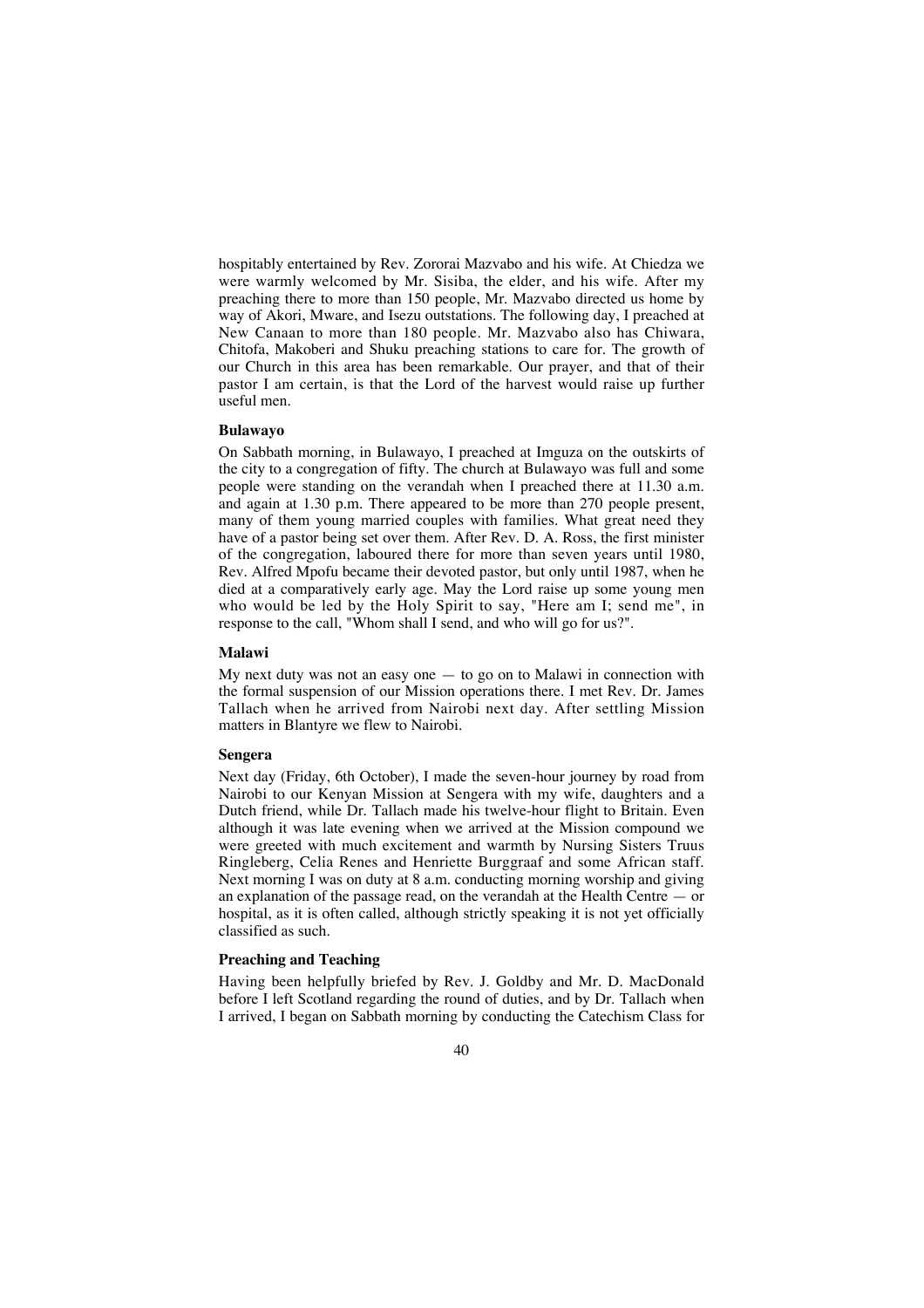adults and young people at 9 a.m. in our Sengera church. I carried on from where Dr. Tallach finished by explaining the answer to, "What are the benefits which believers receive from Christ at the resurrection?". The questions asked me during class led to further explanations. (This was especially the case when later I was dealing with the Fourth Commandment. Our people there are surrounded by Seventh Day Adventism and are anxious to be clear about our teaching regarding the Christian Sabbath. We spent much time on this topic.) The class was followed by two services, the first at 10 a.m. and the second at 11.30. The congregation amounted to about 120 on that first Sabbath, but it soon grew to more than 200 as the weeks went by. After a brief rest I preached on the hospital verandah at 2 p.m. to about sixty people: staff, patients, their relatives and a number of other local people.

On some Sabbaths, instead of preaching at Sengera, I preached at Ogembo (about 25 minutes' drive from Sengera) to about forty people. On two Sabbaths I held a service at Maiga (more than one hour's drive away) in the afternoon where about fifty gathered and were very appreciative of our going there.

On some Sabbath afternoons I opened the Sabbath School. The 100 or more children are taught by Sister Truus Ringelberg, assisted by an interpreter, and occasionally by some others. She takes the class of younger ones (about sixty) at 3 o'clock and the older children at 3.45. We commend teachers and pupils to the prayers of the Lord's people, for it is especially these boys and girls whom we hope to see raised up as witnesses there. At the end of session we were able to present an Eke-gusii Bible to each child. The parents were most grateful. Many of them did not have a Bible in their home, and some of those who could not read now had the Bible read aloud to them from time to time by their children.

An ordinary day on the compound began with my conducting morning worship and giving a talk to Mission workers, hospital staff and patients. We worked through the Book of Acts, and then through most of the Book of Proverbs. I believe that those times of worship, by the blessing of the Lord, have proved useful to some. One Seventh Day Adventist member of staff, at morning worship, first understood the Scripture teaching about the Sabbath and now observes the Christian Sabbath. It was remarkable how, on some occasions, our reading in course tied in with circumstances on the Mission.

There is great need of further metrical Psalms being translated from English into Eke-gusii, to supplement the eighteen Psalms or parts of Psalms already in use. Much hard work was put into this translation, and any further translating would take a long time.

Not only is the Mission surrounded by the darkness of Seventh Day Adventism and Roman Catholicism, but also by many superstitious and sinful practices. Polygamy is common in the area. On New Year's Day, after I had preached on, "Upon this rock I will build my church . . . ", I gave a lecture on Christian marriage. I was surprised and pleased by the number of questions which were asked; so many questions that we could have continued for much longer.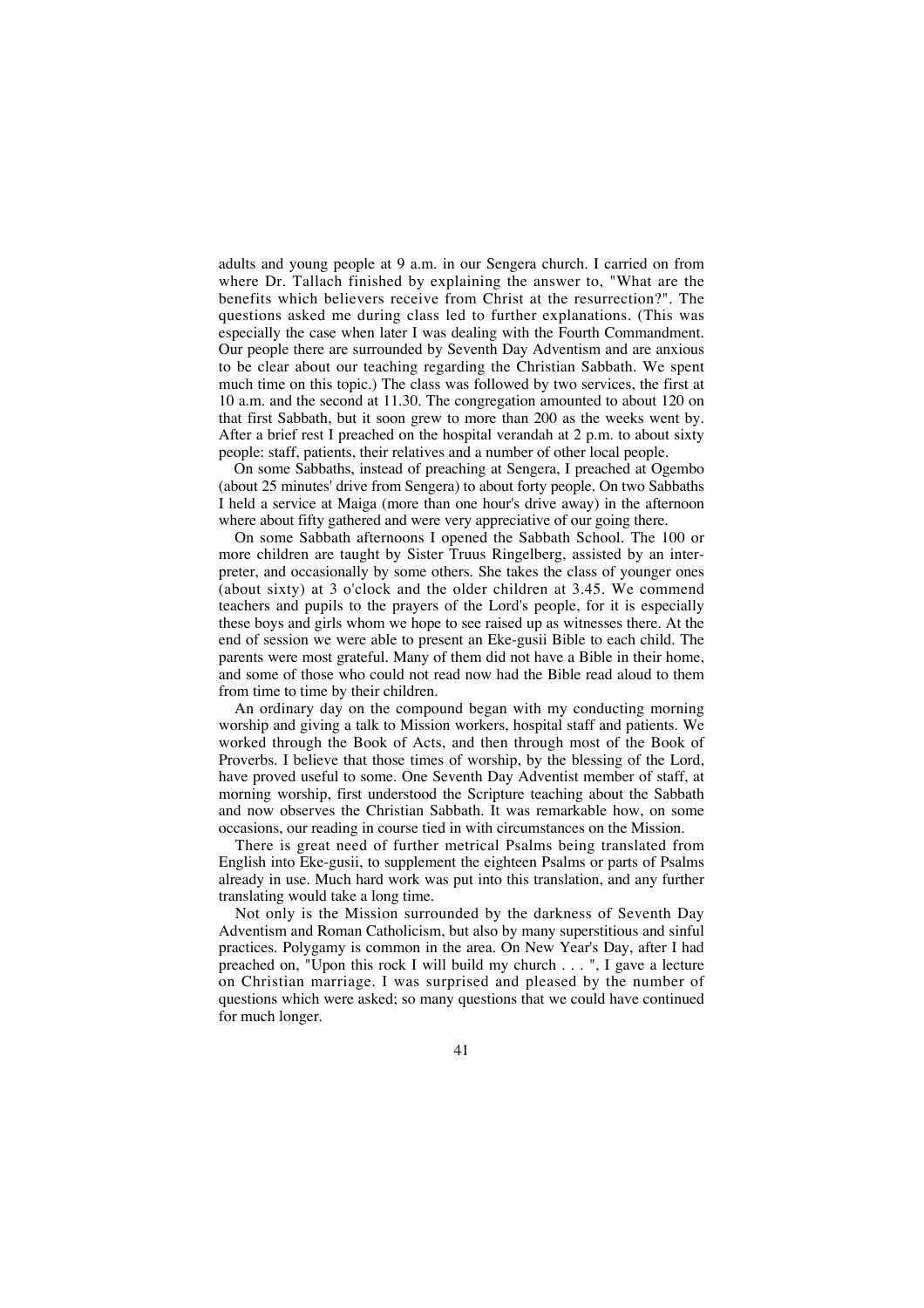#### **The Regions Beyond**

We received many requests to conduct services, and in some cases to set up a clinic, in places in Kisiiland and beyond. Sometimes, offers of land were made if we would come to their area. Regretfully, we had to refuse for various reasons. However, I consented to conduct a service at *Geture* (about an hour's travel from Sengera). About thirty people were present when I preached about repentance and then answered questions afterwards.

Another place in which I conducted services by request was *Kuria,* beside the border with Tanzania and two hours' drive from Sengera. The background to our visit is that some people, representing a Church comprised of people who have come out from other Churches because of unscriptural teaching and practice, obtained a copy of *The Free Presbyterian Magazine* and heard at the same time about the Free Presbyterian Mission in Sengera. They visited our Mission, attended the services, and requested services. In this Kuria group there are about ninety adults, besides children, scattered over quite a large area and divided into four little congregations, three of which meet in clearings in the woods. Three pastors and the director of their self-help group conduct the services each Sabbath. They seemed very willing to learn and had numerous questions to ask after I had explained our mode of worship. They asked to be taken under the wing of the Free Presbyterian Church.

One week before I was due to leave for home, Mr. Ian MacLean and his family arrived. It was with the greatest pleasure that we met them at Nairobi Airport. Tired as they all were, Mr. MacLean had to begin work right away, in order to take over from us and be briefed about the work. It lightened my load tremendously to have him with us, attending Field Committee meetings and giving helpful advice.

Mr. Ian MacLean accompanied me on another visit to Kuria, when we held a service and also gave a lecture on the principles of our Church. We had a lengthy discussion afterwards about points of doctrine, worship and practice. They again expressed their earnest wish to be part of our Church.

#### **Administration**

Much of my time was taken up with administration. The help of my wife in running the office every day was invaluable. She had to enter and balance the cash books, make up and pay salaries to almost sixty staff, deal with the deductions and remittances of income tax, national health insurance fund and social security fund, pay invoices, withdraw and bank monies, give petty cash payments, and do sundry other tasks.

In doing my administration duties, I had to attend also to correspondence, meet officials who called, interview the numerous callers who requested help of one kind or another, give directions to workmen, organise the completing of the well (recharge test, insertion of linings, fitting of the pump and laying of a water line from the well to the water tank under the clinic floor), attend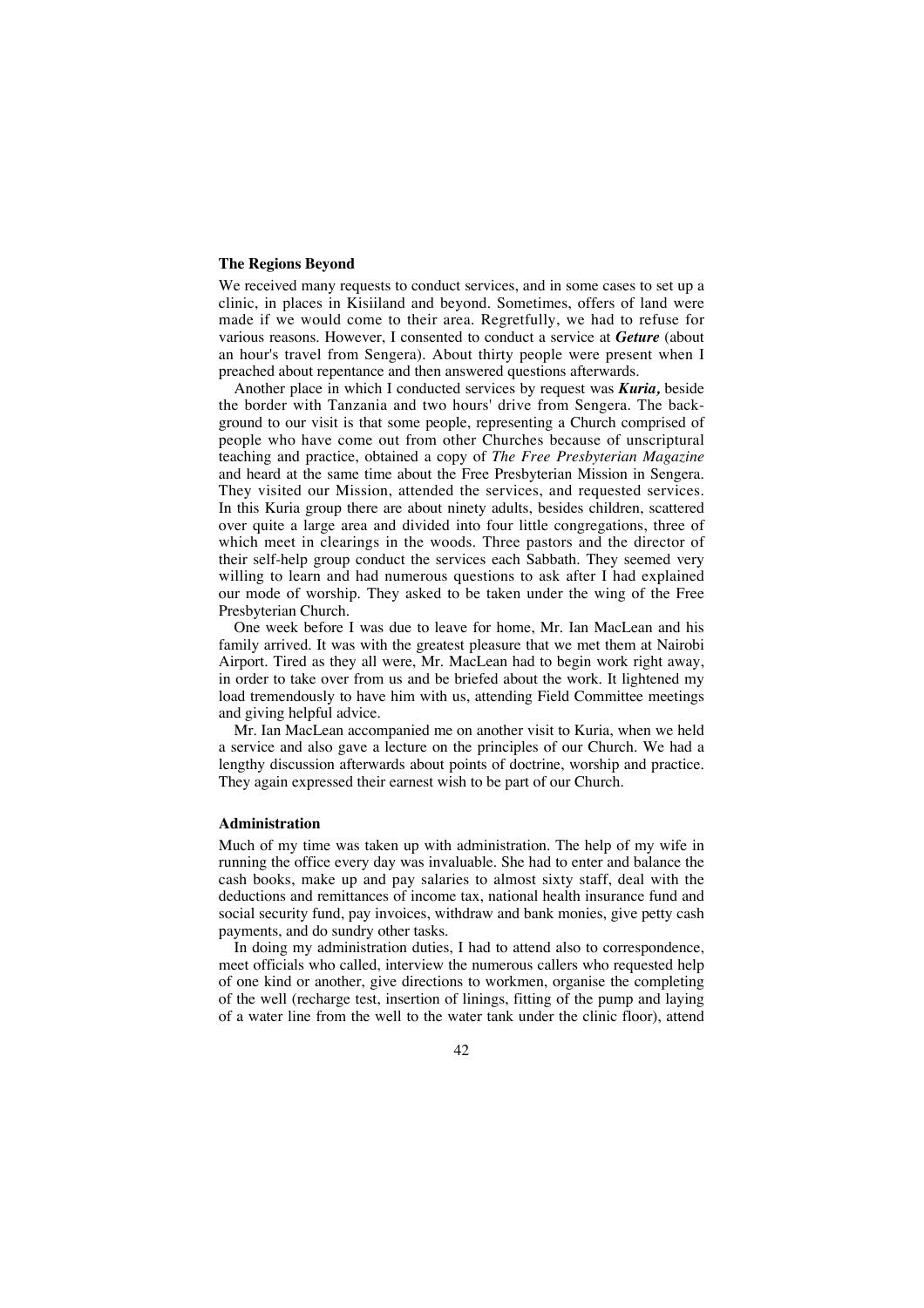the Chiefs' meeting at Sengera, and visit various offices in Kisii. I made many requests to Kenyan Telecommunications to repair our telephone line. Even when they did repair it, another fault soon developed which cut us off for another lengthy period. Much time was taken up in chasing the Kenyan Electricity Company in Kisumu to finish the electrification of the compound. Despite many apparently genuine promises the work was unfinished when I left.

### **Rianyakwara Primary School**

I was sorry that I was unable to devote more time to the concerns of the Government school in Sengera which we sponsor — Rianyakwara Primary School. One reason was the closure of the school for two months holiday during my stay there. However, I did visit the school a few times and also had a meeting with the School Council. The reputation of the school is such that at the beginning of the new term there were many applicants for places at all levels and the roll is now about 300. The school is packed with children, classes are overcrowded, teachers are in short supply and there is a great shortage of equipment and books.

#### **Conclusion**

There is very much Mission work to be done in Sengera and round about. More help is needed. A minister of the Gospel, working on the Mission there, would find himself fully occupied in teaching and preaching alone. I can see also that one person having to be both Administrator and Building Supervisor will quickly find that he has more work than he can efficiently cope with.

It was a great privilege to be able to visit our Missions in Africa, and to be enabled to give some help to our friends in Zimbabwe and Kenya. Their kindness to me was great. I am grateful also to all the interpreters without whose help I could not have communicated the truth to all my hearers. I thank my Presbytery for releasing me, Rev. John Goldby for taking the oversight of my congregation, my congregation for remembering me in prayer, and the ministers and men who conducted the services in my congregation during my absence. I wish to render thanks especially to the Most High for His help given to me day by day, and His care over us constantly.

From Rev. J. B. Radasi's becoming our first missionary in 1904 until the present time, the Lord has been mindful of us in our Mission work as a Church. We have reason to believe that He will bless us still, and we are sure that He will yet fulfil His word: "Ethiopia shall soon stretch out her hands unto God."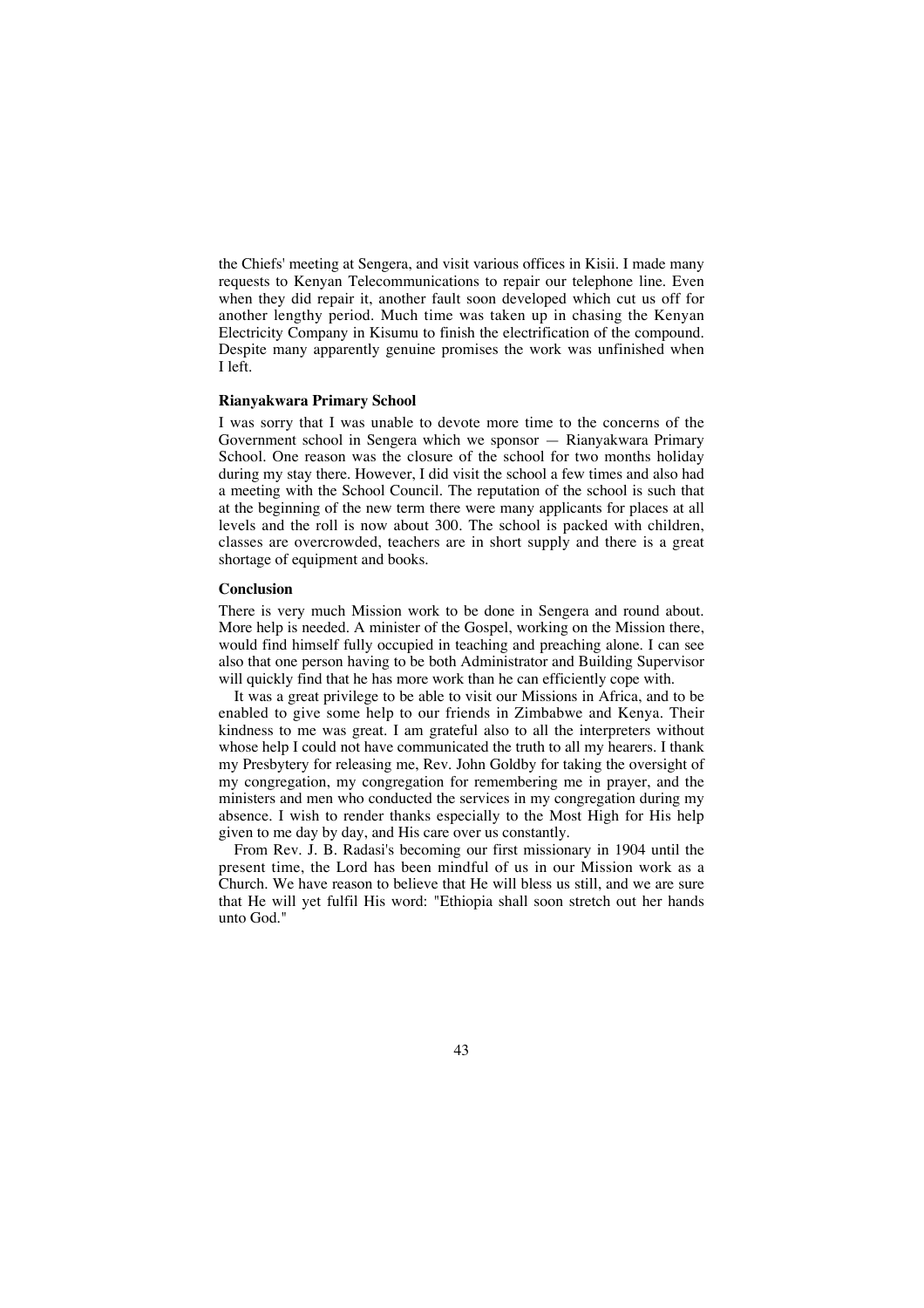# **DOMINIONS AND OVERSEAS COMMITTEE'S REPORT Rev. D. A. Ross, Convener**

WE CONTINUE TO FEEL THE LOSS of our former Convener, Rev. D. B. MacLeod, who so willingly led and contributed to the work of the Dominions and Overseas work and whose advice was much appreciated.

One of the many concerns of the Committee over the years has been the sending of deputies to our Churches overseas. Thankfully, since last Synod we were able to send two deputies to Canada, and one to Australia and New Zealand.

Rev. K. D. Macleod visited Chesley, Canada, last July, and Rev. D. Boyd in October. The Sacrament of the Lord's Supper was administered during the year, when attendances were good and a number of visitors were present. It was hoped that the Rev. Keith Watkins would supply Chesley for a period and hopefully Mr. Watkins will be able to do so in July. The Chesley congregation continues to hold regular services on Sabbath and weekday. It is no small burden for the elders to have to be regularly addressing the congregation from the Word of God. If any of our ministers are in a position to spend three Sabbaths, preferably more, in Canada, the Committee would welcome their assistance. Apart from one family having left the congregation, it remains as it was at the time of our last report to Synod.

There is no further development in the Vancouver situation. As is well known, the schism by the Associated Presbyterian Churches (APC), has left some of our people pastorless and without the regular public means of grace.

Rev. John MacLeod was able to visit Australia and New Zealand for six weeks. He, along with the Committee, very much wished that he could have stayed for a longer period, but his many other commitments made this impossible. We are very glad, however, that after a period of four years we have been able to send a deputy to these countries. One of our ministers from the Australian and New Zealand Presbytery says: "In our situation of isolation it is not only good but quite necessary to get someone out here with considerable experience so that he can be of help. . . . " We hope, therefore, that our congregations there will not have to wait for another protracted period for a visit by a Church deputy.

The Church is indebted to those ministers who give some of their valuable time and their services to our congregations abroad. We are indebted also to Presbyteries which, in the midst of their own supply difficulties, give permission for ministers to be released from their congregations; and to these congregations for patiently bearing the absence of their pastors.

Our congregations in New Zealand are much reduced, as has been noted in past reports, but despite this they are in good heart and seek to be steadfast in the work of the Lord. Thankfully Australia congregations have been spared the undermining operations of the APC, and continue witnessing, as the Church of Christ must, on the side of truth. Sadly, our student. Mr. Cassidy, is no longer on the roll of students.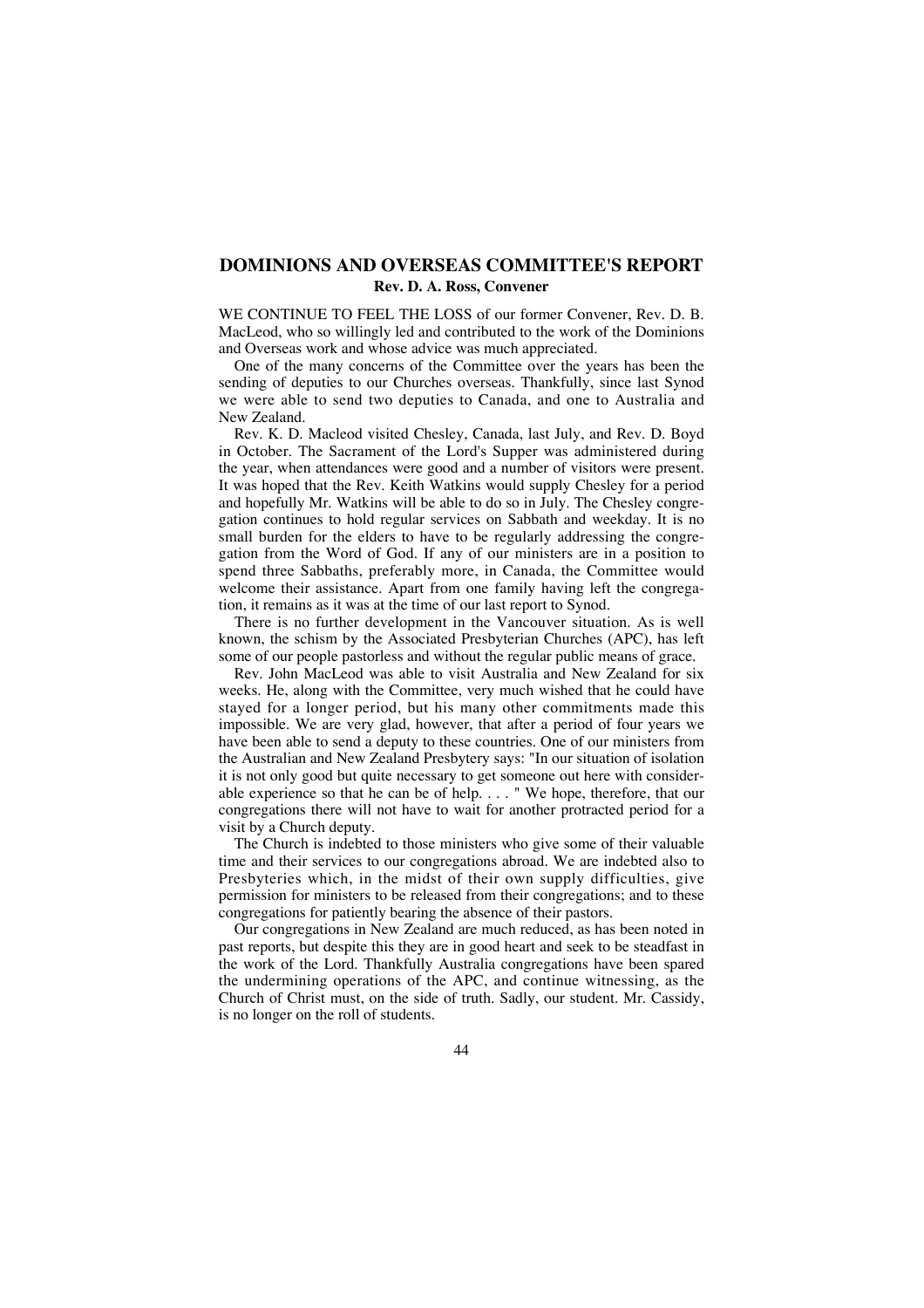Both ministers, Revs. E. Rayner and J. A. T. van Dorp, are extremely busy, and with a number of congregations being yet vacant in their Presbytery their cry to the Lord of the harvest is to send forth labourers into the harvest. The reports of these ministers and of visiting deputies will deal with other matters which I have not touched on.

The Italian group has had two visits; one from Rev. D. A. Ross last October, when he was assisted by Mr. Lucio Strata, and another from Mr. Strata himself in January, when he was able to conduct services on one Sabbath during a visit to his family home in Genoa. The conflict of loyalties in the congregation to our Church and the APC makes the work there extremely difficult. The hope for the future is that continual sound teaching will bring them to unreservedly cast in their lot with the Free Presbyterian Church.

The work in Eastern Europe follows the same pattern as that of other years. There is no progress in the form of any person there coming forward to fully embrace Reformed teaching. With the exception of very few Calvinists, most of the people contacted are of Arminian persuasion, but even those who are Calvinists in outlook lack a proper appreciation of scriptural doctrine, worship and practise.

In addition to there being a deficit of over £1,000 in the Eastern Europe Fund, there has also been a large drop in donations received. It is thought that the shortfall is due, in part at least, to the cessation of the former method of receiving donations. We hope and pray that sufficient funds will continue to come in to allow the present work to continue. The Eastern Europe and Italian reports, by Rev. D. A. Ross, elsewhere in the Synod Reports, give more details of the work.

There is much need that we continue to pray for our congregations abroad. We look to the Lord, who has established these places of worship in distant lands, to graciously prosper His Word there, and keep the Church faithful to Himself.

> "They look'd to Him, and lighten'd were: Not shamed were their faces." Psalm 34:5

### **AUSTRALIAN REPORT Rev. E. A. Rayner**

THIS YEAR saw the passing of two elderly members in full communion. Sue Shaw, who was well known to many of our deputies over the years for her generous hospitality, died after a long and slow deterioration of her health with a distressing and painful form of arthritis. On the other hand, Vesta MacLeod died suddenly while doing her shopping. She moved to Grafton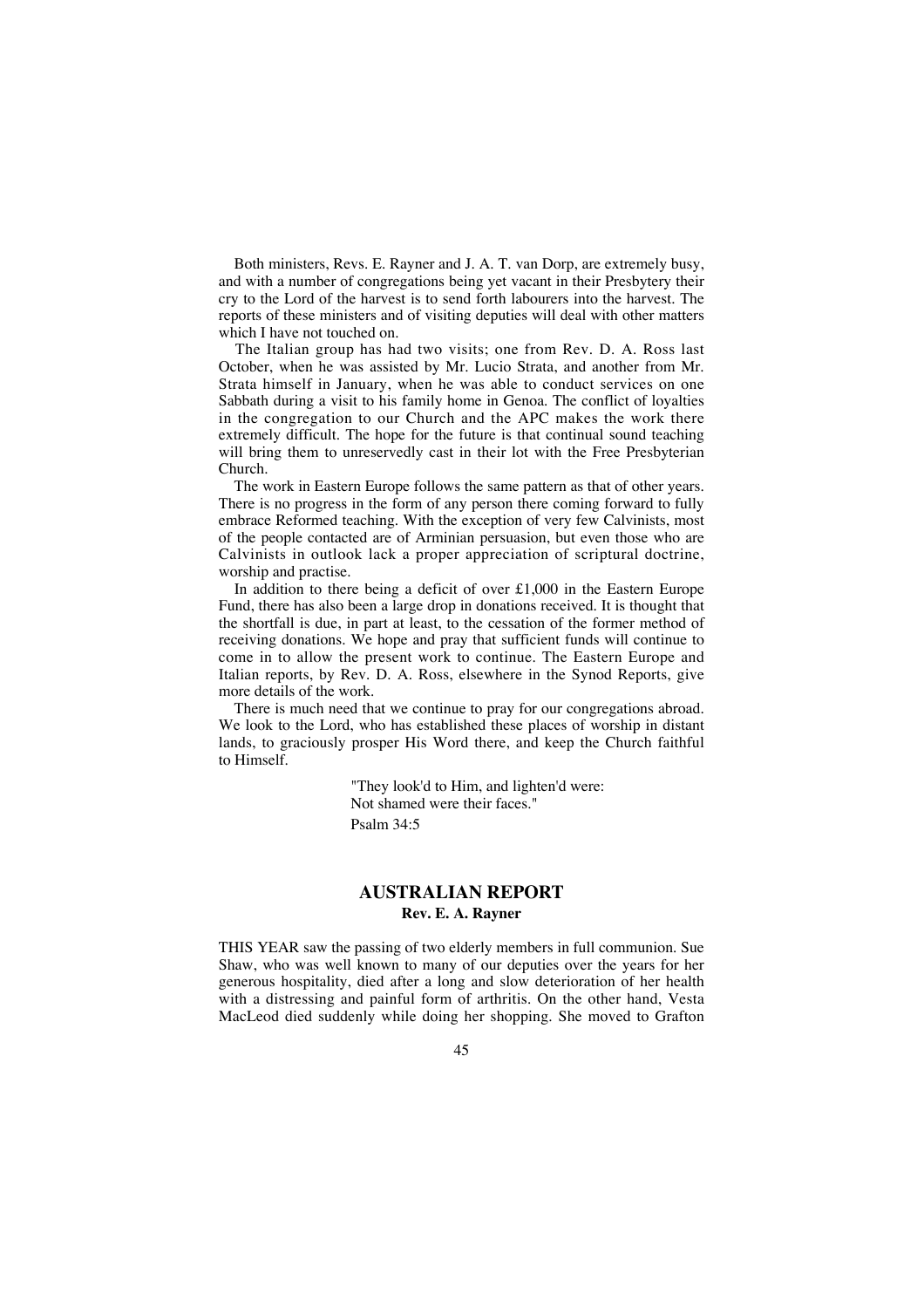after her husband Lewis, from the Isle of Lewis, died before the Rev. William MacLean became the minister of our Grafton congregation. She was most diligent in attending to the manse while Mr. MacLean was in Grafton. Her special interest was in the Trinitarian Bible Society. For many years she collected thousands of dollars and followed on from Flora Shaw before her. When the congregations are small these faithful women, like Dorcas of old, are sadly missed.

There were just two baptisms during the year. One in Sydney, that of Amy Van Kralingen and the other in Grafton, Grace De Bruin. May the Lord raise them up to be mothers in Israel like those taken by death. With the arrival of Rev. John MacLeod in November it was decided to hold a second communion for Sydney. There were two new communicants. No doubt reference will be made to this event in the deputy's report. There was one new communicant in Grafton, Mrs. Rita De Bruin, whose husband was tragically killed last year. Our prayer is that the Lord will enable them to endure unto the end, continuing steadfast, unmovable and always abounding in the work of the Lord. We trust that the much appreciated labours of Mr. MacLeod's busy schedule in Australia will bear fruit for the progress of Christ's cause amongst us.

There was an election of office bearers in Sydney. Roland Van Kralingen was elected to be a deacon and John Marshall an elder. The congregation now has four elders and one deacon. The congregation has now paid off loans from Presbytery and will no doubt have in view the purchase of a manse. Application for money from the Presbytery Property Fund has already been applied for so that a property may be purchased at the appropriate time. Nor is there any urgent need without the immediate prospect of a minister. The congregation comprises of a number of young families and there are twenty children of all ages. As a result there are Catechism classes held before the Sabbath morning service. Likewise in Grafton there are three classes for the children. There is a good field of opportunity for a minister in Sydney not only to take oversight of the flock but for contact and expansion in such a large city. Concern has been expressed in the congregation that some of the children have grown up to become young adults without ever having the privilege of a minister of the Gospel to preach regularly to them.

In closing the report I wish to report with gratitude the continued loyal and encouraging support I have continued to enjoy over the nineteen years that I have been the minister in the Grafton congregation. One would like to be able to report more evidence of the Lord at work blessing the ministry to the conversion of many souls. Yet we must continue to plead that the Word would not return to the Lord void according to promise.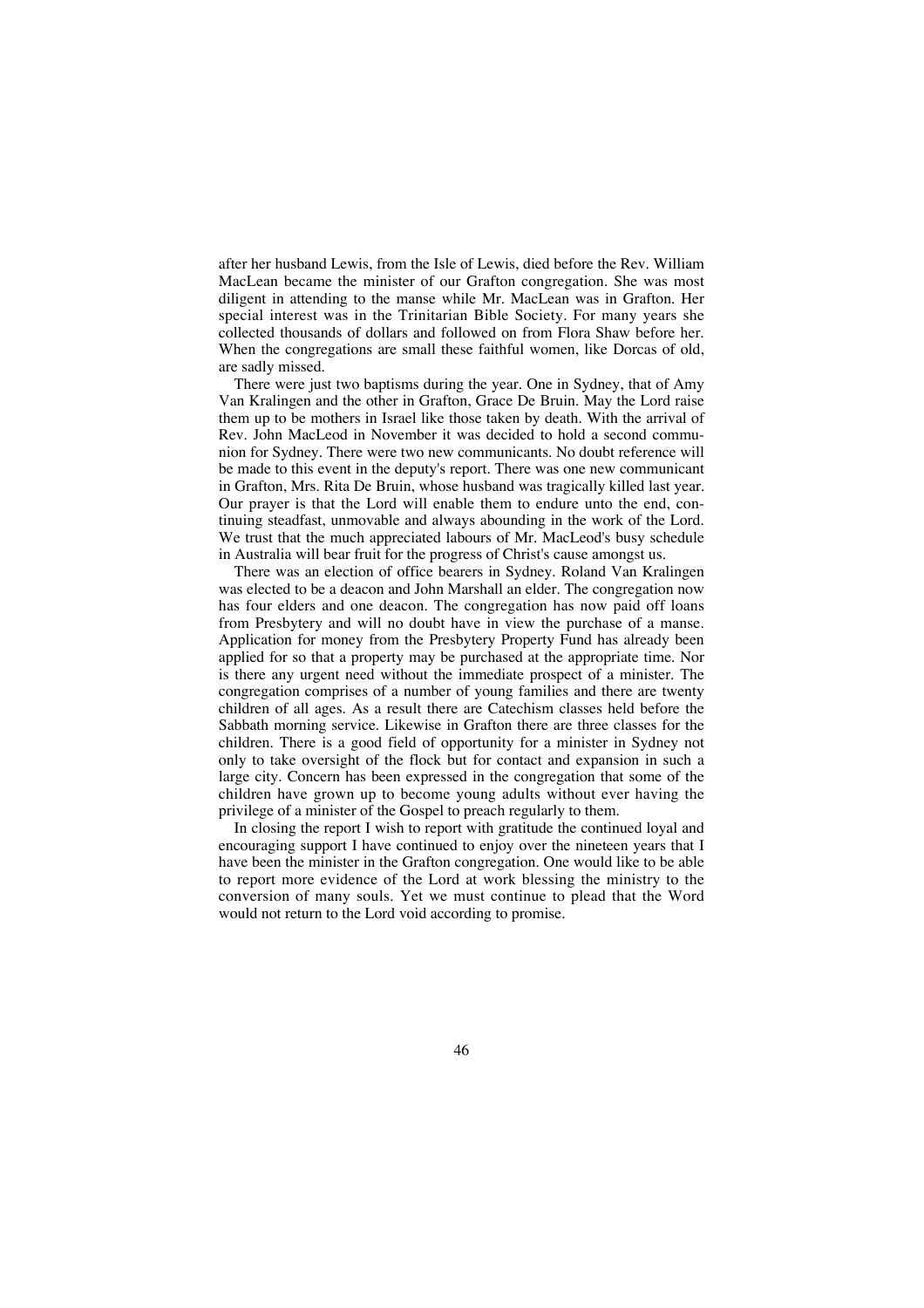### **NEW ZEALAND REPORT Rev. J. A. T. van Dorp**

ACCORDING TO A PRESS REPORT the Prime Minister of this nation, a Roman Catholic, as well as the Governor General and sixty-two Church groups, wrote to the American evangelist Billy Graham to invite him to conduct another religious campaign in New Zealand. Thus we see that the ecumenical machine, with its lowest common denominator approach, is rolling full steam ahead, with the aim of levelling every Church that comes in its path. It manifests itself on the local scene through ministers' fraternals attended by Roman priests as well as RCNZ asnd PCNZ ministers. In spite of previous Graham tours in this part of the world the religious decline here has eccelerated to such an extent that there is no stopping of it except by the direct divine intervention through the expected outpouring of the Holy Spirit. Petitions for this event, together with the humiliation on account of our sins, were offered up this year on the 6th December. The practice here is to have a service in the morning and the usual weekly prayer meeting in the evening. As the Rev. John MacLeod, deputy, arrived in Auckland from Sydney on the 5th December, the congregation there were able to sit under the preached Word on this worldwide day of prayer.

The Auckland congregation have continued unabated in displaying the banner on the side of the truth in spite of small numbers. There was one baptism during the year and the two usual communion seasons were conducted with the assistance of Rev. E. A. Rayner. The two Presbytery meetings were also held during that time which, as all agree, is a far from ideal situation, but in the present circumstances it cannot be changed. The eldest elder in the congregation, Donald Beaton, has found it necessary to relocate to Hamilton, which is an hour-and-a-half's driving from Auckland. This is quite a loss to the congregation but was found necessary to be nearer the family. Quite a number in the congregation are now advanced in age, but it is heartening that there are also five young families with children attending. This has prompted enquiry among them for the recommencement of the Sabbath School. Cornell van Kralingen, one of the elders, has agreed to give the instruction which resumed on 1st October.

Sabbath School classes also continue in the Gisborne congregation, being conducted by two of the elders. I am also indebted to the elders for the conduct of the services when I am absent to supply Auckland, Wellington, or assisting in communions in Australia. The usual communions were held and there were two baptisms.

The separate position as a Church in the midst of much darkness, including ecumenical confusion, continues to be necessary. A letter from a Pentecostal pastor who participates in local ministers' fraternals, quoted Psalm 133 and stated: "We enjoy a degree of unity here in Gisborne as Churches but I believe it could be improved." The purpose of the letter was to break down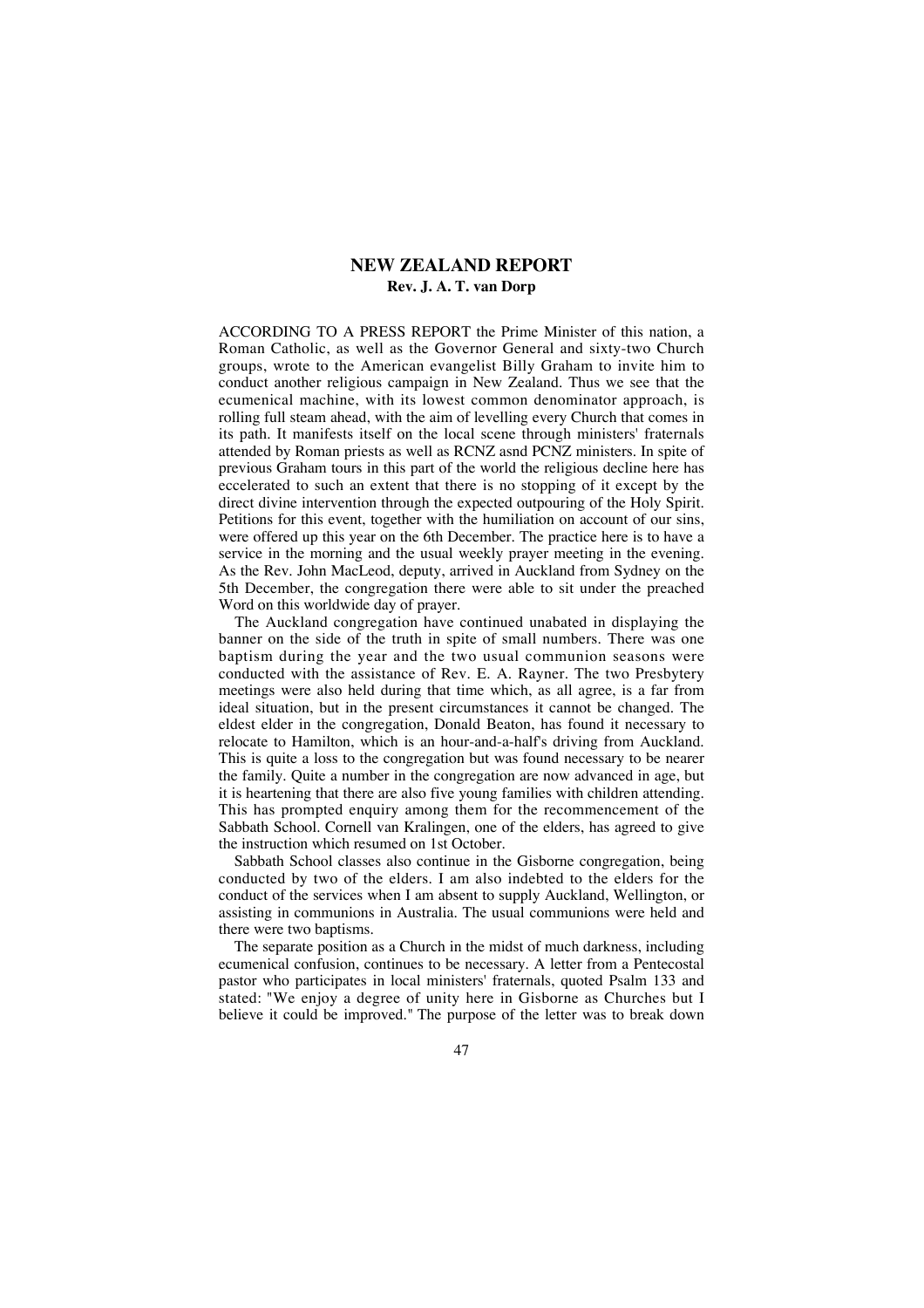walls of division. The reply of the Session was as follows: "It is noted that your Church thinks of unity in terms of dividing the truth into absolutes and non-essentials. It is pointed out that the Scriptures know of no such division. As God's Spirit-filled living temple it is the duty of the Church to proclaim and make known the whole truth without addition or subtraction (Acts 20:27, Revelation 22:18-19, 1 Timothy 3:15).

"The Session are saddened that most professing Christian denominations, including your own, are continuing to pursue the nearly 100-years-old lowest common denominator programme of the modern ecumenical movement.

"The unity that is treasured within the bounds of this denomination is the unity of the Spirit (Ephesians 4:3) which is already present with the living body of Christ, which is characterised by the whole counsel of God (Acts 20:27) and is distinct from the outward spurious union of denominations which have demonstrated no serious intentions of submitting to the authority of the Divine Word."

The Kirk Session therefore passed the following unanimous resolution: "That on the principles proposed by the Elim Church it would be dishonouring to the great Head of the Church, who is the truth (John 14:6), as well as destructive of true spiritual unity (Ephesians 4:3), to enter into the proposed discussions whether on a formal or informal basis."

The Session further advised the Elim Church to seek a better understanding of the truth by a careful study of the Reformation attainments as embodied in the Westminster Confession of Faith with the Larger and Shorter Catechisms.

The above approach indicates the kind of pressures the ecumenical movement exerts and the continued need for the separate witness in the midst of religious darkness.

That separate witness also continues in Wellington. Here there was also one baptism during the year and the Lord's Supper was dispensed on only one occasion. We are indebted to the sole resident elder, Mr. Neil Hicklin, for holding the Church doors open, but assistance comes from myself and several of the elders from elsewhere on a number of occasions during the year. When a minister is to conduct the services an advertisement is placed in the newspaper, which on the last occasion also included a contact phone number. This resulted in a phone enquiry from a Baptist person who wanted to know more about the so-called "Toronto blessing", which appears to have also made its way to New Zealand.

It would appear that the signing of the ECT (Evangelicals & Catholics Together) document in the USA last year has resulted in a heightened feverish actitivity to get local Churches to combine in certain ventures. The idea behind this seems to be the hope that such a united approach will result in winning the world for Christ. The Evangelism 2000 movement in this part of the world suggests that this can be attained by the year 2000.

Modern evangelicals have been drawn into this vortex and are fast making shipwreck of the faith once delivered to the saints. This is evident by the host of unscriptural practices and alliances that are engaged in under cover of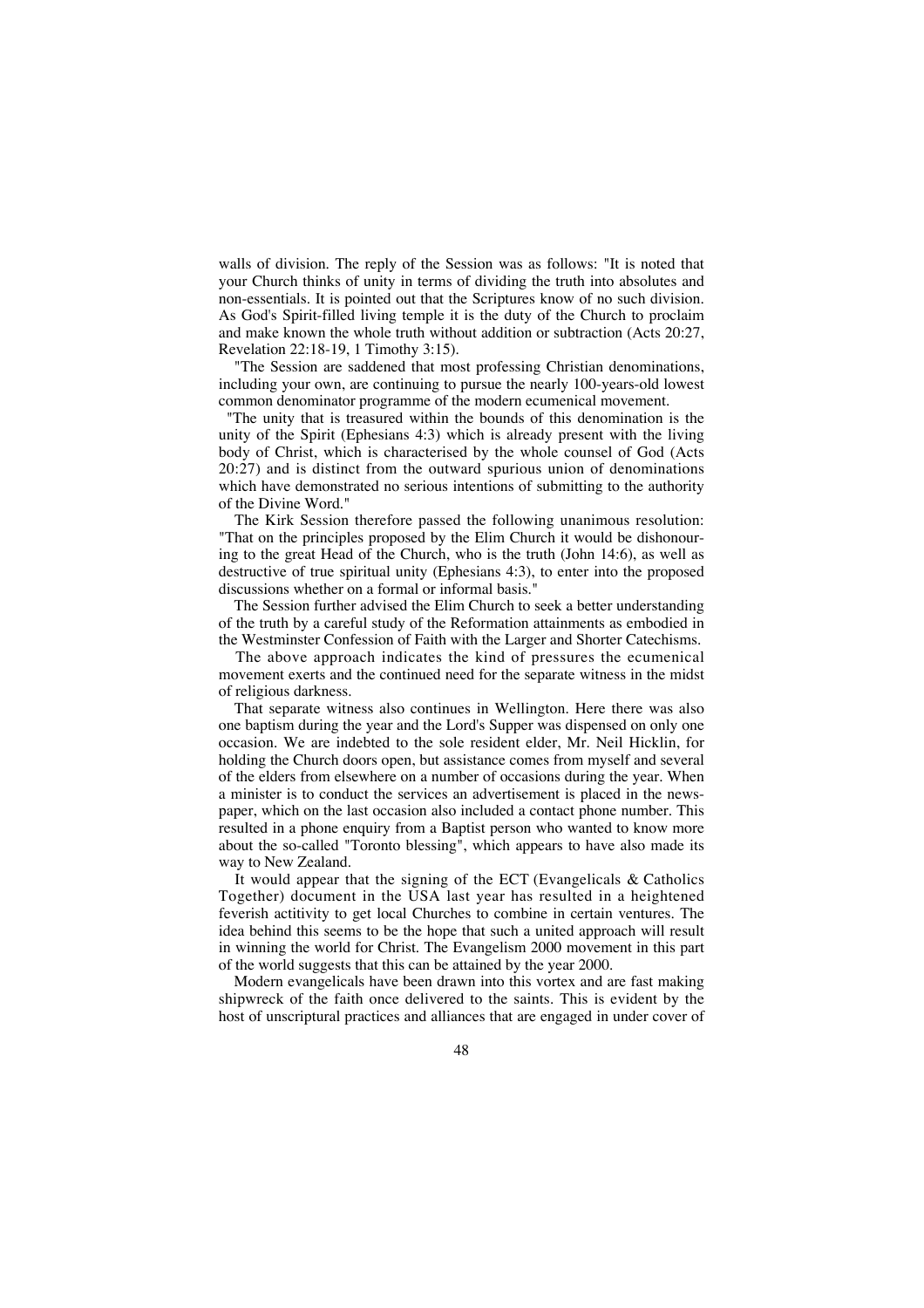the ecumenical umbrella. But as their ship is foundering in co-operation with the Antichrist, the remnant Church, here also in New Zealand, sails on a straight course in the knowledge of the promise that "the gates of hell shall not prevail".

I wish to take this opportunity to thank the Dominions and Overseas Committee for making it possible for a deputy to visit these parts, in spite of the considerable pressures on the Church through the dearth of labourers. Surely we will never forget that we are indebted to ministers of the Free Presbyterian Church of Scotland for not only bringing a pure Gospel to these shores, but also practices that are according to the Reformation standards contained in the Westminster Confession of Faith and the Larger and Shorter Catechisms. Only too often we see people claiming to be Reformed and Evangelical, whilst at the same time giving the lie to this claim by unscriptural practices.

We trust that the visit from the deputy, the Rev. John MacLeod, to these parts, short as the visit was, will yet prove to have contributed to the stability and advancement of the Cause of Christ. May the little one soon become a thousand (Isaiah 60:22).

## **REPORT OF DEPUTY TO AUSTRALIA AND NEW ZEALAND Rev. John MacLeod**

IT WAS A MATTER of some concern to the Dominions and Overseas Committee that no deputy from the home Church had visited Australia and New Zealand for the past four years and it was therefore agreed that I should visit them towards the end of 1995. Accordingly, on Tuesday, 13th November, I was among the passengers on board the Qantas flight which took off at noon from Heathrow Airport bound for Sydney. Following an overnight stop in Bangkok, I arrived safely on Australian soil at 8.45 p.m. on Thursday evening. There, at the airport, to welcome me, were Roland and Jane van Kralingen accompanied by their family. Jane is a daughter of the late Donald MacLennan, who, for many years, was our esteemed missionary in Dornoch, and Roland is a son of Mr. and Mrs. Ken van Kralingen of our Auckland congregation. On arrival my hosts immediately transported me to their home in Quaker's Hill, a Sydney suburb located about thirty miles inland. There I was to be most hospitably entertained over the period of my stay.

The Riverstone church, where our Sydney congregation worships, is only a short distance from the van Kralingen home and it was there, on the following Sabbath, that I began my labours in Australia. There were around forty souls present, morning and evening. The Kirk Session had decided that the Sacrament of the Lord's Supper would be dispensed on the following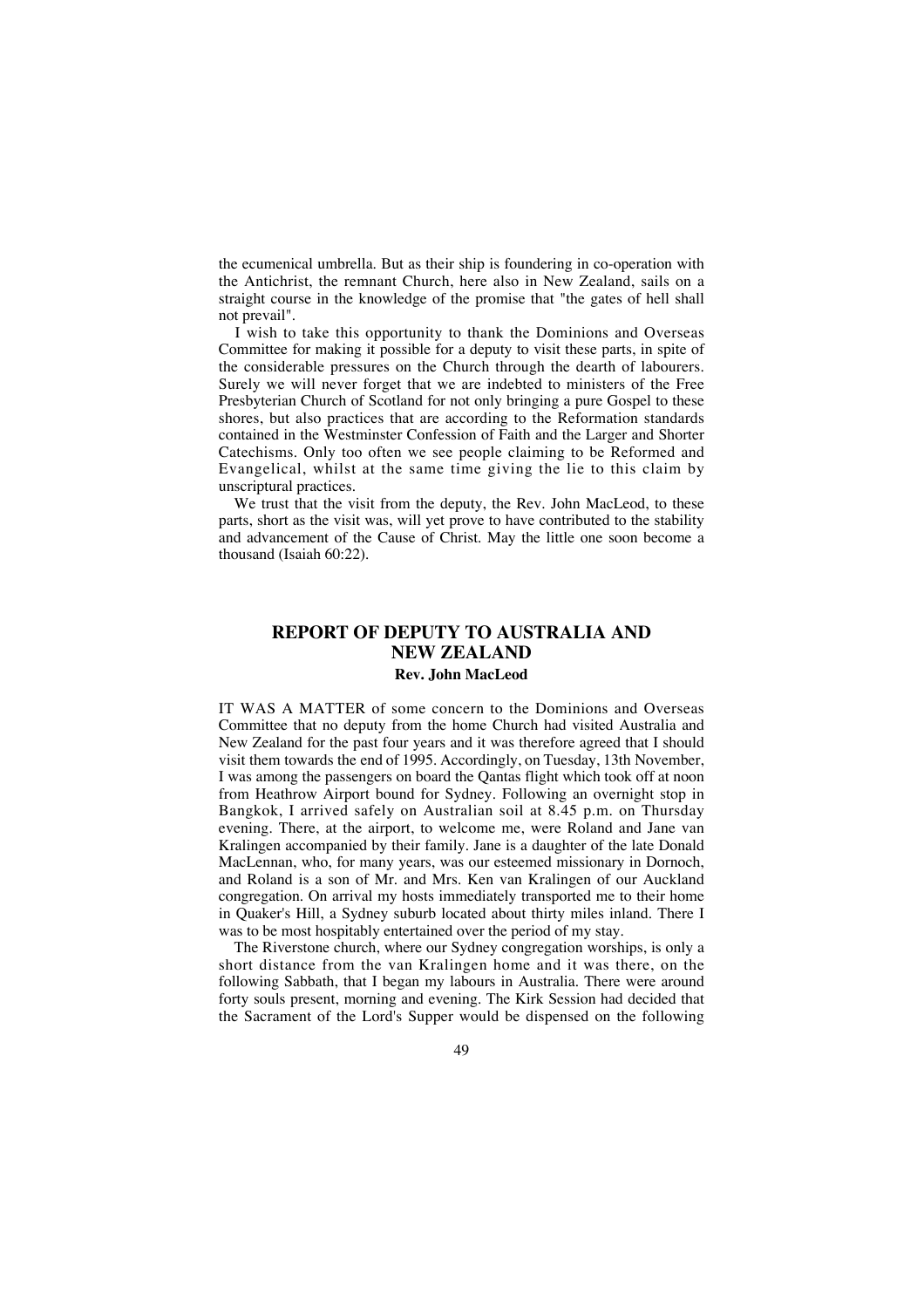Sabbath and with this in view the interim Moderator, the Rev. E. A. Rayner, accompanied by his wife, motored down from Grafton on the Wednesday. The usual services commenced on Thursday, with the Lord's death being shown forth on the Sabbath and, we trust, that was done in the manner appointed by Himself. The names of two young women were added to the communion roll. The situation in Sydney is very much akin to that which obtains in Auckland and also in Chesley, Ontario: in all three places there are congregations largely composed of young families and there is the same crying need for ministers to be settled over them. In the absence of ministerial supply, the services are conducted by the elders, whose practice is to read sermons rather than offer a word of exhortation, which is commonly the case in the home Church. They also maintain a well attended Sabbath School. Over the period of my stay I visited most of the homes, including that of Mrs. Mary Shaw, the widow of Alasdair Shaw, who was much to the fore when the Sydney congregation was first formed. Mrs. Shaw lives in Hurstville, which is a considerable distance from Riverstone, but she was able to attend some of the services together with her son Peter. To them as to the van Praags, the MacKenzies, the Optlands, the Marshalls and, not least, the van Kralingens, I would express my gratitude for their kindness and appreciation of the manner in which they welcomed me into their midst. The opportunity was also taken of visiting Mr. and Mrs. Hall who live on the Sydney waterfront. Mrs. Hall is a daughter of the late Captain K. K. MacLeod who was one of the noted men of the past and whose memory is still fragrant in Lewis.

While in Sydney I was asked to visit Melbourne and take the midweek service in the Rev. E. S. Turnbull's church at Chadstone and, being persuaded that it was my duty to do so, I arrived at Melbourne Airport on Tuesday forenoon, where I was met by Mr. and Mrs. Turnbull. They took me to their home which is hard by the church building at Chadstone and about fifteen miles from the airport. Mr. and Mrs. Turnbull treated me with the utmost kindness and went out of their way to make my stay with them as pleasant as possible. That evening I took the prayer meeting and the atmosphere I found to be altogether congenial. Afterwards I met some of the congregation and the impression I got was that they very much appreciated receiving a visit from a Free Presbyterian Church of Scotland minister.

Early the following morning I was back at the airport en route for Rockhampton and I was heading for that destination as a result of a request made by a small group of people who are identified as the Covenant Presbyterian Church. They were adherents within our Church at the time that the Rev. George Bancroft was connected with it, but their attachment to us came to an end when Mr. Bancroft departed. They were now feeling their isolation and their desire now was to come back within the fold of the Free Presbyterian Church of Scotland. It was with a view to discussing the matter that I was asked to visit them and it was anticipated that I would be asked to convey their request to the Australia and New Zealand Presbytery. At Rockhampton Airport I was met by Mr. Alan Carswell and his wife who took me to the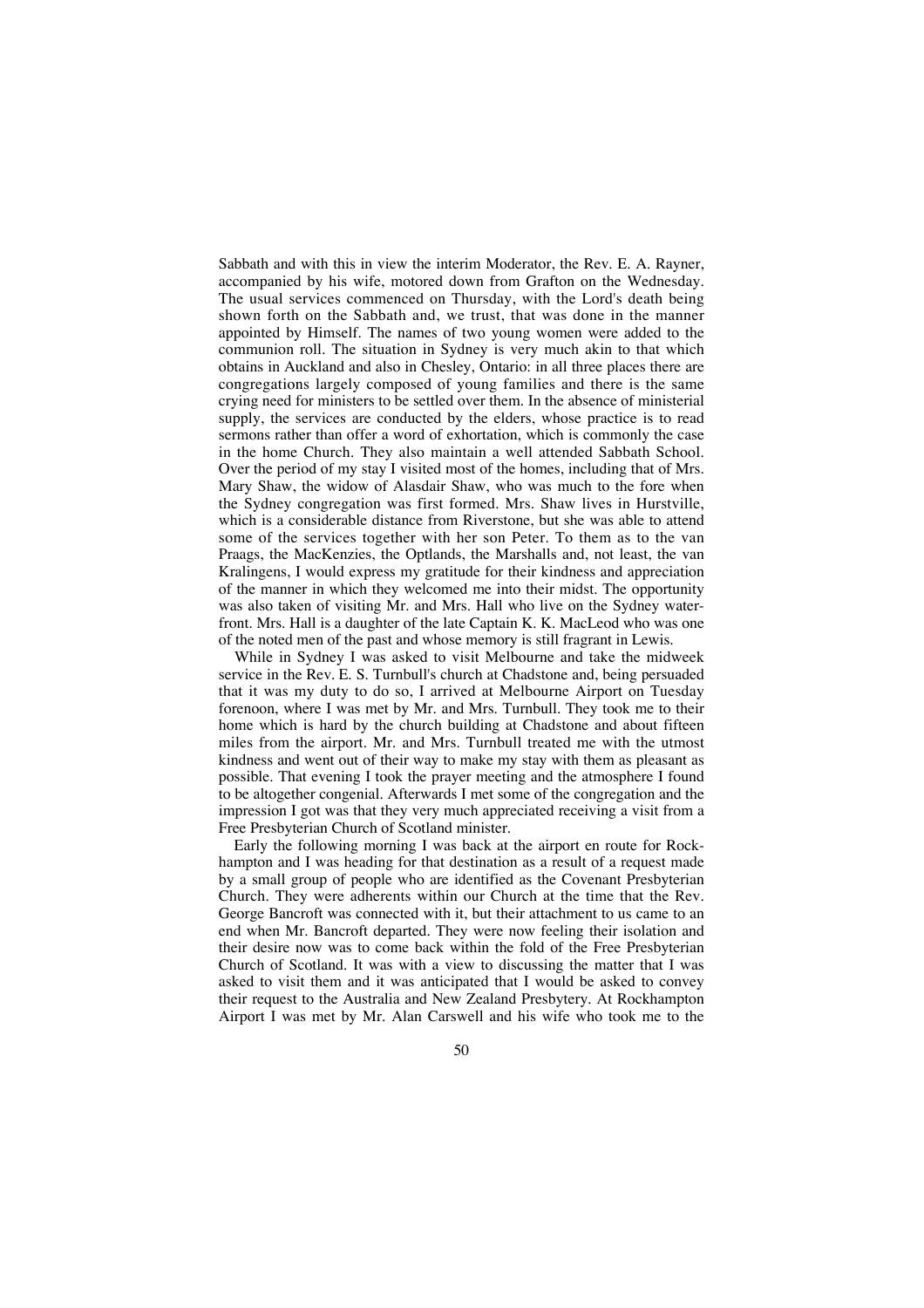home of Mr. and Mrs. James Busch where I was to spend the night. In the evening I kept a service in the basement of their home at which eight souls were present, including the two children of Stephen and Lillian Barton. On my last visit to Eastern Australia the Bartons were domiciled in Brisbane and it was with them that I stayed on that occasion. To these friends I would desire to express my gratitude for their kindess. The following day I departed from Rockhampton with this group's letter to the Presbytery in my bag. It is understood that the Presbytery gave consideration to it and have come to their decision.

From Rockhampton I returned to Brisbane. At the airport there I was met by Mr. Christopher Tuck, a student studying for the ministry of the Presbyterian Church of Australia. He had expressed the desire to meet me as he was encountering difficulties in his own Church and felt much attracted to the Free Presbyterian Church of Scotland. Mr. Tuck very kindly drove me to see a Mr. Hugh Morrison, a native of Harris, who now lives, with his wife, in an apartment on the outskirts of Brisbane. Mr. Morrison is now over eighty years old but has not forgotten his roots nor, I believe, his Free Presybterian upbringing. With some emotion, he showed me one of his most treasured possessions — the Gaelic Bible his parents had inscribed and given to him when as a youth he first left home. Mr. Tuck and I had worship with them, after which Mr. Tuck took me to his own residence, where I was introduced to his wife and children, and where I was hospitably entertained. Matters of common interest and concern were fully discussed with Mr. Tuck and I am grateful to him for all the help he gave me over the course of that day in Brisbane. Mr. Richard Shaw, son of Mrs. Mary Shaw, already mentioned, had hired a hall and I kept a service that evening. Afterwards Richard took me to his home on the other side of the city and went to great trouble to see to it that I had every comfort. It was a pleasure to be in his company and under his roof and his kindness will long be remembered.

Early the following morning Richard drove me to the Brisbane railway station and I boarded a train for Grafton, arriving there round about noon on Friday, 1st December. The Rev. E. A. Rayner was at the station to meet me and I was soon under the roof of the Grafton manse once again to enjoy the hospitality of our friends there. That evening I presided at the prayer meeting and the following Sabbath I took both the services in the church. It was a real pleasure to meet Grafton friends again. The congregation is stable and flourishing and is blessed in having so many of the Lord's people within it, some mature in years as well as in grace. In some of the prayers which I heard I thought that one could still detect the lingering influence of the Rev. William MacLean. We hope and pray that Mr. Rayner will continue to be maintained in health to continue his much appreciated ministry among them. On the Monday I travelled by plane to Sydney, where Mr. John Marshall, who had kindly taken me to the airport the week before on my departure, now thoughtfully met me on arrival, and transported me back to the van Kralingen home in Quaker's Hill.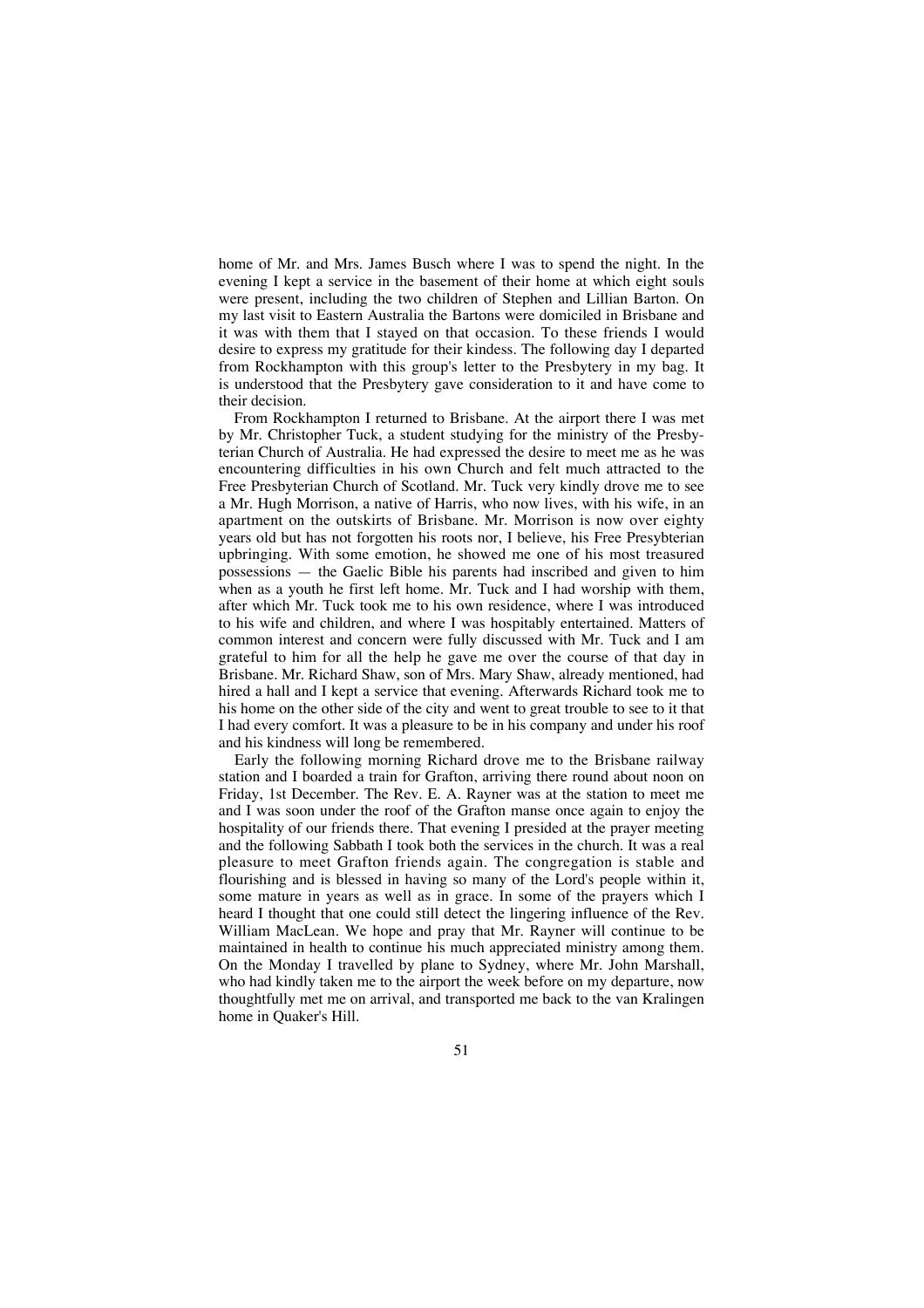The following morning I departed for New Zealand. Helpful, as always, Mrs. Jane van Kralingen, accompanied by her children, drove me to the airport and there, at the departure gate, I bade farewell to them. The flight to Auckland was uneventful and, after experiencing some delay on account of an air traffic controllers' strike, I safely arrived there in the early afternoon of 5th December. Ken van Kralingen and his wife Lydia were there to meet me. They welcomed me to their home and I am much indebted to them for their kindness over the days and nights that I was under their roof. The following day, being the day set apart by the Synod as a day of prayer, I preached twice in the Auckland church. On the following Sabbath I did the same and, in between, the congregational car being placed at my disposal, I tried to visit some members of the congregation in their own homes, including old friends Mr. and Mrs. Ted Christensen, Mrs. Jessie Christensen, Mr. Jan van Dorp and, also, visitors Mr. and Mrs. Tom Maton, Gairloch, in their temporary Auckland home. The Matons were in New Zealand to visit their two daughters, sons-in-law and their families living in the Auckland area. Eight of the children attending the services in the Otahuhu church come from their homes. It was encouraging to find young parents taking an interest in the Church and faithfully attending the services. Would that they had a pastor set over them! To express that desire does not imply any lack of appreciation of the work of the Auckland elders, who so faithfully endeavour to maintain Gospel ordinances week in, week out, Sabbath and weekday. They deserve to be encouraged by the home Church in their pastorless condition, more than perhaps they have been hitherto, and to that end more frequent visits from ministerial deputies would be of help. Mr. Donald Beaton has now taken up residence in Hamilton but he was present, accompanied by one of his sons, at one of the Otahuhu services. On the Friday, I drove to Whangerei, about 110 miles north of Auckland, to visit Samuel Morrison, who hails from Seilebost, Harris. He and his wife made me very welcome and, while in their home, I was to meet another expatriate Harrisman, a Donald MacLeod, who was brought up in a Free Presbyterian home in Stockinish. The Morrisons made me very welcome and pressed me to remain overnight with them, but that was not possible.

Having taken the prayer meeting in Auckland the previous evening, I departed for Gisborne on Tuesday, 12th December. As the air traffic controllers happened to be taking industrial action that day, passengers travelling to Gisborne were being taken, first of all, by mini-bus to Hamilton, a journey of about one and a half hour's duration, and then on to their destination by plane. At the Gisborne airport to welcome me were the Rev. Joh van Dorp, Mr. Jim MacPherson and Mr. and Mrs. Vermeulen. For the next six nights I was to be under the Gisborne manse roof and I am grateful to Mr. and Mrs. van Dorp for all the kindness which they showed me. The following evening I took the prayer meeting, and, on the Sabbath, the two services in the church. Mr. van Dorp went up to Auckland for the weekend to supply the pulpit there. Because of the brevity of my stay I was only able to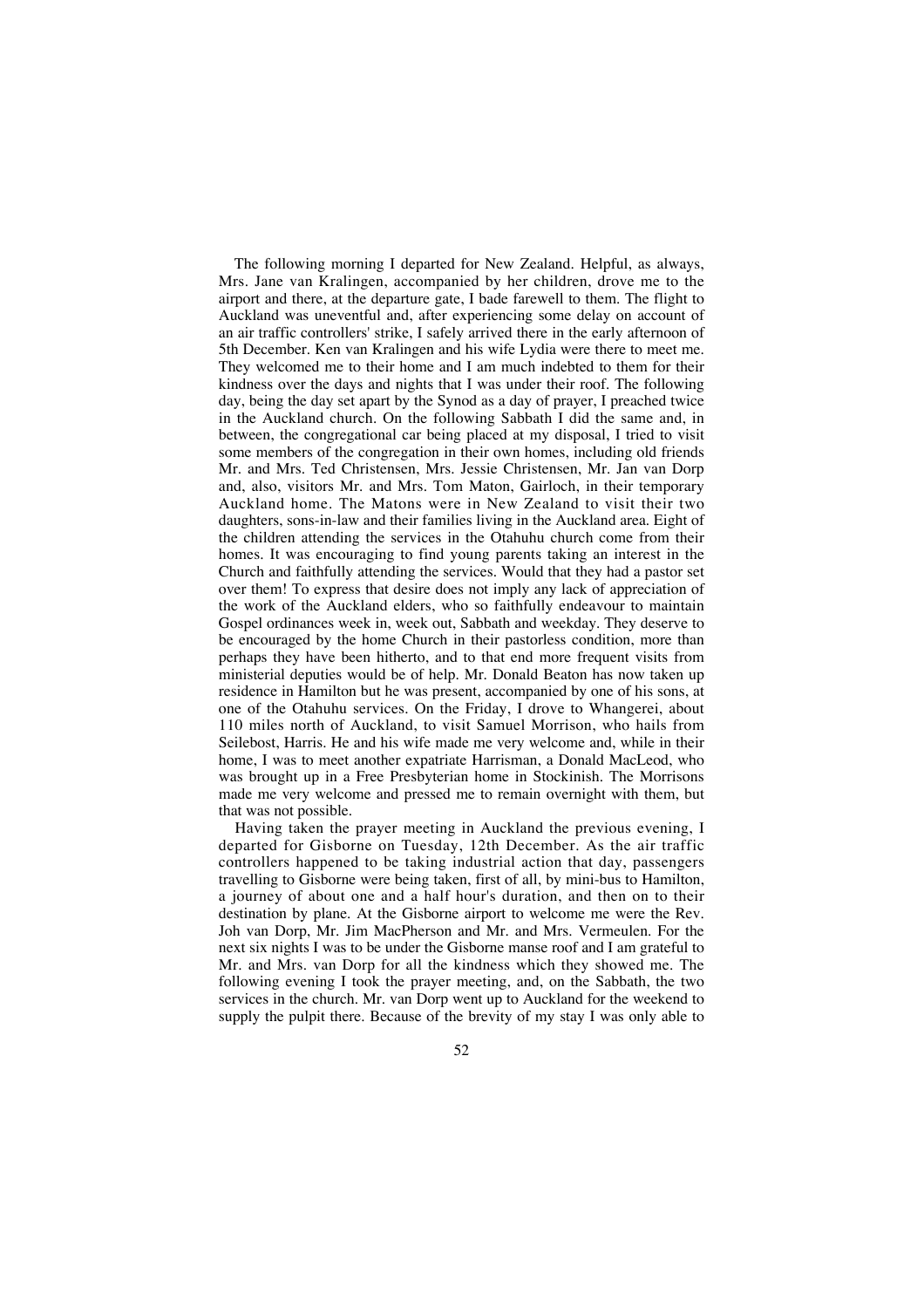visit a few of the homes. Since my last visit Miss May MacLeod, a friend of long standing, had passed away, we believe, to her everlasting rest and one was conscious of the blank. The Gisborne congregation and, especially, Mrs. Molly van Dorp and Mrs. Heather van Dorp, showed great kindness to May in the evening of her day. On the other hand, a new family had arrived in the interim — Mr. and Mrs. Murray van Dorp. Mrs. van Dorp is a daughter of Mr. and Mrs. Robert Ross, Foindle. While it is a matter for thankfulness that there are still a number of young families in the Gisborne congregation whose attachment to the Free Presbyterian Church of Scotland is firm and true, a cause of great sadness is that so many young people living in Gisborne have forsaken the Church of their parents and grandparents and now hold separate services under the auspices of that body known as the APCs. The APC ministers in Scotland who encouraged this schismatic activity in Gisborne as well as in Auckland have much to answer for! Miss Jocelyn Cox, who served our Church well in Zimbabwe for a number of years and now lives in Hastings, was a guest at the Gisborne manse over the weekend. It was a pleasure for me to meet her again as well as all the other friends in Gisborne who have a heart-attachment to the testimony of the Free Presbyterian Church of Scotland.

One of these friends, Mr. Dick Vermeulen, had come down to Gisborne for the weekend and kindly offered to transport me in his car over the first stage of my journey to Wellington, my next destination. Accordingly, we left the Gisborne manse on the Monday morning with the intention of reaching the main Auckland-Wellington highway at some point south of Hamilton where Mr. Tom Maton was due to collect me the following morning and take me on to Wellington. Mr. Vermeulen showed me round all those interesting and awe-inspiring natural wonders which are located in the Rotorua area and then dropped me off at a convenient motel on the inland highway before proceeding back to his own home at Tauranga, a considerable distance away on the east coast. I am very grateful to Mr. Vermeulen for all the trouble that he went to and for all the kindness which he showed to me.

Early the following morning Mr. Tom Maton arrived and we headed south, reaching Wellington around 4 o'clock in the afternoon. Mr. Neil Hicklin had arranged accommodation for us in Tawa near his own home and also near to the church. It had been arranged that I would preach twice in the church — on Wednesday evening in English, and on Thursday evening in Gaelic. Because it happened to be a holiday period some of the regular attenders were away from Wellington at the time and this meant that the numbers were depleted. Three people with Lewis connections, however, attended on the Wednesday and on the Thursday seven others were present. Mr. and Mrs. Hicklin also entertained us in their own home and it was a pleasure to meet with them and their young, attractive family. Were it not for their self-denying devotion to the testimony of the Free Presbyterian Church of Scotland, our witness in Wellington would have long since become extinct. Under ordinary circumstances, Neil, single-handedly, conducts the public worship in the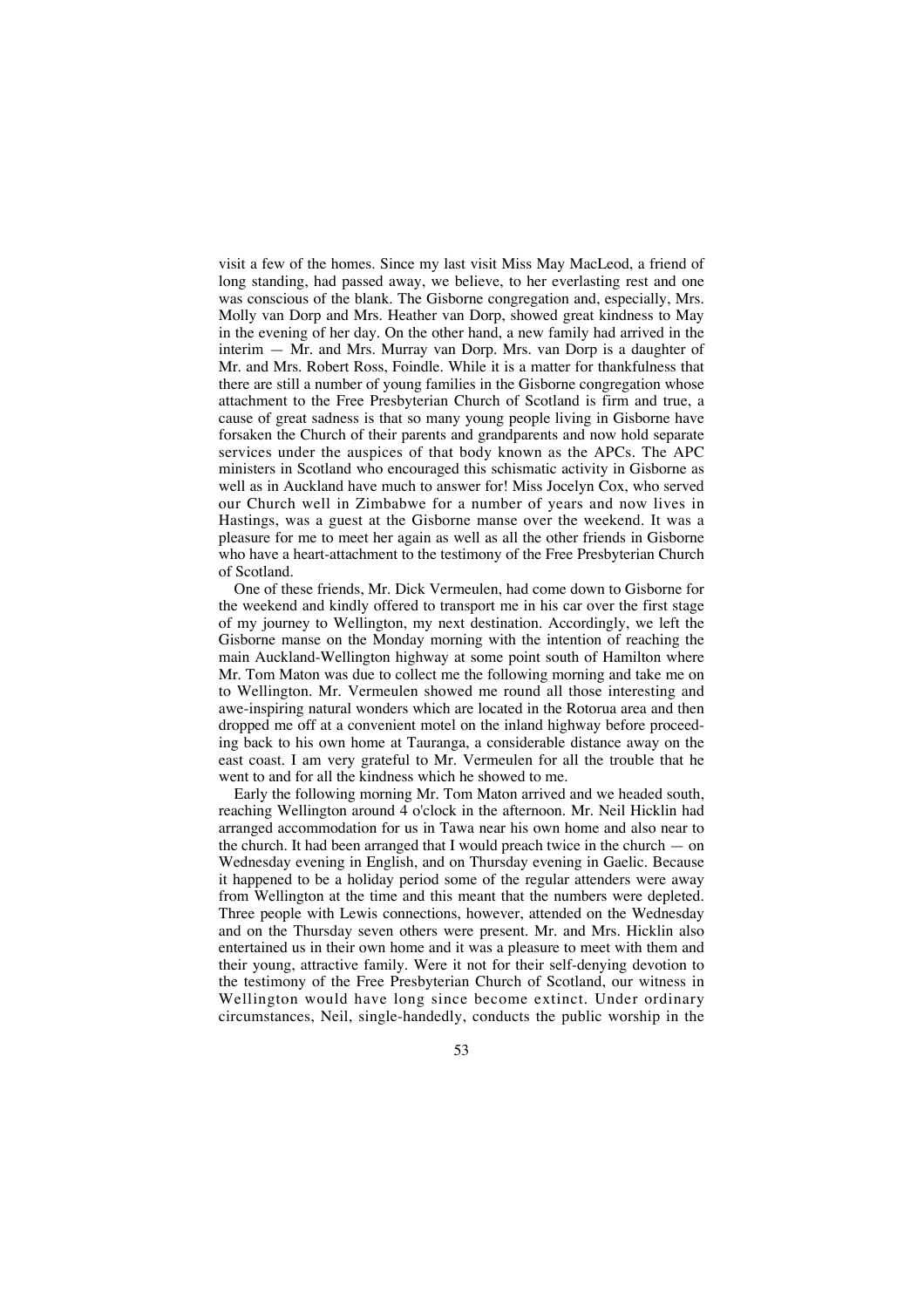church, on Sabbath and weekday, and attends to all other congregational matters as well. We left Wellington early on Friday morning, heading north towards Auckland. As we had decided to visit Mrs. MacGrail at Wanganui, a detour had to be made. Mrs. MacGrail, a member in full communion, was born on the Applecross coast, well over eighty years ago, and is now living in a Residential Home in Wanganui. After engaging in devotional exercises with her, we resumed our journey and eventually arrived in Auckland about 6 o'clock in the evening. I am deeply indebted to Mr. Maton for the use of his car and also for all the help that he gave me over that particular period of my New Zealand stay. The following Sabbath I took the services in Auckland. The number present was increased as a result of the arrival from Scotland of the Matons' son, Thomas, together with his wife Catherine and their little son. On the Monday evening I conducted the prayer meeting and afterward, in prospect of my departure on the morrow, I bade farewell to all the Auckland friends who were present. Early on Tuesday I left the home of my kind hosts, Ken and Lydia van Kralingen. Ken drove me to the airport and we parted at the departure gate. The Qantas flight took off on time and three and a half hour's later, at 9 a.m., local time, I was in Melbourne. After a wearisome eight hours wait, spent within the terminal building, the flight bound for Singapore and London took off on time, around  $6.45$  p.m. It arrived in Singapore at around 10 p.m. local time and, having arranged to break my journey there, I disembarked and obtained a room in one of the transit hotels located near the airport.

The New Zealand Report submitted by the Rev. J. A. T. van Dorp to last year's Synod had mentioned the visit of a group of Singaporean Christians and the impact which their visit made. They had been led by their pastor, Elijah Thomas Chacko. Mr. Chacko's name was already familiar to some of us as a result of certain of his tracts, particularly those written in defence of the Authorised Version and the *Textus Receptus,* coming into our hands, and I was anxious to meet him. The morning after my arrival I contacted him by telephone and he, accompanied by some of the young men of his congregation, came to the hotel and took me, bag and baggage, with them. It was a rare privilege to spend the whole day in their company. They took me to their attractive church building, the interior of which immediately reminded me of our own simple unadorned places of worship, with the pulpit centrally prominent, and then on to Mr. Chacko's home where I met his wife and children and where I was hospitably entertained. Also present were some of the other wives and before nightfall, on finishing work, more young men appeared. We discussed doctrine and practice and I was most encouraged to discover that they were almost of one mind with us, and that this had come about without any contact with our Church made it all the more wonderful in my eyes. It was most instructive to hear them acknowledging the Lord's dealings with them in bringing them from heathen backgrounds to the knowledge of the truth as in Jesus. It was only on the mode of Baptism and the Millennium that we appeared to have divergent views, but the impression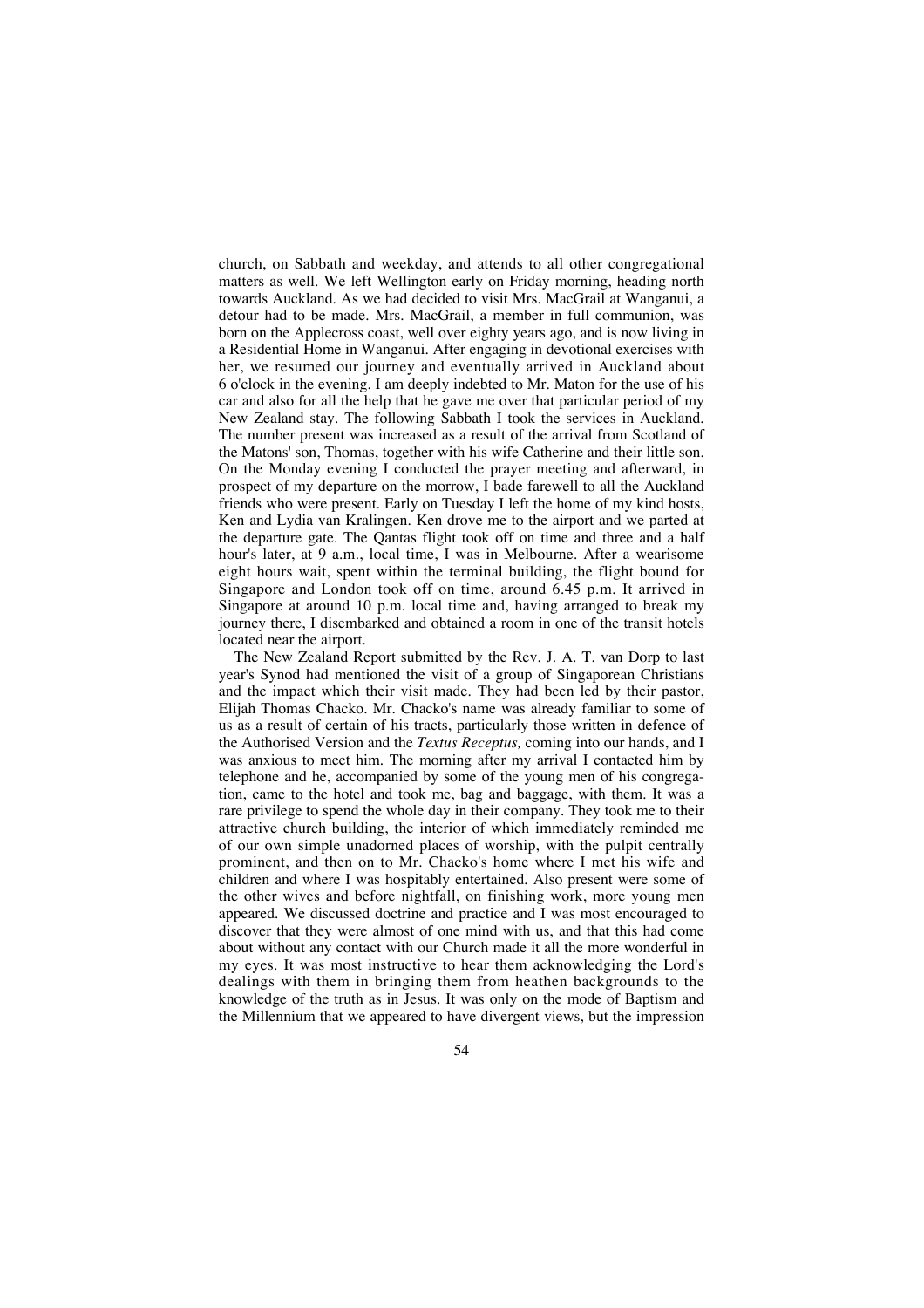I gained was that they might well be still open to persuasion on these matters. Before leaving, we had worship together, singing from the Psalms of David and reading from the Authorised Version. The melodious, hearty singing of the company gathered in that Singaporean apartment lingers in the memory. Having bade farewell to Mr. Chacko, his family, and others present, three of the young men, whose names I cannot now with certainty recall, accompanied me to the airport and there, at the barrier, I bade them farewell. The flight to London took off at 11.45 p.m. and thirteen and a half hour's later we landed safely at Heathrow airport. Two further flights and I was, in the Lord's kind providence, back with my family in Stornoway.

In conclusion, I would like, once again, to thank all the Christian friends – too numerous to mention by name — in Australia, New Zealand and Singapore, who showed me so much kindness. Also, the Dominions and Overseas Committee, the members of which encouraged me to undertake the journey, the Stornoway office-bearers, and, finally, my colleagues in the Outer Isles Presbytery, who gave me leave of absence and helped in supplying the Stornoway pulpit. Above all, I have reason to be thankful to the Keeper of Israel who preserved me in health of body and mind and carried me safely over the many thousands of miles which I travelled. May it all redound to His glory!

# **REPORT OF DEPUTY TO CANADA Rev. Kenneth D. Macleod**

THE CANADIAN TOWN of Chesley claims to be "the nicest town around". Our experience there from 28th June to 18th July certainly confirmed that it is a nice town. More to the point, the kindness of the Free Presbyterian congregation there is well worth recording, and there is no doubt that the presence of a deputy among them is very much appreciated.

During my three-week stay in Chesley I conducted the usual Sabbath services and prayer meetings, but on the second of the Sabbaths the Lord's Supper was dispensed and services were conducted on the other days of the communion weekend. Besides the usual congregation we were glad to have Mr. Jakob Schuit, a communicant member in Chesley, who drove up all the way from his home in Mississippi to arrive on the Friday of the communion.

One has to commend the effort made to attend public worship within the congregation by those who travel such great distances to be present. It is encouraging too to see such a large proportion of children at the services; it is a hopeful sign for the future. While we were in Chesley two babies were born in the congregation.

Possibly if the Lord would provide them with a permanent minister others might be added to the Church there. It is a congregation which specially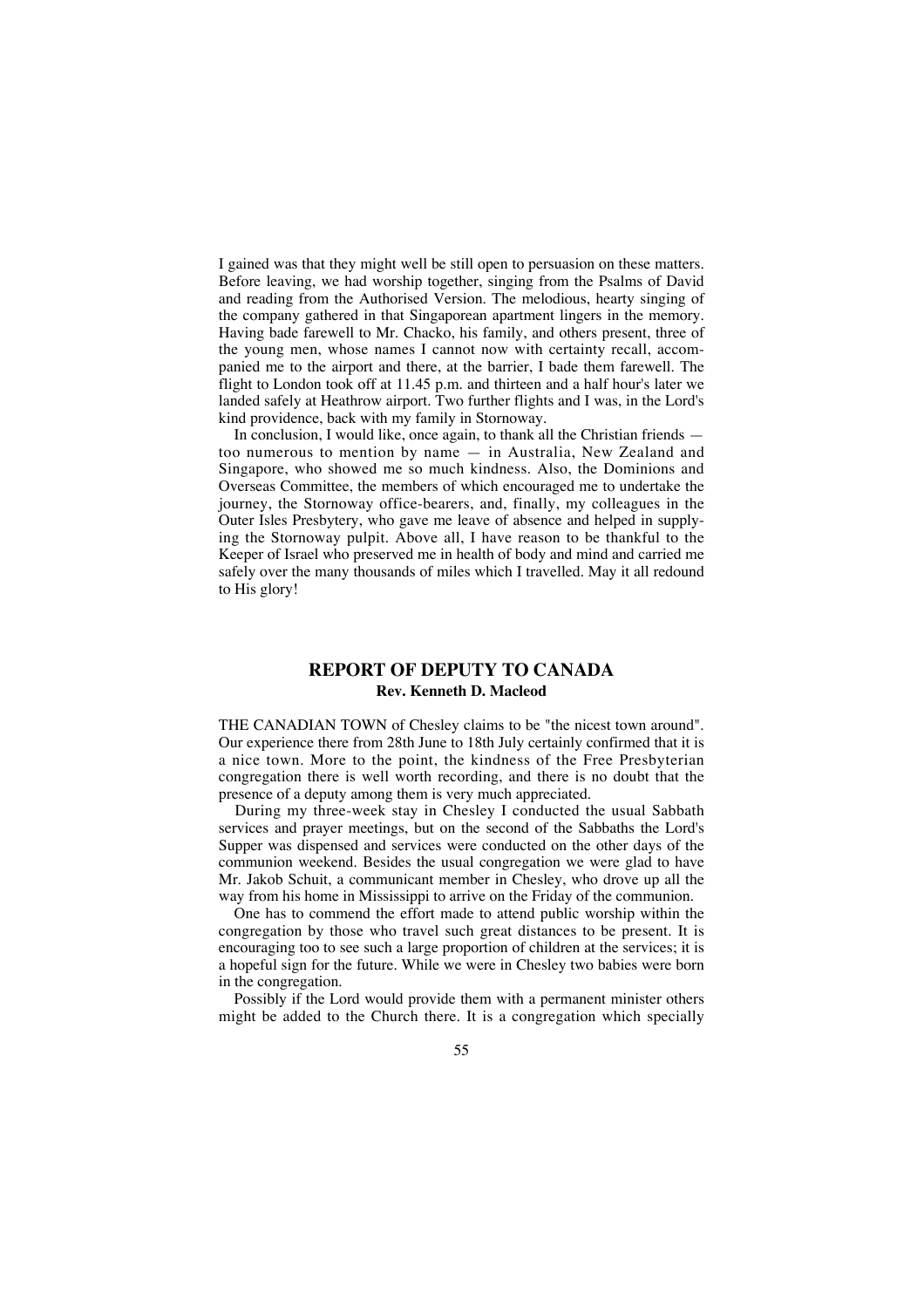needs our prayers, isolated as they are from the rest of the Church. Canada as much as Scotland needs the unique witness of the Free Presbyterian Church of Scotland. May the Lord hasten the time when the professing Christian Church throughout the world will submit to the whole counsel of God!

## **REPORT OF DEPUTY TO CANADA Rev. D. M. Boyd**

ON WEDNESDAY, 18th October, 1995, I took the early morning flight from Glasgow for a twenty-day visit to Chesley, Ontario. Mr. Gerrit Schuit, my congenial host for my time in Canada, met me at Toronto Airport and drove me to Chesley. The prayer meeting was the same evening at 8 p.m. (1 a.m. BST), reminding me that Paul preached until midnight and beyond. Twentythree hours after awakening, I finally went to bed.

Before leaving Scotland I had arranged my schedule to make the most of this long-promised visit to the Canadian friends, whose acquaintance was first made in May and June 1981 when I spent six Sabbaths among them as a student for the ministry. I had agreed to give the congregation a series of lectures as well as the usual supply arrangements. Consequently in addition to the six Sabbath services, I delivered seven lectures on various subjects, ranging from surveys of the Old and New Testaments, to the Messianic prophecies, Effectual Calling, Church History, including Canadian History, Puritan Worship, the Regulative Principle and Free Presbyterian Principles. As these were illustrated by overhead projector, it was thought useful to video some of these lectures, which gives the congregation an opportunity to go over them again. The enterprising young person who suggested this also thought of putting a clipping on to the Internet to advertise the Free Presbyterian Church of Scotland by this medium. The lecture notes and some sermons were put on computer by another diligent helper.

The Sabbath services were well attended by the core group of slightly over fifty people. There were visitors to these services and the prayer meetings, who travelled more than two hours to attend. The congregation consists of all age groups, with a good number of young people who were attentive and friendly. One of these services included the baptism of little Jacob Zekveld, which proved timely as it transpired that anabaptist doctrine was being promoted by some who once belonged to the congregation, which was unsettling to the congregation. From the reception given to this service, it appears that the congregation much appreciated the biblical explanation of infant baptism.

I held four prayer meetings, including a congregational meeting to call a minister to the congregation. We had arranged the first of two Kirk Sessions for the night after my arrival. The Kirk Session decided to recommend the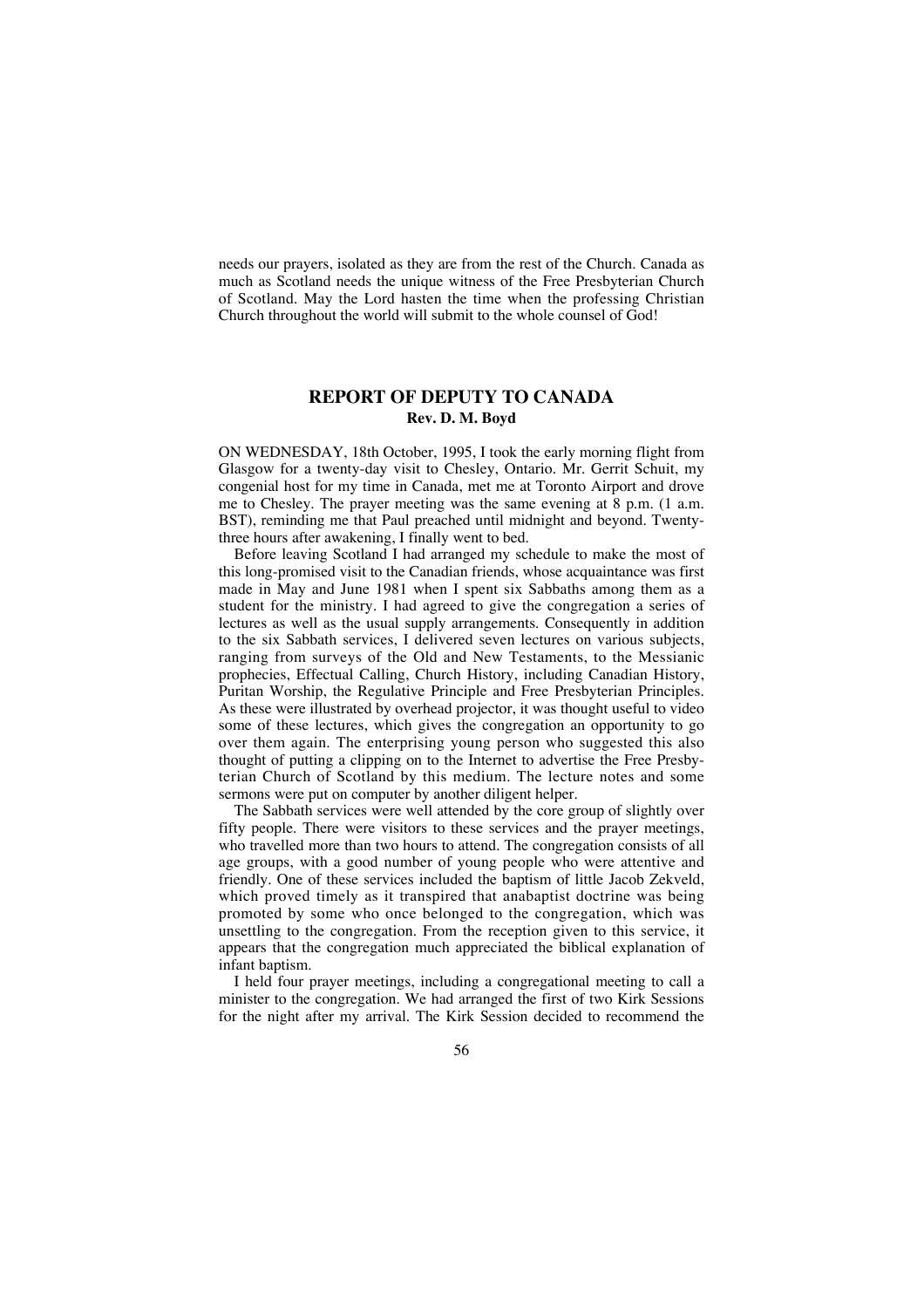Rev. George Hutton, Bracadale and Strath, to the congregation, which the congregational meeting endorsed. Mr. Hutton had spent some time among them previously and seemed very well suited for their situation. The interim Moderator was immediately contacted and Mr. Hutton approached, but as I write this report I have just heard that after several months of prayerful consideration and heart-felt concern for the Chesley congregation, Mr. Hutton could not give them the encouragement they sought.This will be a disappointment for this active congregation which merits a pastor set over them, but I trust it will only make them more earnest at the throne of grace that the Lord will provide them with a pastor to feed their souls.

It was felt that the congregation could benefit from some deacons and so the second Kirk Session set in motion the procedure for electing more deacons. Time did not permit the whole procedure to be carried out during my visit, so matters were put in readiness for the next deputy to carry this through, D.V.

It was a busy schedule, not only for me but for the congregation. Attendances held up for a period of three weeks which involved evening meetings for three nights each week on Monday, Wednesday and Friday, and the usual Sabbath services. I managed to visit most of the regular congregation as well as some others, but there was no time for sight-seeing, which was no cause for regret as I had an opportunity for this in 1981; besides, the weather was beginning to turn wintry.

However, an opportunity was found to visit the Canadian Headquarters of the New Tribes Mission which sends missionaries to new tribes around the globe, and which is the third largest mission of its kind in the world. It was interesting to learn about their four-year training course for missionaries, which included biblical and theological studies, Church planting, language study, mental and physical health checks and training in interpersonal relationships. Our guide informed us that the greatest cause of missionary breakdown is poor interpersonal relationships between the missionaries themselves. This results in some potential missionaries being advised against going to the mission field.

I also managed a visit to Larry Pierce, the person who produces the On-Line computer Bible programme which some of our ministers use. As he was just completing a CD Rom version which was made available in November 1995, I was persuaded to buy it and then to go Canadian window-shopping for a CD Rom player. I broadened my cultural experience when he took me out for lunch to a Chinese restaurant where I used chopsticks for the first time!

On the current affairs front, I followed with interest the Quebec referendum on separation from Canada. The "no separation" vote won by 50.6% to 49.4%. This subject is becoming a live issue in the UK, with the debate on European Union on the one hand, and the rising SNP vote for Scottish independence in Europe on the other hand. During my visit, Yithzak Rabin, the Prime Minister of Israel, was assassinated on 4th November, and on 6th November an armed intruder managed to enter the house where the Canadian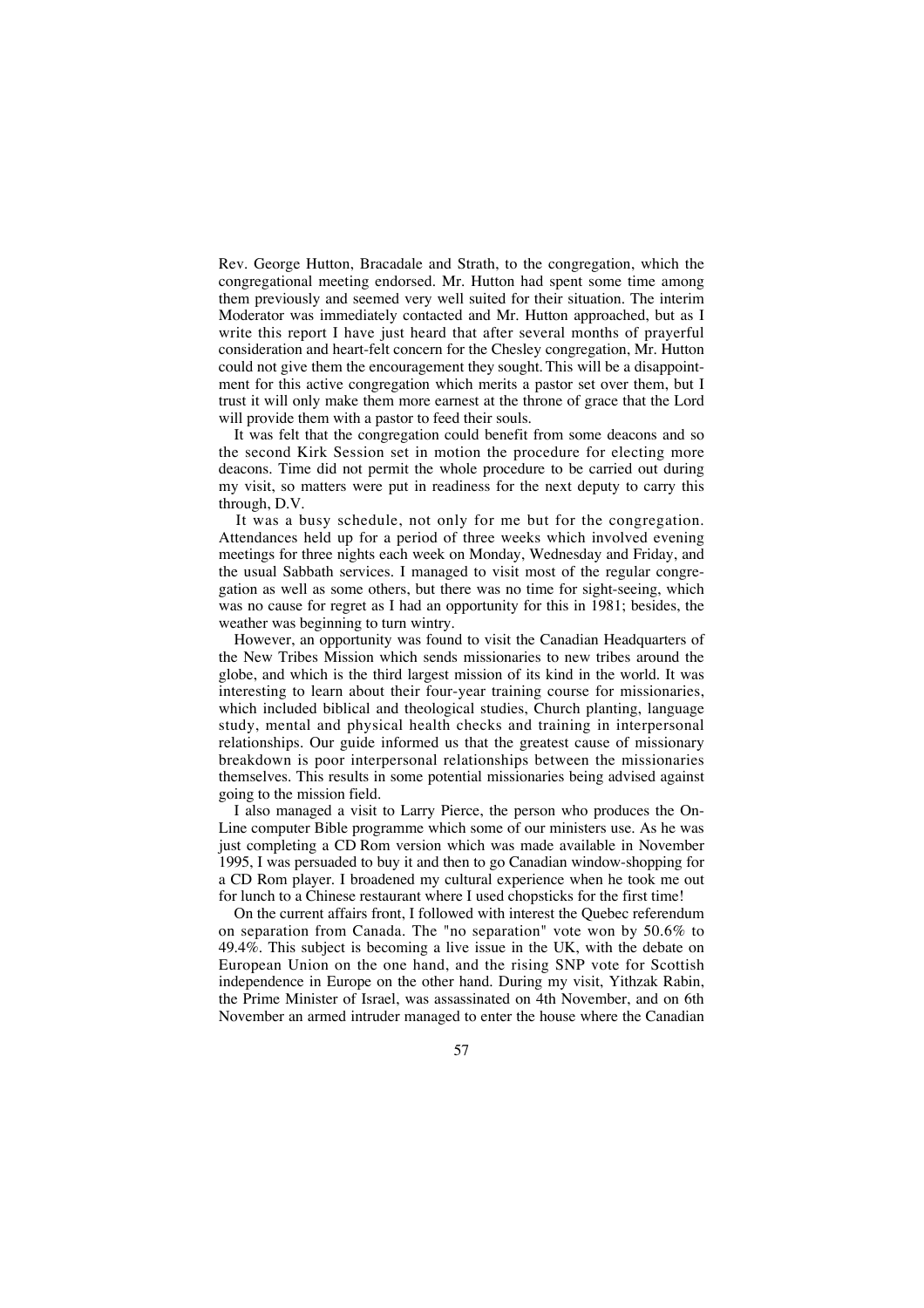Prime Minister Jean Chretien and his wife were sleeping. His wife went to investigate a noise in the corridor and just managed to get back into the bedroom in time. The Royal Canadian Mounted Police suffered great embarrassment from this incident.

It was a full and enjoyable time in Chesley, in a close-knit congregation that I believe would be supportive of a minister who comes into its midst. This is its greatest need at present, and it would help to have a proper Reformed witness in this part of Canada. I was interested in enquiries from some outside the Church and to be able to respond to some of these. The families were friendly and hospitable, and I was glad to renew acquaintances and to make some new ones, especially among the young people. During my last Sabbath afternoon, I read a book on the death-bed scenes of young people. Its five sections contained the death-bed scenes of those: (1) who had delayed attending to the concerns of their souls; (2) who were openly profane or professed infidels; (3) who were newly converted to Christianity; (4) who were voung people eminent for piety; and (5) who were young persons who had suffered martyrdom. At the Sabbath evening service I read extracts of it to the congregation and I pressed home its message to young and old. I hope that the young people will remember the Gospel preached in their midst and I trust that it will prove beneficial to all.

My hosts, Mr. and Mrs. Gerrit Schuit, made my stay memorable and comfortable. Mr. Schuit is quite a historian and a good story-teller with a remarkable memory for dates. I managed to record much of the Chesley congregation's history on my new lap-top computer which I purchased for my deputation work. I was able to supplement this history with some of his own biography which will make an interesting story in due course. There was also the pleasure of viewing clippings of my deputation visit to Australia and New Zealand in 1988 among David Schuit's videos.

I am thankful to the Most High for travelling mercies, and for the health and strength to carry through this programme. It was not without cost to my wife, family and the Inverness congregation, whose self-sacrifice enabled me to fulfil this engagement. On returning safely to my wife and children, who met me at Glasgow Airport early on Wednesday, 8th November, 1995, I travelled the same day to Inverness. The next day it was business as usual as I visited a young person who had taken ill during my absence, and then began to attend to the 120 or so letters awaiting consideration along with the rest of the aftermath.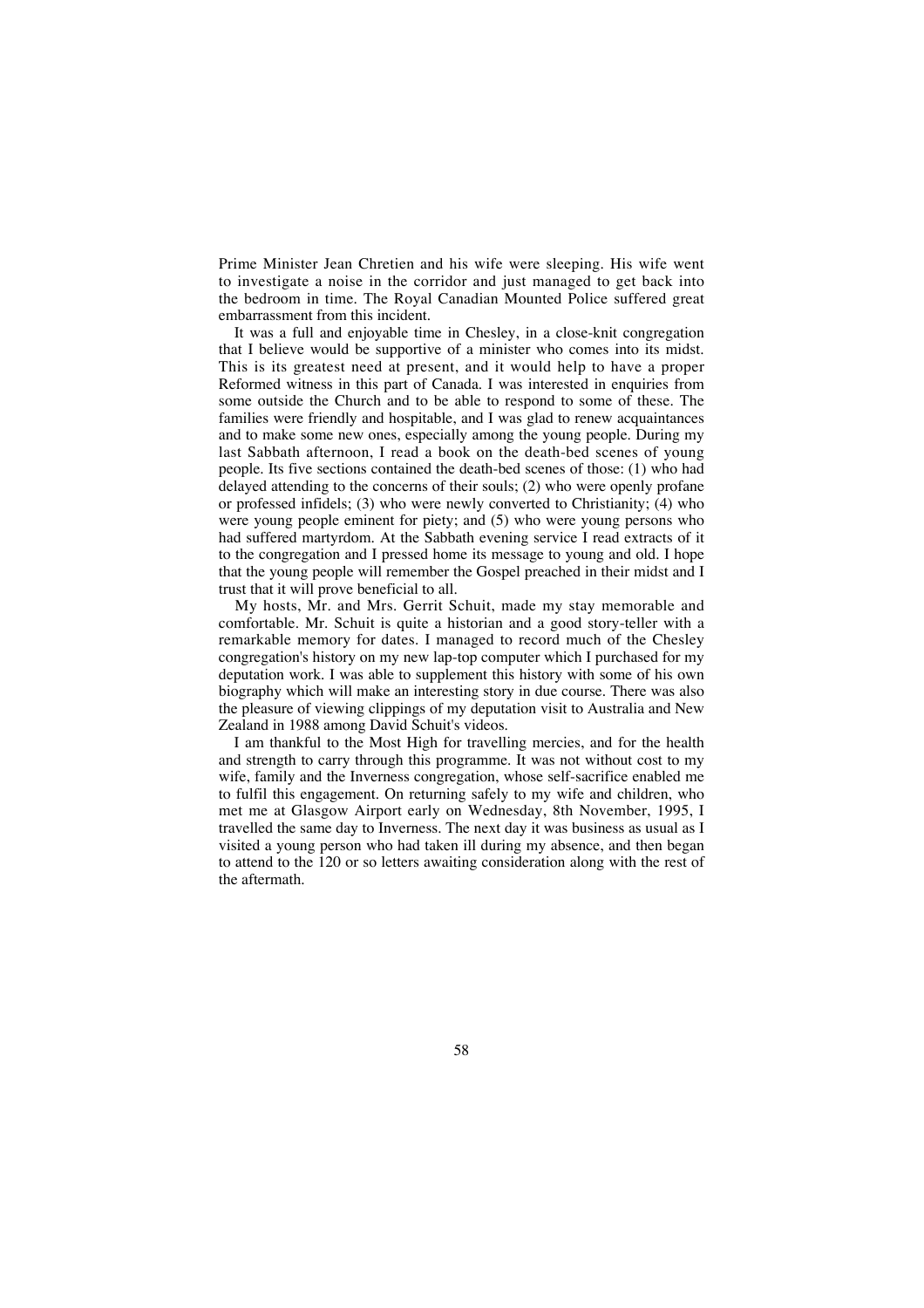# **REPORT ON MISSION WORK IN EASTERN EUROPE Rev. D. A. Ross**

THERE IS A SIMILARITY about each year's report of work done in Eastern Europe, and this year's report follows the same pattern.

Regarding the two visits undertaken since the submission of the last report, Mr. Edward Ross accompanied me on the first and Mr. Alasdair MacRae on the second. We visited both Moldova and the Ukraine, distributing to certain needy Churches, homes and an orphanage. In addition to distributing through the normal outlets we now distribute medicines to the Kiev Cancer Hospital. It is with the assistance of the Independent Baptist Church, Kiev, and the Kiev Cancer Hospital that we receive permission to enter the Ukraine, and in return we give a small quantity of medicine to the hospital. There is, in fact, an acute shortage of certain medicines in the Ukraine.

Among the literature which we carried to Eastern Europe during 1995 were 1,390 Hungarian Bibles, 400 Russian Bibles, 360 Russian New Testaments, and 5,800 Russian Gospels of John; also 1,010 copies of the Shorter Catechism in Russian and 1,800 copies of *The Mother's Catechism.* We also distributed a large quantity of Scripture leaflets in Russian, which was granted to us by the Trinitarian Bible Society, and a considerable amount of literature in English (for English speaking people there), which was purchased from the Church Bookroom. The Trinitarian Bible Society (TBS) also kindly gave 10,000 Romanian Scripture Calendars (*Golden Thoughts* and *Words of Life*), most of which were distributed through the President of an Orphanage Society in Moldova, to orphanages, schools, churches and homes for the destitute. The TBS also gave 5,000 Hungarian Calendars and 10,000 Russian Calendars, most of which were distributed in the Ukraine.

A considerable amount of clothing was also distributed; about 300 plastic bags of various garments carefully selected from a large mountain of donated clothing. As well as medicines, at a cost of about £1,100, we distributed food to the value of about £700.

During the year a large amount of literature was posted by Miss I. MacKenzie, to whom we are much indebted for her willing and efficient work. Miss I. MacKenzie posted 82 Bibles, 187 Shorter Catechisms, 148 *Mother's Catechisms,* and many tracts and leaflets. The Bibles posted are requested and much correspondence is involved in this work. I reply to these requests by letter, and where it is appropriate I explain and emphasise certain doctrinal points.

During our visits we preach in Borispol and in Kishinev, but a more settled and regular arrangement for preaching and teaching is not possible yet. One reason for this is that we do not have a permanent labourer in the Ukraine, and until that happens I do not suppose that we will have much success in this part of the work. We receive many invitations to preach in Churches but we decline and concentrate on the group in Borispol.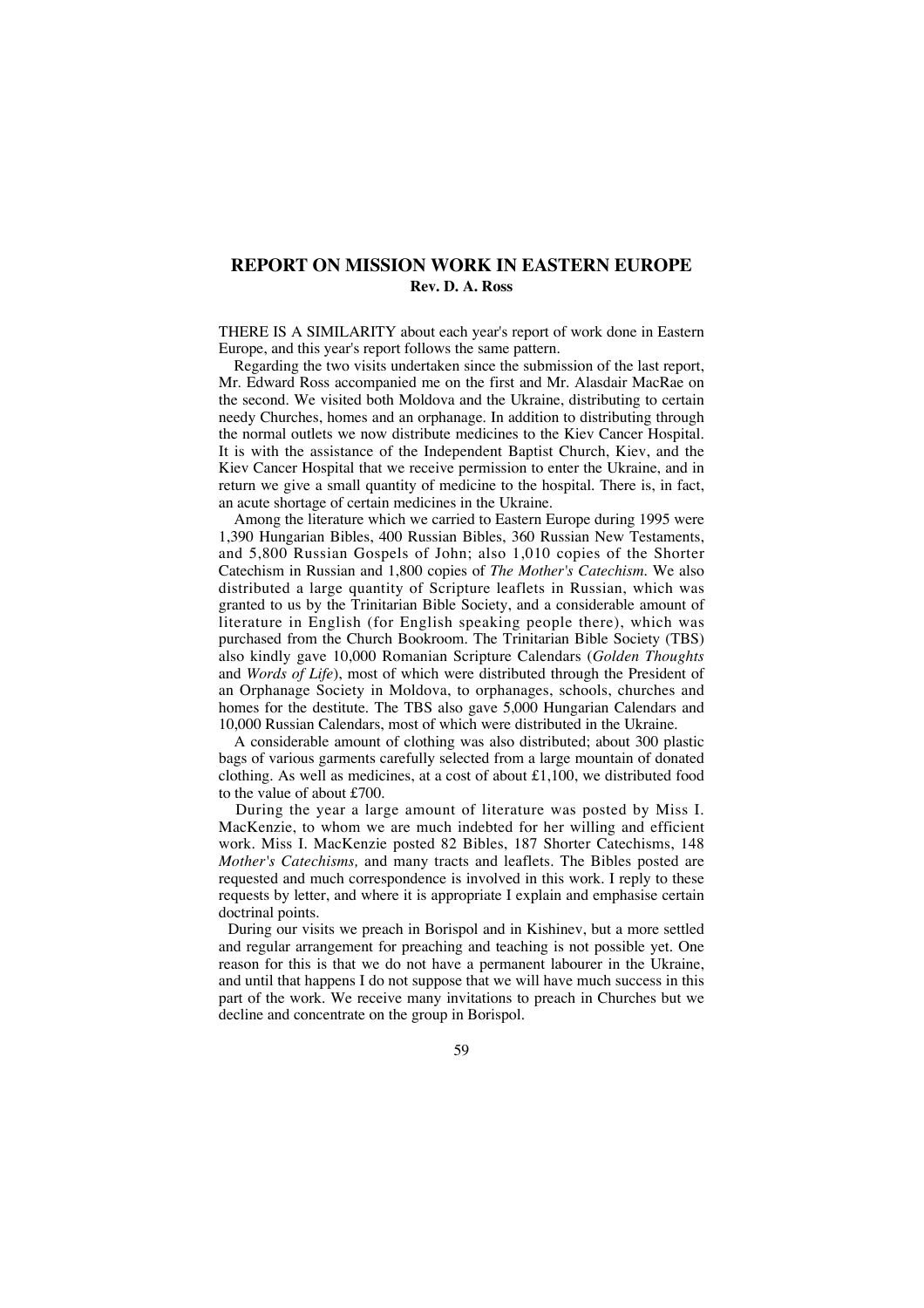Churches, homes and orphanages to which we take literature appreciate deeply what the Church does for them, and I frequently receive grateful letters from the people, asking that I convey their thanks to the Church for its Christian kindness.

We trust that the Lord will bless this small work (and small work it is in comparison to the work other Missions do, and certainly in comparison to what requires to be done) to the ingathering of sinners to the Kingdom of God, and to the edifying of believers of God who receive our literature.

The Shorter Catechism and the tract *The Unknown God* are now in print. The tract especially has been well received in Eastern Europe. There has been a delay in producing the leaflet exposing the errors of the Jehovah's Witnesses, but it is now in print. We have improved the translation of the leaflet exposing the errors of Mormonism and it is in the process of being reprinted. These two leaflets are by the late Rev. W. MacLean.

Much thanks is due to all who help in this work by sorting and stamping and parcelling literature, donating clothing, and sorting and packing clothing. Thanks is due also to Lochcarron Garage for maintaining the vehicle, and also, not least, to those who contribute the money without which we could not possibly undertake the work of distributing the Word of God to those who, in many instances, would otherwise be denied it.

Above everyone, it is the Most High who is to be thanked for opening a door to Eastern Europe, inclining the hearts of some to support the work, granting safe travel over many miles in sometimes difficult and even dangerous situations. As yet, in the purpose of God, a door is open in Eastern Europe to distribute the Scriptures and to give necessary help in other ways. While it remains open, we pray that your Committee will be given wisdom, grace and strength to press on with the work, and that the Lord will bless our endeavours.

> "The whole earth let His glory fill, Amen, so let it be." Psalm 72:19

# **ITALIAN MISSION REPORT Rev. D. A. Ross**

THE SMALL WORK in Fornaci di Barga goes on as usual and the Committee was able to send supply on two occasions since giving our last report to the Synod.

In August 1995, I and Mr. Lucio Strata were in Italy for about two weeks. Mr. Strata took the services on one Sabbath and I conducted the services on the other, and also held prayer meetings and Bible classes, with Mr. Strata interpreting. As was mentioned in the *Free Presbyterian Magazine,* one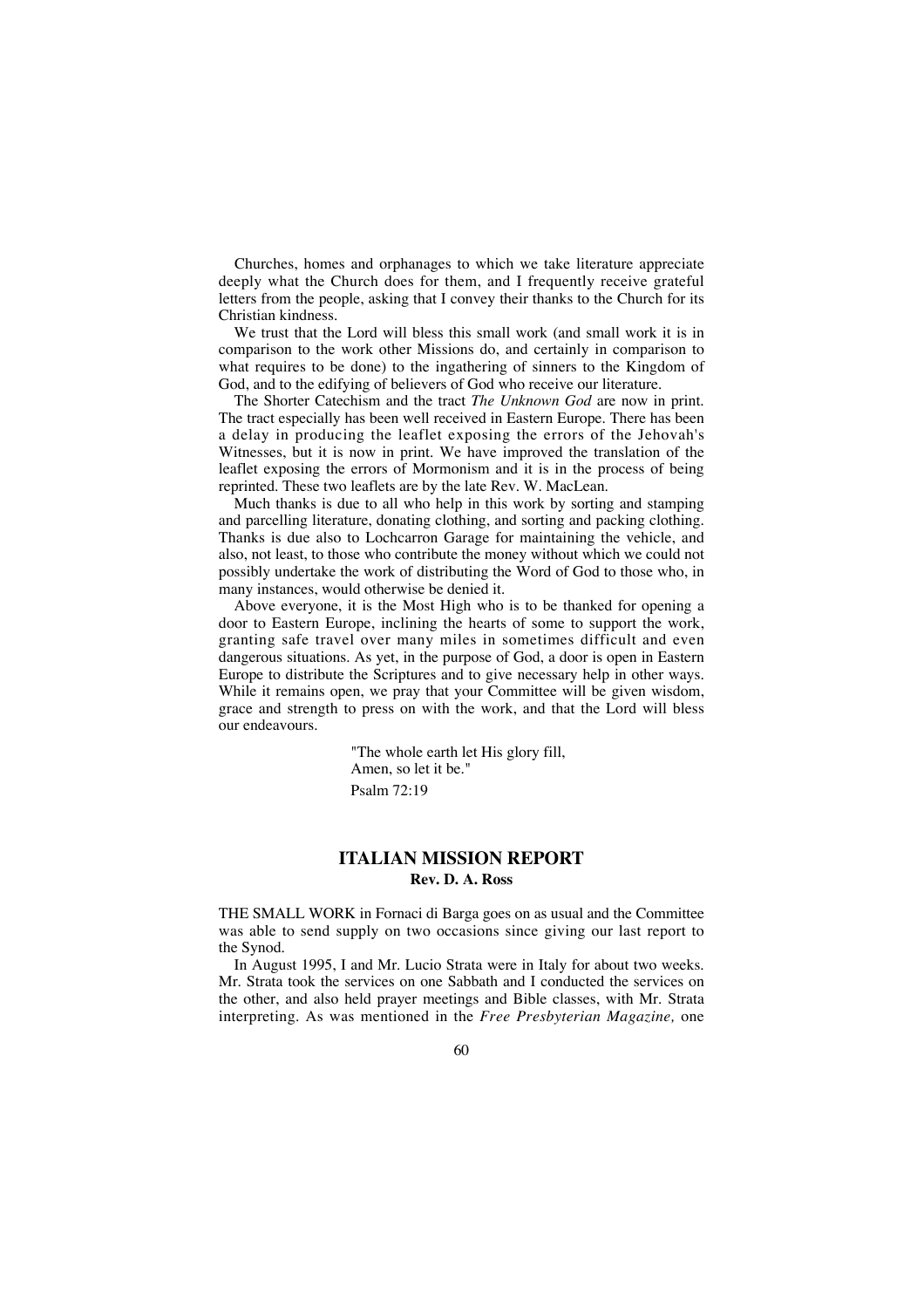person, a Roman Catholic who had no previous connection with Protestantism, attended some of these services. After our departure from Fornaci di Barga this person continued to attend the weekly gathering of the group as they read the Word of God together. Disappointingly, this person has had to move away from the district.

The second visit was in January of this year when Mr. Strata, who is a deacon in the London congregation, kindly gave of his holiday time to go to Fornaci di Barga. He conducted two services on the Lord's Day and two meetings during the week. The services on the Lord's Day were held in a rented room in the hotel. The weekly meetings were held in the home of the Campani family.

On this occasion Mr. Strata addressed the group instead of reading sermons. As was reported to myself, his addresses were appreciated and he addressed the people suitably on each occasion. As on previous occasions, controversial subjects came up in discussion, such as Bible versions, head covering in public worship, and the position of the Free Presbyterian Church in contrast with the Associated Presbyterian Churches.

Mr. Strata says of Bible versions: "The group generally use the Luzzi version which is similar to the American Revised Version. They had been encouraged to do so by the so-called Free Presbyterian ministers for twenty years. When we have visited them since 1990 we have insisted that they use the Diodati version, which we took to Italy for them. This is a sound version of the Bible, equivalent to our King James Version. Because it dates from 1604 the criticisms of it are very similar to those levelled at the King James Version — archaic and difficult to understand. The group did not appreciate being told that the Luzzi is based on unsound texts and that godly men were martyred for translating sound versions of the Bible. Sadly they are still rather reluctant to use the Diodati and only do so when we visit."

Mr. Strata goes on to say: "The situation in Fornaci di Barga continues to be a complex and difficult one. On the one hand the people welcome our visits and seem to appreciate our ministering to them. They are very isolated from sound teaching, have no regular ministry, no tapes in their own language and very little sound literature. There is no doubt that they desperately need much teaching in doctrine and practice. They contribute financially to our work there and show hospitality and kindness. However, they remain very attached to the APC ministers who continue to visit them from time to time, and years of APC-type teaching has had a profound effect. Doctrinally they appear to hold sound views, but they regard such matters as versions of the Scriptures, complete separation from Rome, Sabbath observance, public worship and externals such as dress and hair as being 'unimportant'. Despite numerous discussions over the last few years they seem unable or unwilling to conform to the teaching of Scripture."

The fact that Mr. Strata speaks Italian fluently enables him to discuss these matters with the group in an intimate manner. The group itself, however, appears divided over some of the above issues. One person from the group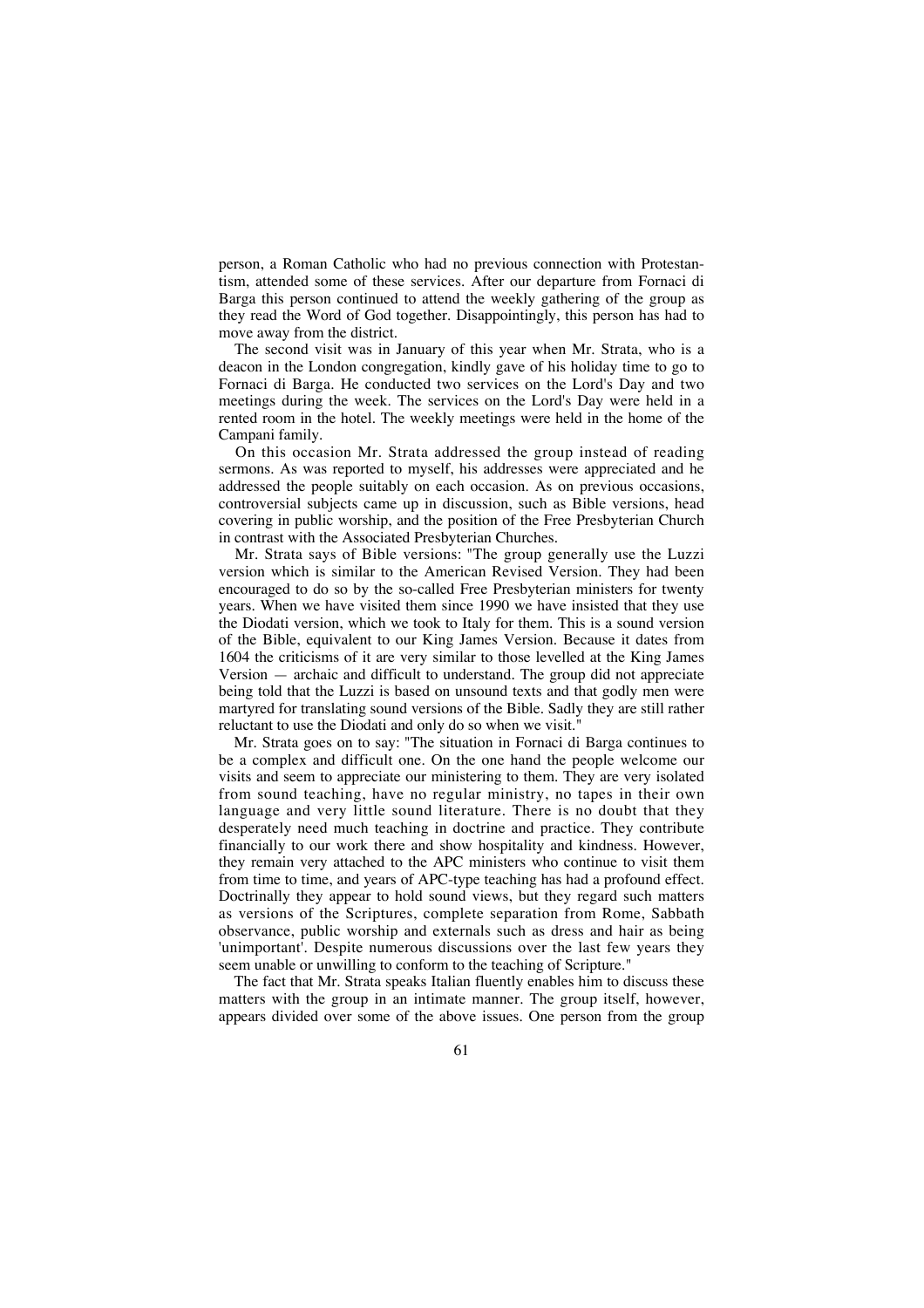wrote since the return of Mr. Lucio Strata, saying that she regretted that the Church took a long time to find out which version of the Bible they were using, and the form of worship used. She says also that she agrees with the Scripture teaching about head covering in public worship and also long hair.

The Church of God will always find itself in situations of division and disagreement about the teachings of the Word of God. As well as preaching the Gospel and all the related doctrines, the Church must also teach scriptural worship and practice. This we have endeavoured to do. In most Churches, biblical worship and practice is given a relatively low place, but these have their place in the Word of God, and in turn they must have their place in the life of the Church.

I believe that as long as the door of providence remains open in Fornaci di Barga we should press on, teaching scriptural doctrine, worship and practice, and looking to the God of mercies that He would give the increase, in His divine goodness and in His own time.

"Whatsoever thy hand findeth to do, do it with thy might." (Ecclesiastes 9:10).

# **WELFARE OF YOUTH COMMITTEE'S REPORT Rev. D. A. Ross, Convener**

THE SCRIPTURE and Catechism Exercises scheme has now been in use for forty-six years. One wonders what useful spiritual impressions these Bible study exercises have left in the minds of those who used to do them. In some, perhaps little impression; in others, impressions of a more enduring nature but which proved to be no more lasting than the early dew. Yet others, we believe, have been spiritually benefited, in the mercy of God, by the Bible truths studied, which remain with them to the present time.

Your Committee continues implementing the Exercises scheme with the prayerful hope that many will truly benefit from it for time and eternity. Regretfully, there are a few who begin the Exercises but do not complete the course. During the last session, 185 began the Exercises, and 173 completed them. The standard of work is on the whole very good.

As in past years the burden of this work falls on the ladies who so willingly set the questions and correct the answers submitted by the young people. There were 360 submissions from Africa, 173 from the home Church, and 56 from overseas. The work involved in setting and correcting this number of papers three times in the year is considerable, and your Committee greatly appreciates the continued labour of the ladies in this important work for the young.

There is little progress to report about printing of books for young people because of the burden of other work on Committee members. It is expected,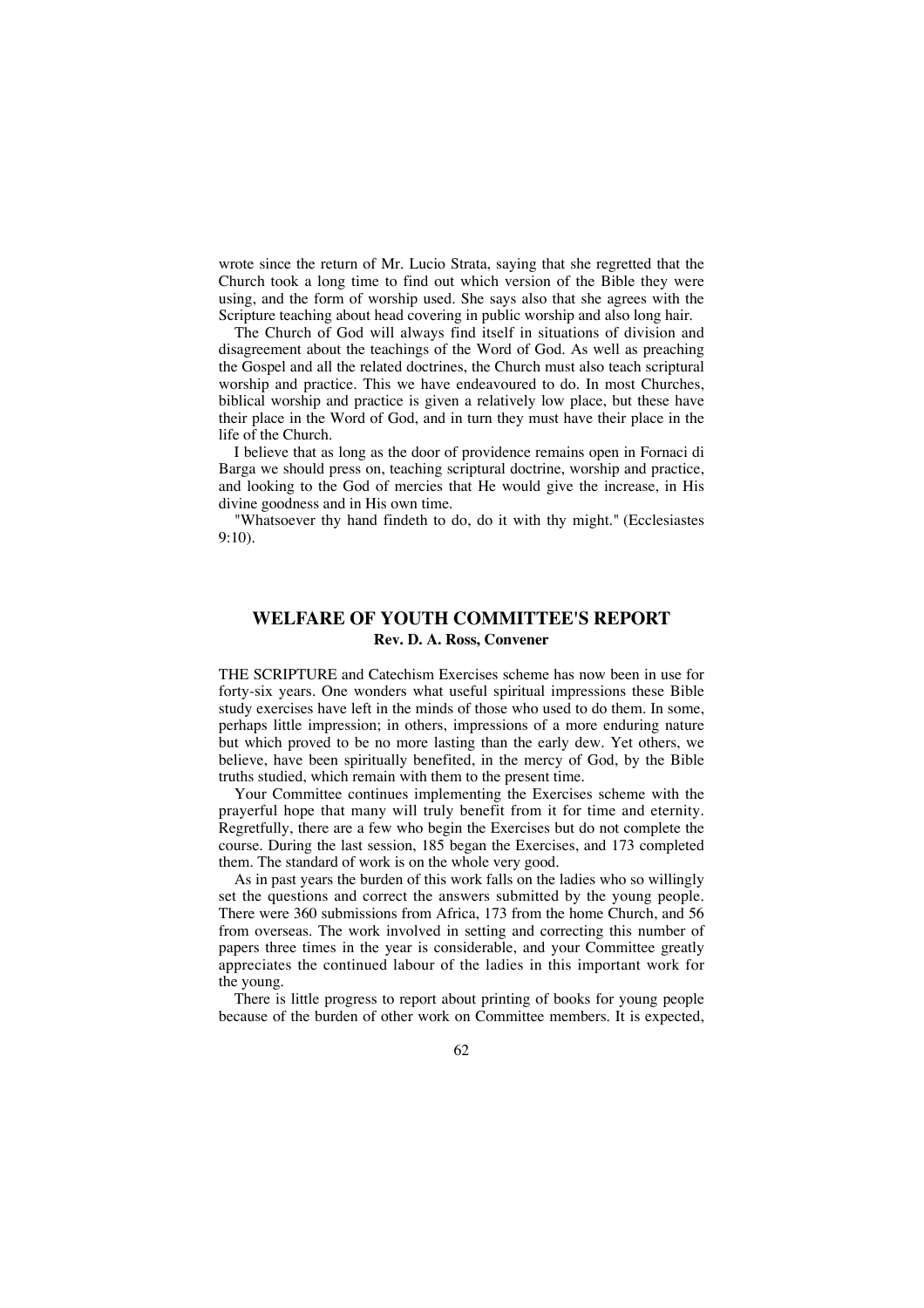however, that *The Life of Rev. J. B. Radasi,* by Miss Nicolson, will be in print shortly.

This year's Conference is to be held in Inverness, at the Dalneigh Hall of Residence, from the 9th to 11th April, God willing. There was a hope at one point that the Conference would be held in Portree, but the dates of availability of Portree High School did not suit our schedule.

The topics and speakers at the Conference will be as follows:

| 1. Showers of Blessing                                                   |
|--------------------------------------------------------------------------|
| Religious Revivals in the Highlands Rev. G. G. Hutton                    |
| 2. "Come Over and Help Us"                                               |
| An illustrated talk on Free Presbyterian Missions in                     |
| 3. The Mode of Baptism                                                   |
| How Baptism Should be AdministeredRev. K. M. Watkins                     |
| 4. Contending for Scriptural Truth                                       |
|                                                                          |
| <b>5. The Charismatic Movement</b>                                       |
|                                                                          |
| 6. "Begotten Again Unto a Lively Hope"                                   |
| Lessons from the Life of the Apostle PeterRev. R. MacLeod                |
| While the Word of God is relevant in every period of time, and important |

lessons are to be learned from historical subjects selected, we also select a topical subject or subjects for each conference. Our young people come with some expectation of getting answers to questions connected with the topics. We do not claim to be able to give all answers but at the end of each conference the conference members show their gratitude for the opportunity to be there, and for the benefit they feel it has been to them. Parents also often express their appreciation of the Conferences and are thankful for this endeavour on the part of the Church to help their children, who are surrounded with moral and spiritual uncertainty and error. Many parents regard the Conference as another method in the providence of God, for pointing out to our young people the good old paths of truth and righteousness shown in the Word of God.

"Thus saith the Lord, Stand ye in the ways, and see, and ask for the old paths, where is the good way, and walk therein, and ye shall find rest for your souls" (Jeremiah 6:16). While some of the young do not yet walk in these ways, others of them, by the grace of God, do so. We pray that they may all do so.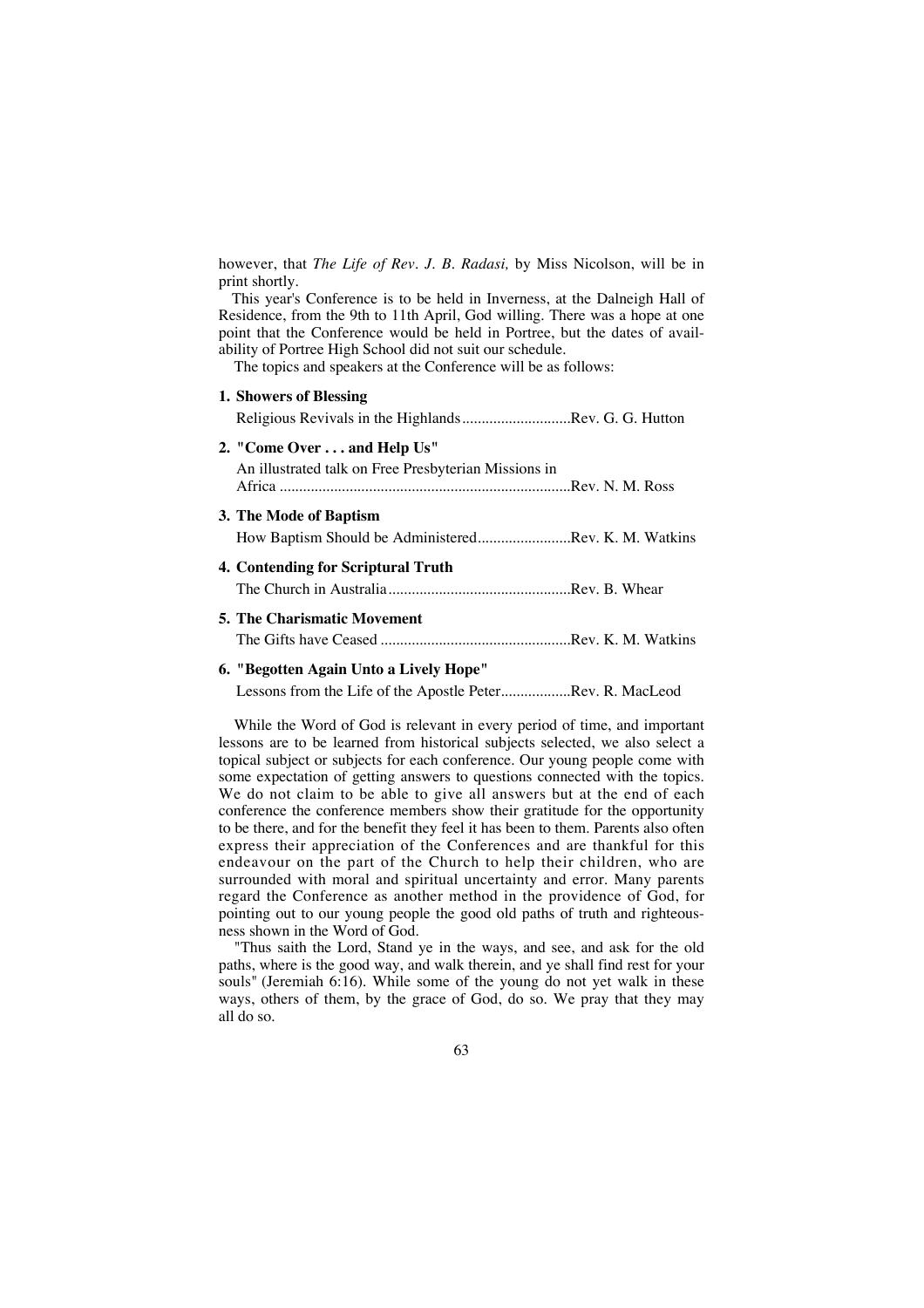# **TRAINING OF THE MINISTRY COMMITTEE'S REPORT Rev. D. J. MacDonald, Convener**

THE COMMITTEE'S REPORT for this year must necessarily be brief owing to the fact that we have had no students training for the ministry. After last year's Synod we were informed by the Zimbabwe Presbytery that Mr. Ephraim Thembo had terminated his studies.

In August of last year the Committee was informed by the Clerk to the Australia and New Zealand Presbytery that Mr. P. J. Cassidy, Gisborne, had been unable to prepare for his entrance to Divinity Examination and consequently could not come to Scotland to pursue his Divinity Course as prescribed by the Committee and agreed by the Synod of last May. More recently we have been informed that the Australia and New Zealand Presbytery have removed Mr. Cassidy's name from the roll of students.

We as a Church are in the solemn position once again of having no students, though there are several viable congregations at home presently without a settled pastorate, not to mention the fact that we have congregations in Canada, Australia and New Zealand in a similar situation. In addition to this, Synod members will be aware of doors of opportunity in Kenya and Malawi as well as the heavy burdens carried by the ministers in Zimbabwe. Was there ever a time in our history as a Church when there was a greater need to exhort our people to pray the Lord of the harvest to send forth labourers into His harvest?

Last year, the Committee had with regret to cancel the Theological Conference. The basic reason for this was that ministers had too many commitments, some of them abroad, to allow them to give the necessary time to the preparation of papers. The Committee continue to regard the Theological Conference as a profitable exercise and appeal to all ministers and laymen for their support. A draft programme for this year's Conference has been prepared and it is hoped to present it to the Synod in May, God willing. It is expected that this year's Conference on an agreed date early in December and subject to Synod approval, will be held in Inverness, D.V.

# **BALLIFEARY HOME OF REST COMMITTEE'S REPORT Alistair N. Macrae, Convener**

WE ARE VERY THANKFUL that in the providence of the Most High the Home has completed another year wherein the Matron, Miss Tallach, and her staff have been enabled, most satisfactorily, to attend to all the needs of the elderly residents in our care.

We record with sorrow that in the year under review two residents passed away: Miss Annie MacLeod on 8th July, 1995, aged 93 years, and Mrs.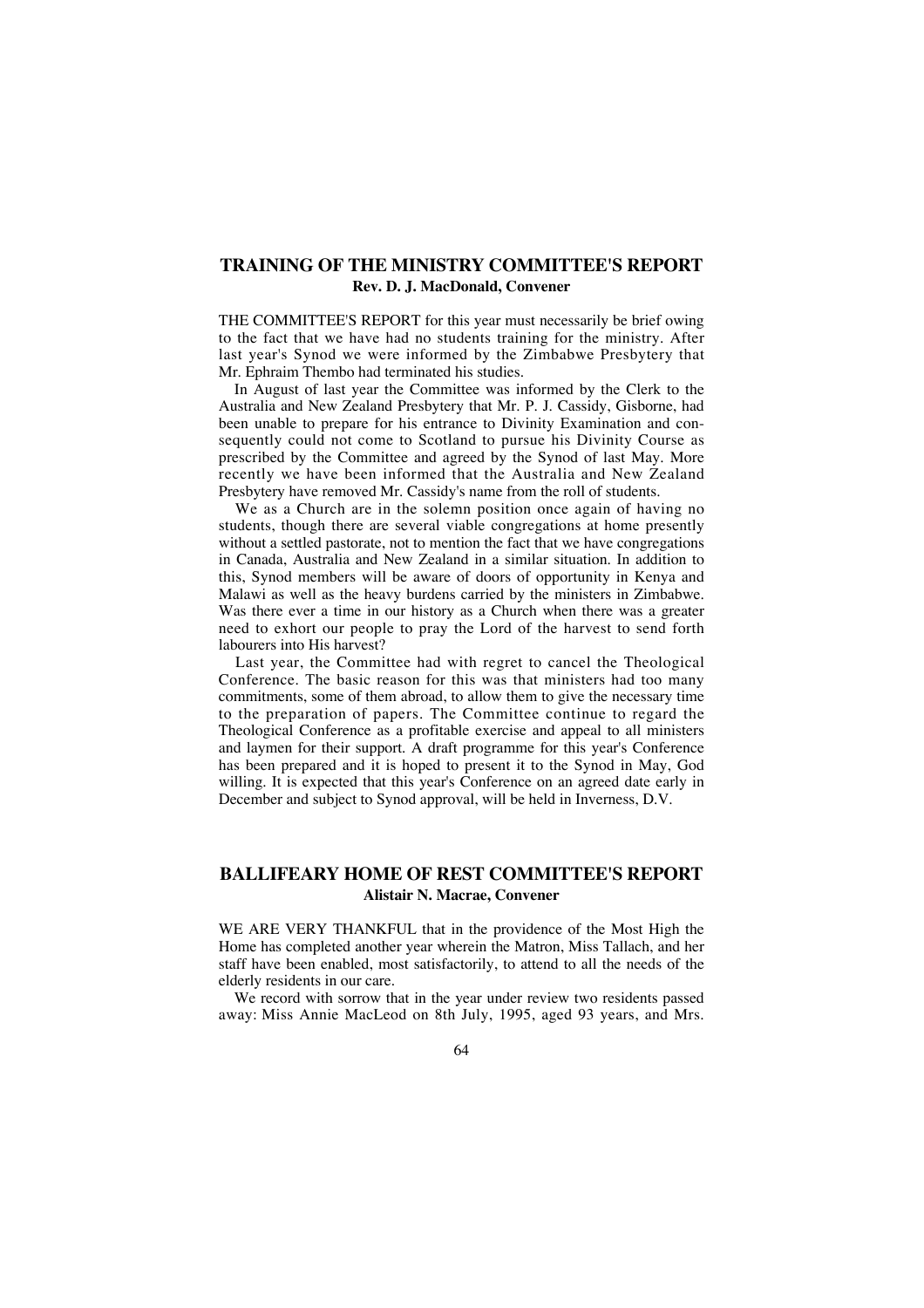Margaret MacDonald on 28th November, 1995, aged 88 years. We extend our heartfelt sympathy to their relatives.

Throughout the year the Home has continued to operate at maximum capacity (twenty-four residents) with a waiting list of twenty-eight persons. One resident, Mrs. Elizabeth MacKenzie, was discharged from the Home, at her own request, on 1st June, 1995, and is now residing in her own home in Lochcarron and is believed to be managing well.

Worship is still conducted in the home every morning and evening and we are most grateful to those of our ministers, elders, deacons and others who assist with this all-important aspect of our work. We would like to encourage all of our ministers and elders who happen to be visiting the Inverness area to take part. They will be most welcome. The times of worship are: 10.15 a.m. and 6.15 p.m. daily; Sabbath 10.15 a.m. and 5.15 p.m. All the services conducted in the Inverness Church continue to be relayed to the Home. This facility, which is provided by British Telecom, at a cost, requires to be upgraded and this will be carried out during 1996, D.V.

The Residential Homes Contract between Highland Regional Council and the Home of Rest Committee has been finalised and is now binding on both parties. One aspect of this Agreement which is causing the Committee some concern is the stipulation that in the event of an emergency evacuation of the Home we must be able to accommodate the residents elsewhere. The Committee has written to Highland Regional Council for its advice regarding this matter and awaits its reply.

The inspections carried out by the Social Work Department and the Environmental Health Department both reported satisfactorily.

The Committee is pleased to report that after all the financial commitments for the year have been met there is an operating surplus of £14,373.40. This is particularly gratifying, considering that there were several non-recurring capital expenses, i.e. boilers replaced after twenty-six years use; two nursing beds and a computer at a total cost of £16,567.03.

The accounts for the year under review have been computerised and we hope, D.V., to have the wages computer programme up and running in time for the start of the new tax year in April, 1996. This will enable all wages to be paid through the B.A.C.S. system.

We are grateful to Miss MacCuish, Finance Officer, for her work throughout the year, and to Mr. D. Dunbar and Mr. A. MacKintosh for auditing the accounts. We thank also Mrs. Catriona MacLean for her invaluable help in connection with the computer.

The Committee wishes to express its gratitude to the Matron and her staff for their most compassionate and efficient care of the residents.

Finally we commend the staff and those in their care to the Giver of All Good and wish them the Lord's richest blessing.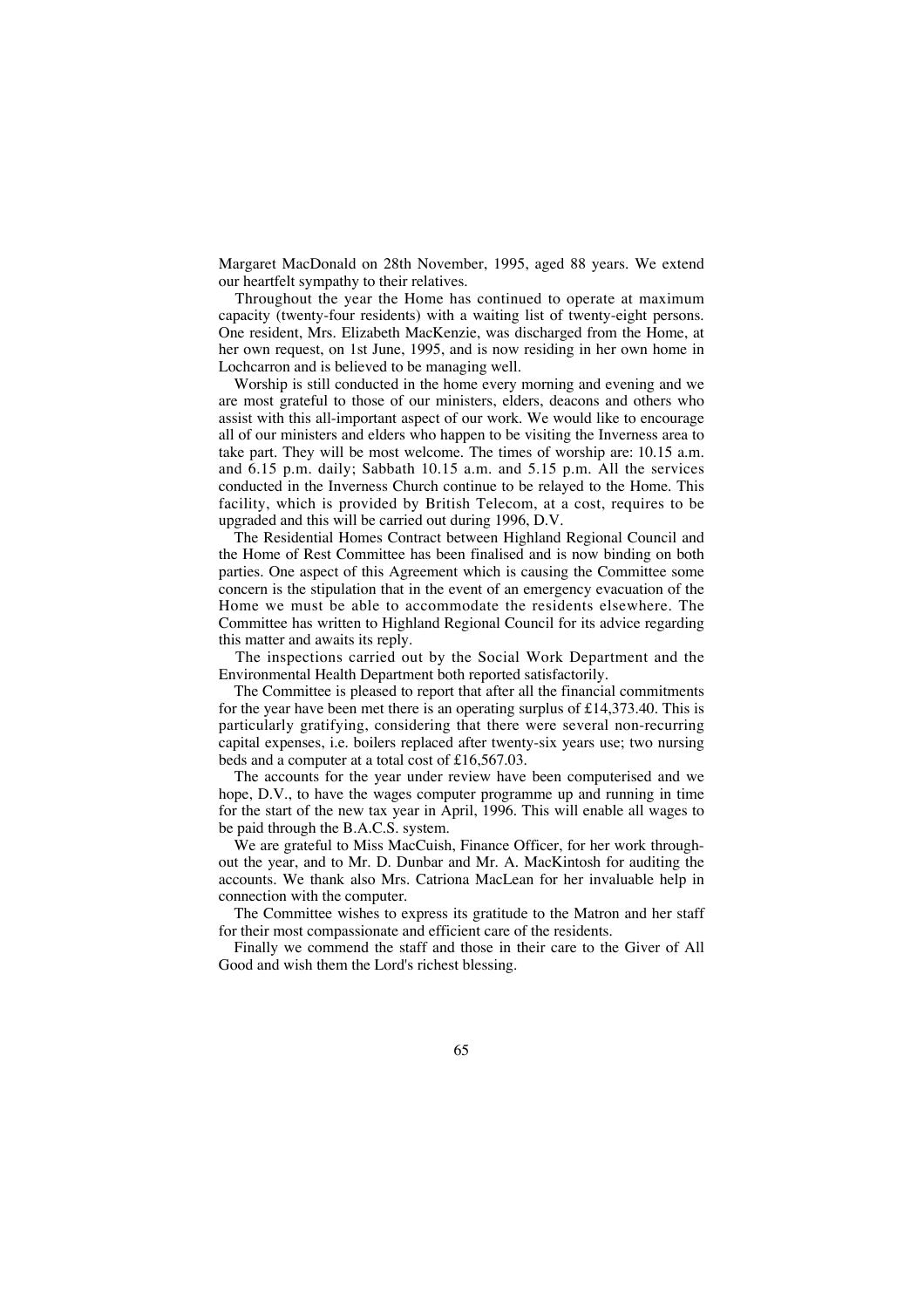# **LEVERBURGH HOME OF REST COMMITTEE'S REPORT**

### **Rev. A. Morrison, Convener**

WE HAVE MUCH REASON to be thankful to the Most High at the end of another year in the running of the Leverburgh Home. The residents continue to enjoy the devoted care and attention that the Matron and her staff have become so well known for. In spite of three members of staff taking unwell, two for a period of more than six months, the Home has continued to provide a much appreciated service.

During 1995 the financial situation in the Home was healthier than in 1994. Some of the reasons for this improvement are: (1) the Home has been running at a full capacity of residents for longer periods than formerly; (2) we are receiving a higher fee per resident from the local Council than before; (3) food and household budgeting was improved upon; (4) Council rates were lower; (5) during residential vacancies beds have been occupied by patients requiring respite care.

The Home was surveyed by a Pest Prevention Officer, who having thoroughly examined the premises gave a very favourable report. Though there is no danger to health or property from pests, we are, in the interests of maintaining a high standard of hygiene, now arranging for a regular inspection of the premises.

During the past year we drew up and approved two documents: *Rules and Code of Practice for Staff* and *Disciplinary Procedure.* The Committee is also drawing up a *Contract of Service* and a *Sickness Policy.*

Over the year (i.e. April 1995 to March 1996) five of our residents passed away. They were: Dolina Mackenzie from Laide who was aged 86 years; Christina Campbell, Leverburgh, 91; Joan Macleod from Kendebig, 85; Adina Mackay from Leverburgh, 89; Murdina Maclean, Hushinish, aged 74.

The Committee wish to express its gratitude to the retiring Convener who expended much labour on the Home during his Convenership; and once again to the Matron and all her staff for their untiring and efficient care, often beyond the call of duty. This is a worthy work, we commend it to your prayerful interest.

# **OUTREACH COMMITTEE'S REPORT Rev. G. G. Hutton, Convener**

WHILE SEEKING new avenues and outlets through which the witness of our Church could be extended, we have had to content ourselves with supplying tracts and literature, mostly through the Bookroom, upon request. Although our activities have been limited to this, we are, however, glad to report a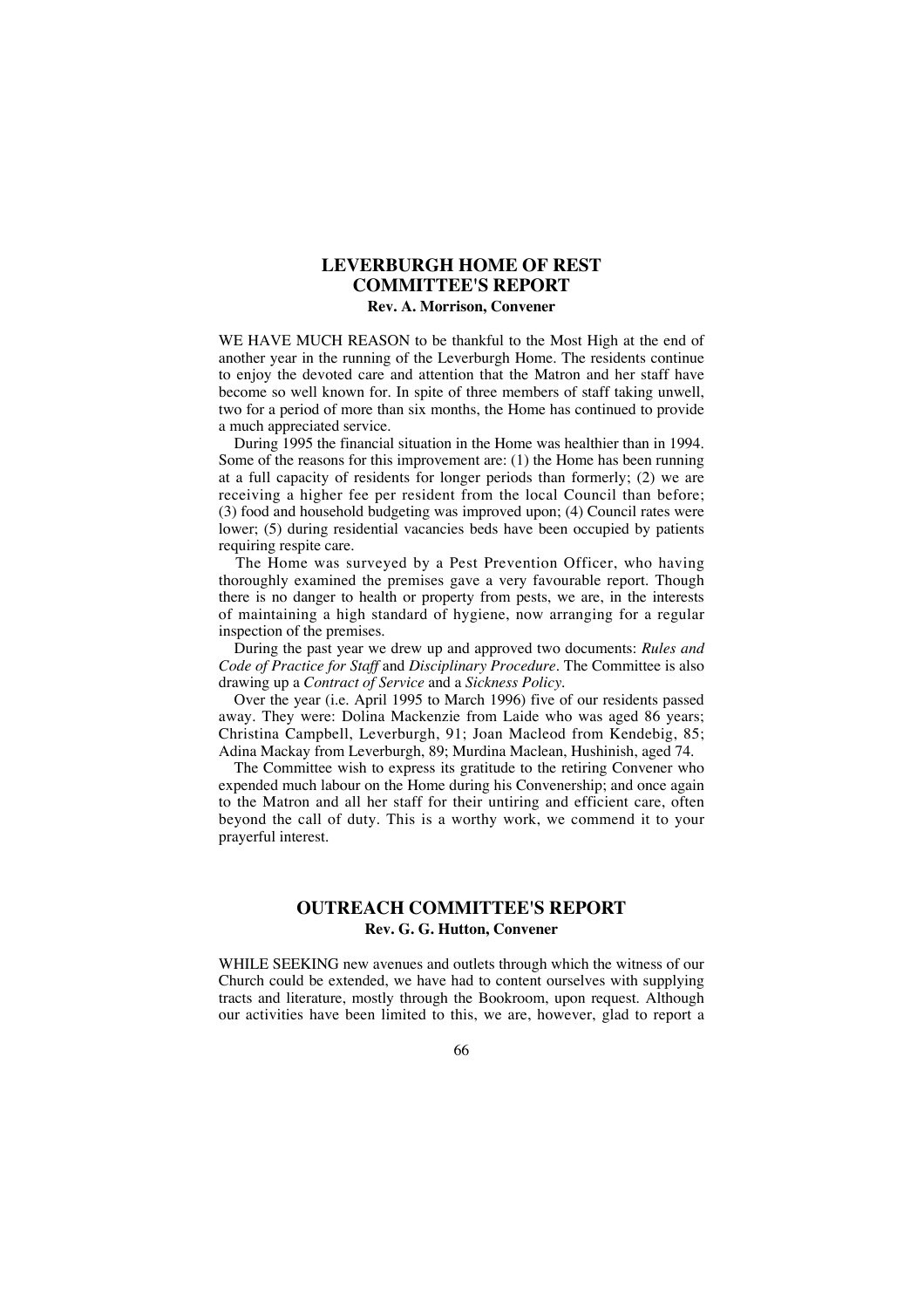sustained interest in this area so that our tracts are continuing to find their way to various parts of the United Kingdom and even further afield. It is interesting to note that the issues of *Protestantism* and *The Sabbath Day* are still engaging the minds of some so that our literature on these subjects is repeatedly requested. The informative pamphlet, *Which Church?,* which sets out the distinctive position of the Free Presbyterian Church of Scotland, among the denominations of today, has been well received and appears to be proving very useful.

The Committee is conscious of the major part which literature played in the success and development of the Reformation and in enlightening the minds of the people as to the great issues at stake, during crisis times in the history of the Church. We have therefore decided to investigate the possibility of putting the Church's literature on the Internet. In addition we hope to make our publications available to the general public at exhibitions and similar events.

Once again we ask for the prayers of the Lord's people that as the seed of the Word is sown here and there in providence, it would please our sovereign God to give the increase.

## **THE FREE PRESBYTERIAN MAGAZINE REPORT Rev. Neil M. Ross, Editor**

IN AN AGE when the Gospel is rejected, and false gospels are being embraced on every hand, there is greater need than ever for Christian periodicals which unashamedly promote the Reformed Faith.

I seek to continue the magazine along the same basic lines as those of previous editors. it is published, as the first issue stated, "specially in the interests of the Free Presbyterian Church of Scotland". Therefore, it is an important element in the witness of our Church and is the only voice of our Church which many hear.

The positive presentation of the truth is an essential ingredient of the witness of the Church. Therefore we continue to publish articles, sermons and lectures which expound and apply the teaching of "the faith which was once delivered to the saints".

The witness of the Church must also be against the moral evils of the age, including false religions. Therefore we endeavour to deal with a current issue in an editorial from time to time; secondly, we report on Roman Catholic topics under the title "Protestant View" (which is a reviving of the earlier "Protestant Notes"); and thirdly, we make "Notes and Comments" as up-todate as possible by having a later typesetting deadline for the printer than the deadline for the rest of the copy.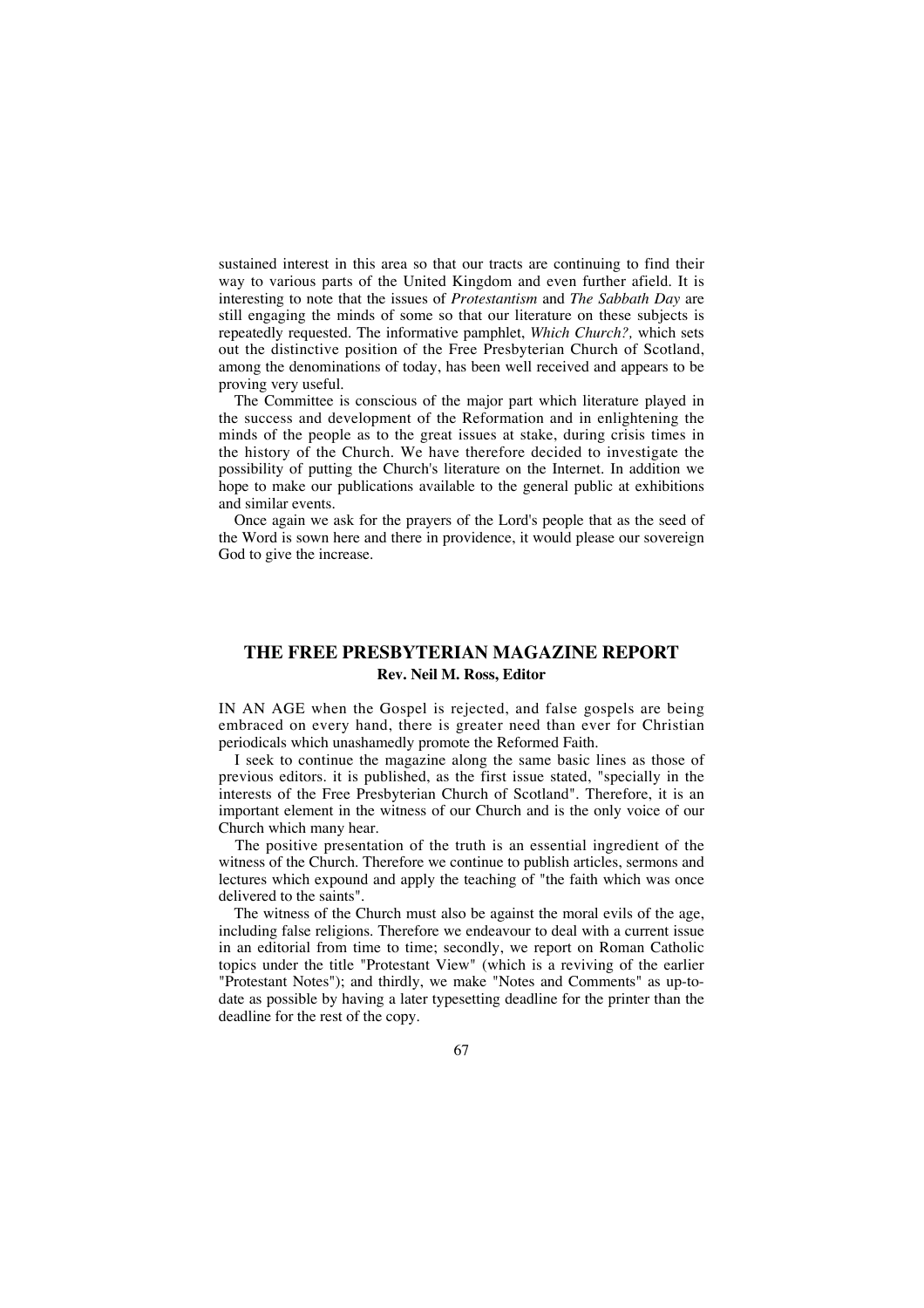While some of our readers relish extracts from the writings of eminent ministers of the past, we believe that, on the whole, our readership looks for newly written items. We are grateful therefore to have received a few articles from some of our ministers; also, we have transcribed and edited some recent sermons by other of our ministers.

The *Gaelic Supplement* of the magazine, edited by Rev. John MacLeod, continues to be much appreciated by its Gaelic speaking readership.

I am much indebted to the Rev. John MacLeod and the Rev. Kenneth Macleod for editing the magazine during my visit to Africa. I also thank friends who have typed extracts and sermons, and those who have sent, or drawn my attention to, certain useful articles from other sources. We are grateful to the printers also for their prompt execution of good work.

It is not really possible for only one person, having other duties to attend to in a congregation and in the Church at large, to edit a 32-page magazine to a consistent standard month by month (as is shown by the number of persons known to be involved in the production of other similar magazines). I am therefore very dependent on help from my brethren in order that I may continue the work. I appeal to them to send articles to me as well as to be remembering me in prayer.

May the Lord bless *The Free Presbyterian Magazine* to all who read it, as it completes its 100th year of presenting the witness of the Church.

> "The Lord of us hath mindful been, And He will bless us still." Psalm  $115.12$

## **THE YOUNG PEOPLE'S MAGAZINE REPORT Rev. K. D. Macleod, Editor**

THE MAGAZINE has been produced over the last year very much along the same lines as I have attempted to follow since I became editor. Circulation figures were much the same as in the previous year.

A significantly lower quotation for the printing of the magazines has led to a change of printers, to the Stornoway Gazette, and they have been very co-operative. Our thanks are due to them and to the previous printers, the Northern Times of Golspie. I am grateful for the improved computing equipment with which I was supplied at the end of last year. There is now no need to make a guess whether the amount of material available will fit the magazine exactly or not before it is sent to the printers; one can tailor the material to fit exactly, which is much more satisfactory. There are also cost savings, now that the copy no longer has to be typeset by the printers.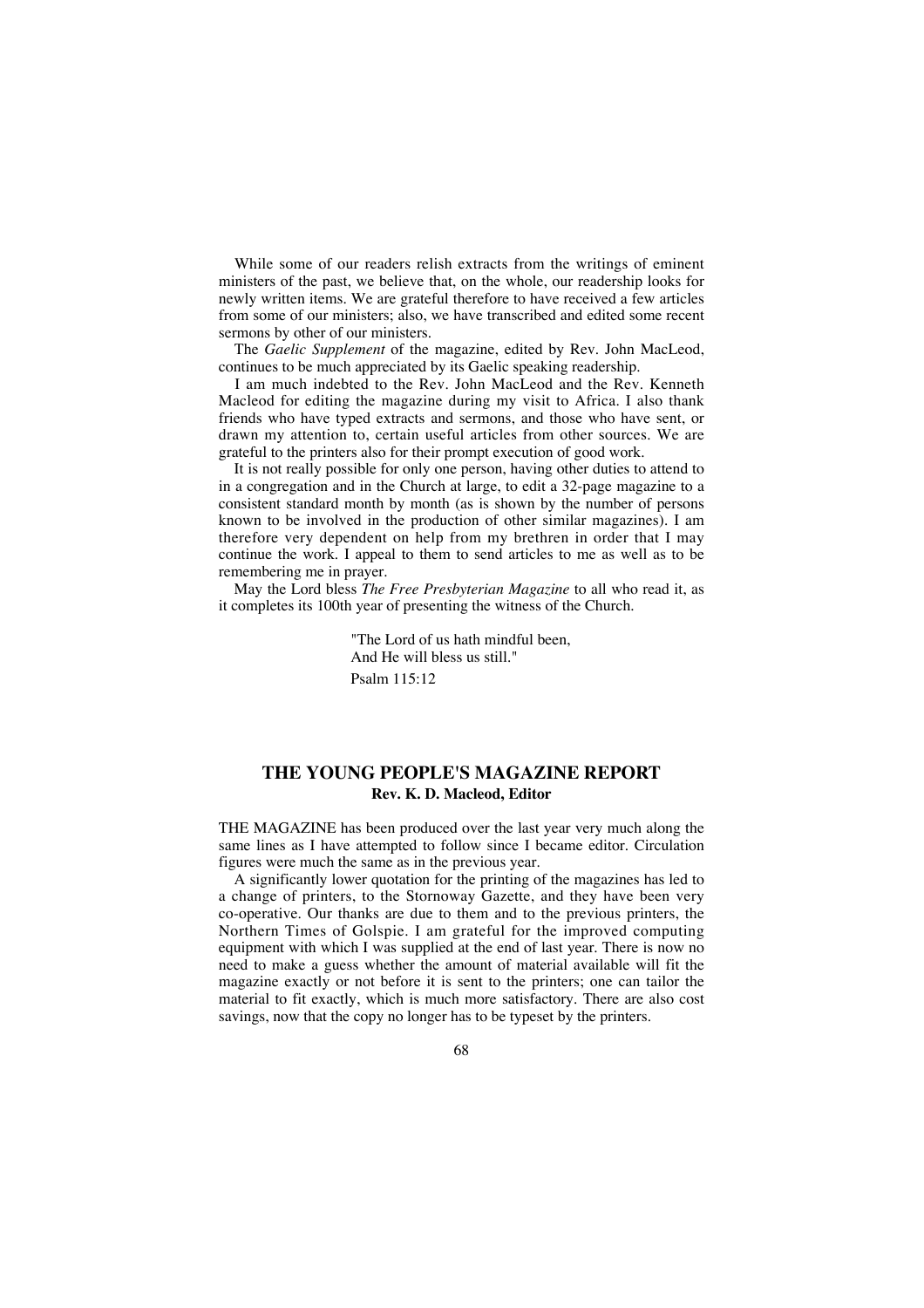I wish to thank all who have sent in articles, though I feel bound to suggest that much more could be done in this line. Even to draw the editor's attention to potentially useful material is much appreciated, although it might not in the end be possible to use some of it. My thanks also to Dr. Mitchell for his help in checking the magazine for mistakes before it appears in print.

Especially we must ask for continued prayer that God would bless this aspect of the Church's work. We would express the hope that publication of *The Young People's Magazine* fulfils a spiritually useful function. There is certainly a need for sound reading material for young people. May the Lord give the increase!

### **PUBLICATION COMMITTEE'S REPORT Rev. Neil M. Ross, Convener**

WE HAVE NOT made as much progress as was hoped because of the many other demands on our reduced manpower. However, we are glad to report that our flagship publication, *The Westminster Confession of Faith,* continues to sell well. Indeed, at the end of last year it was necessary to publish another reprint  $-$  our thirteenth since  $1960 -$  as a clothbound, hardback edition, retailing at £12.50.

The booklet edition of *The Westminster Confession of Faith* has been typeset again, using the S. W. Carruthers edition of the text (which is free from the misprints which had crept into other editions over many years), and incorporating all the Scripture references. This most useful 36-page publication, of convenient size, is now printed and in circulation, and is available in large quantities for use in study groups, whether in Churches or colleges. (It sells at  $£1.50$ , but a discount is available for the purchase of bulk quantities.)

With regard to forthcoming titles, we hope to go to press in the not distant future with the title, *The Tree of Promise,* the excellent work on the types and sacrifices of the Old Testament, by Alexander Stewart of Cromarty. Mr. Roy Middleton is preparing a new biographical introduction for it.

A selection of the writings of the late Rev. Donald Beaton is also under preparation.

The Committee, concerned about the diminished sales of some of our older titles in stock, initiated a sale of them at reduced prices. The sale, which was conducted by our Bookroom, was a success, and it is hoped to have another similar sale this Spring to reduce the stocks of a number of other titles and to generate some working capital.

We believe that our publications, especially *The Westminster Confession of Faith,* have proved to be a blessing to many. Our prayerful desire is that the God of truth will continue to bless our work and direct us in it.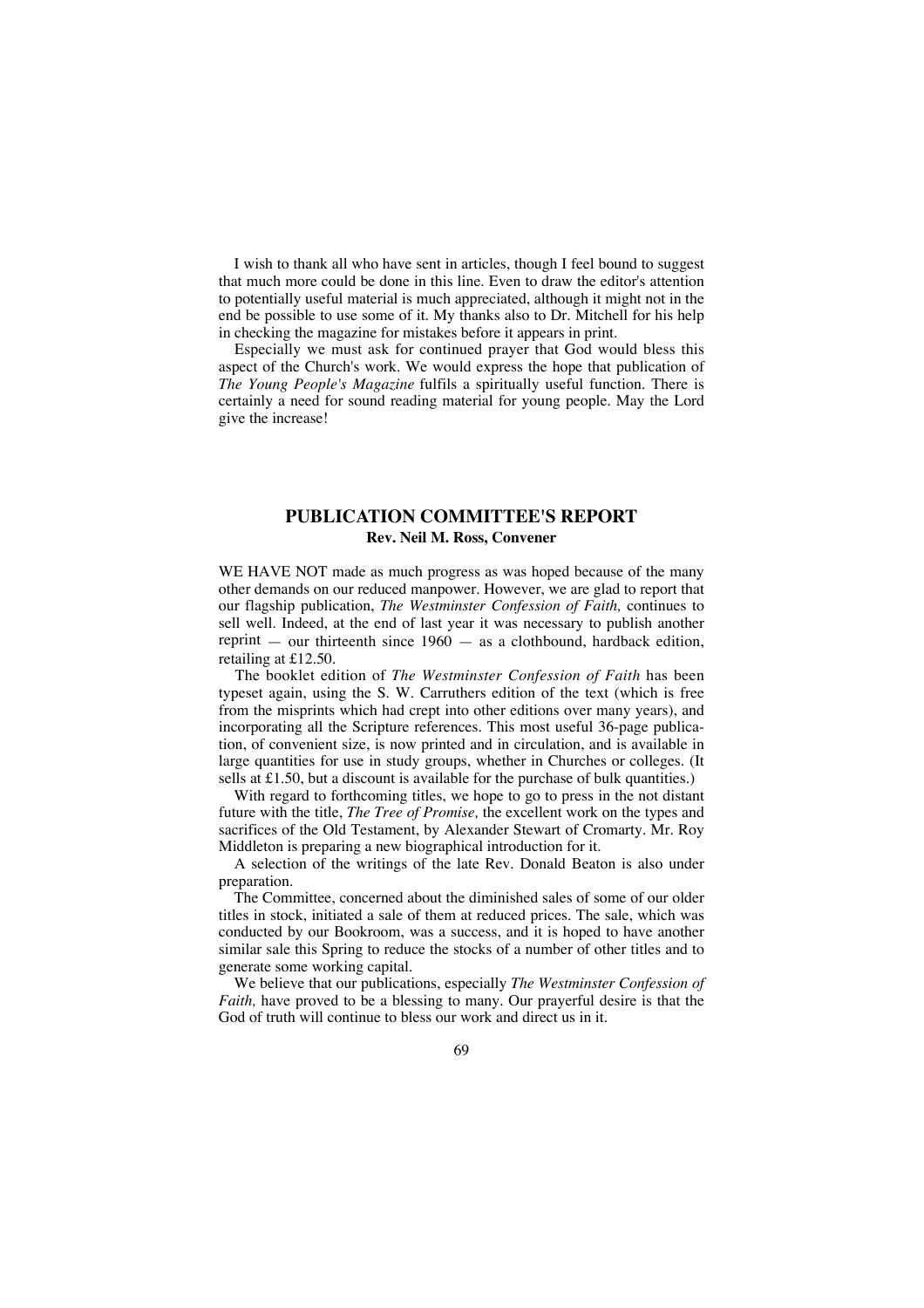## **BOOKROOM COMMITTEE'S REPORT Rev. D. J. MacDonald, Convener**

THE COMMITTEE are pleased to report on another successful year in the Bookroom. Though sales were slightly down on last year the volume of sales continues to be satisfactory. The Committee find this state of affairs gratifying, expecially in the view of the very select nature of the books we stock and sell. Many of our customers comment not only on the quality of the selection but on the fact that we confine ourselves to what is proven to be sound, Reformed literature.

It is encouraging in such an apostate age as ours to know that there is still a taste for the kind of books that we stock and that our reputation is established abroad as well as at home. One outstanding proof of this is the fact that *The Westminster Confession of Faith* is our best selling title for yet another year. Over 2,000 copies were sold in 1995. Further appreciation of the scriptural quality of the books is provided by the steady sale of books published by the Welfare of Youth Committee. It would be even more encouraging if a greater number of parents showed enough concern for the spiritual welfare of their children to provide them with scriptural literature in preference to the largely frothy religious publications which abound. We seek to be thankful that we are being enabled in some small measure to provide books for children which parents can rely on to be in line with biblical teaching.

As has often been stated, the Committee do not regard the work of the Bookroom as primarily a commercial venture, though we are pleased to report that it is now on a solid commercial basis. We continue to think of the Bookroom as an important and integral part of the witness of the Free Presbyterian Church of Scotland. Through the Bookroom the particular testimony of our Church is spread to many nations and we would like to enlarge this aspect of the work.

As usual Saturday is proving a popular day for people to visit the Bookroom, and the men from the Glasgow congregation who so willingly give of their time to open the Bookroom on Saturday are again worthy of our thanks and appreciation. Much of the success of the Bookroom is due to the work done by Marion Morrison, our manager. In addition to her obvious capability and business acumen, we are often told of her helpfuless to customers and her pleasant manner to all who visit the Bookroom. The Committee would like to thank the people of the Church for their liberal contribution to the Bookroom collection. This is indeed appreciated. We would seek to thank the Most High for anything we as a Committee have been enabled to do to His glory. We would ask all who pray to plead with the Lord that the Bookroom would continue to be a faithful witness to the unchanging truths of God's Word as these are contained in the works of godly writers in the past and in the present.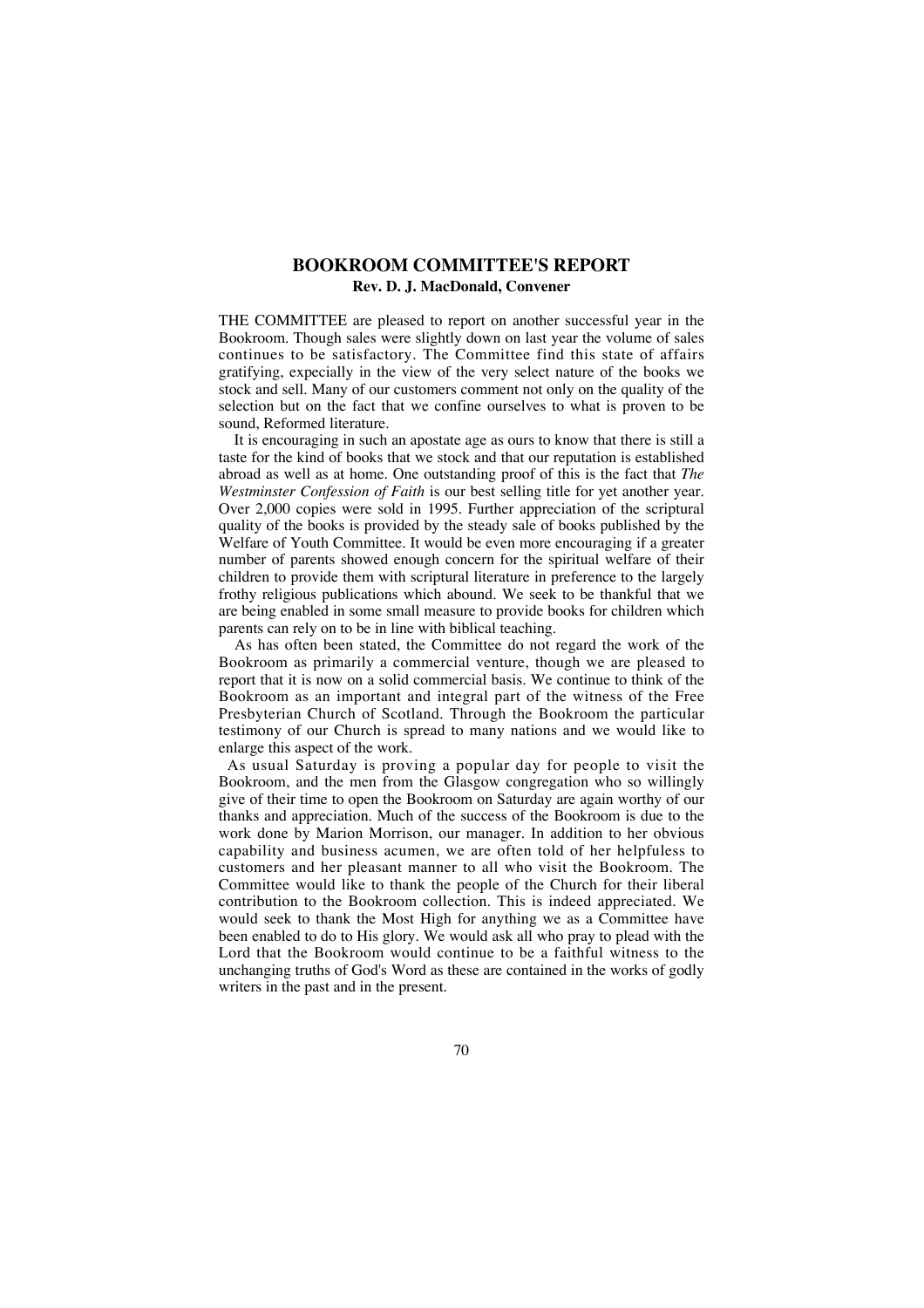## **KENYA MISSION ADMINISTRATOR'S/TREASURER'S REPORT Mr. I. MacLean**

ON 10TH JANUARY, accompanied by my wife and three boys, I left Inverness, via London, for Kenya. On arrival at Nairobi, after a nine-hour flight, we were met by Rev. Neil Ross and his wife and after some business and rest we set out the next day on our  $6^{1/2}$  hour journey to Sengera.

For myself, I had been conditioned as to what to expect by my two months' visit to Sengera the previous year, but for my wife and family all things were new. They were to see what was to be their home and who were to be their companions for as long or short as the Lord permits.

The peace and quiet, coupled with the fresh air and greenery of the Kisii hills, was very welcome after travelling through the hustle and bustle and  $$ dare I say — smells of the towns and villages en-route from Nairobi. Sengera, where our Mission activities are centred, is a market village, 259 miles south west of Nairobi on the border of Masai Land. The main town of Kisii, which is also the name of the district, is 30 miles north west in the direction of Lake Victoria. It is to Kisii town that we go every week for the bare necessities of life, where pineapples can be purchased for 15p each, yet one bag of cement will cost the average weekly wage of £6.

For the first week I had the privilege of being brought up to date with events by Rev. Neil Ross who had kindly extended his stay until I arrived. It was obvious that he and his wife had put in much effort to arrange things for a smooth takeover. Having bid the Ross's "goodbye" on the 18th of January it was then that I set my mind to the duties conferred upon me with, I trust, my hope in the promise that "Our sure and all-sufficient help is in Jehovah's name". This was the strength of David the shepherd boy and David the king's faith, and if it be ours we will have nothing to fear.

Regarding the work of the Gospel, our main activities are concentrated at Sengera. Worship is held with a short address at the Clinic every morning at 8 a.m. Numbers vary, depending on how busy the Clinic is, but at the time of writing there are around 80 adults, many of whom will know nothing about sin and salvation. The Sabbath begins with worship at 8 a.m.; there is a catechism class in the church at  $9$  a.m. with 20-40 present; the morning service is at 10.15 a.m. (175-225); the Clinic service at 2 p.m. (100); and a Sabbath School conducted by the women at 3.30 and 4.15 p.m. with around 60 children at each. A regular service is held at nearby Ogembo at 12 noon. When time permits a service may be held at Maiga and Magenche. Some, eager to be at Sengera on Sabbath, walk from Maiga and Magenche — a journey of over 2 hours. A group from distant Kuria on the Tanzanian border, come frequently on Saturday and stay till Monday. They have come out from various denominations and meet regularly together to read the Word. They are very keen to have a missionary teach and direct them. The harvest is great